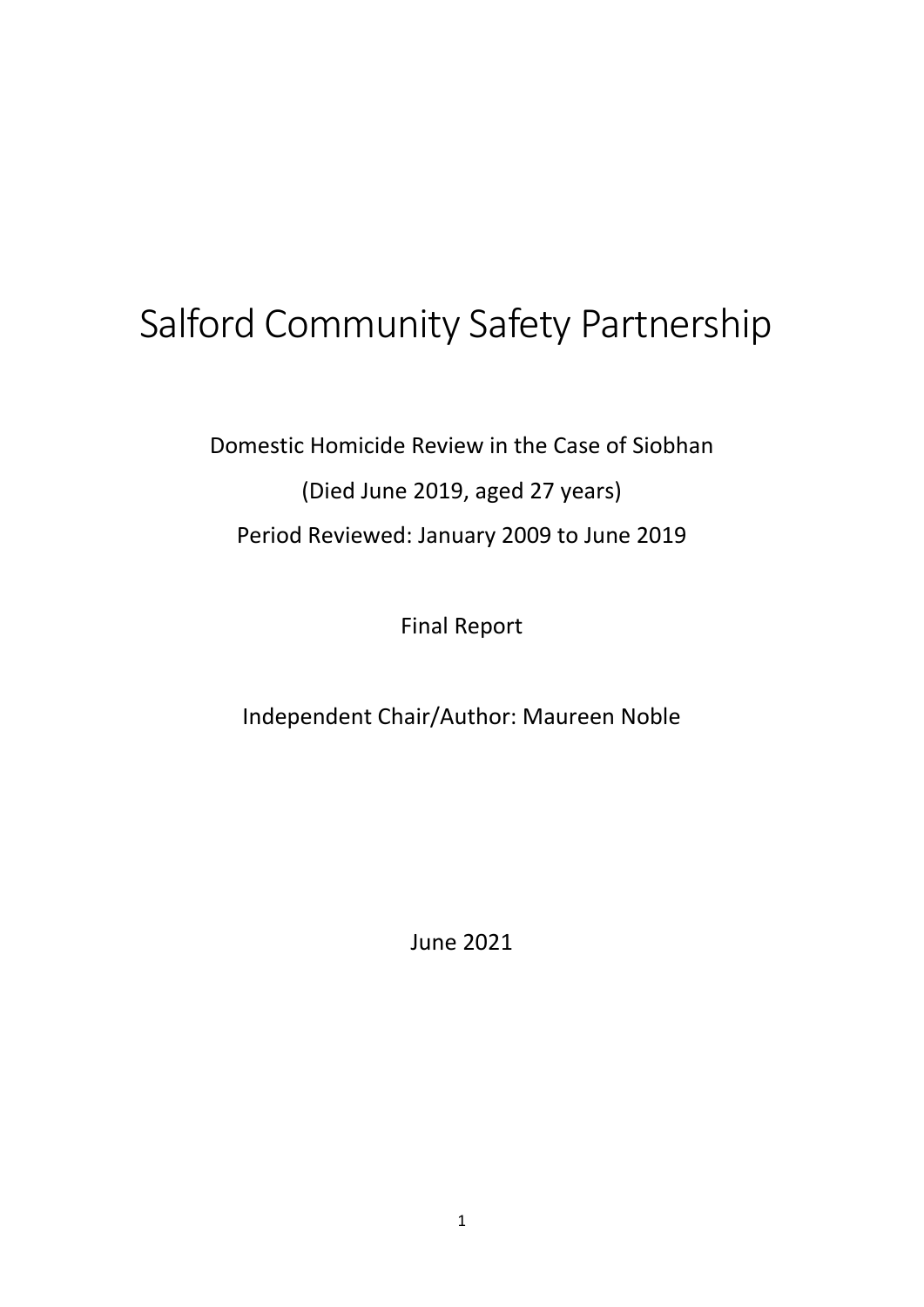Contents Page Number

| 1. Introduction                    | $3 - 10$  |
|------------------------------------|-----------|
| 2. Conduct of the Review           | $11 - 15$ |
| 3. What Agencies Knew              | $16 - 29$ |
| 4. Learning from the Review        | $30 - 45$ |
| 5. Conclusions and Recommendations | $46 - 51$ |
| Appendices:                        |           |
| Appendix One Methodology           |           |

Appendix Two Family Tributes to Siobhan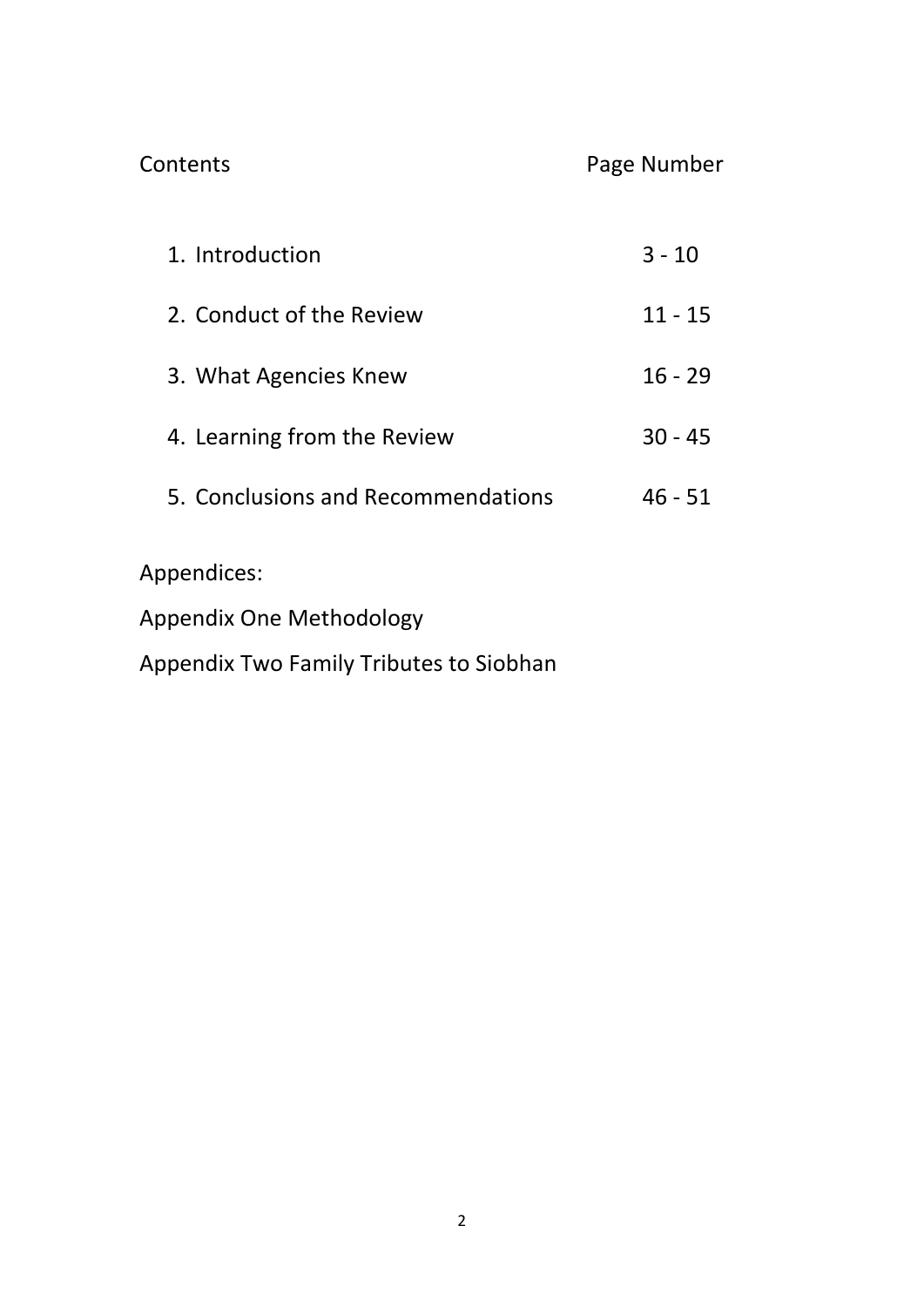## 1. Introduction

This Domestic Homicide Review relates to the death of Siobhan, who died in June 2019. Siobhan was 27 years of age. The review panel offer condolences to Siobhan's family on their tragic loss.

The victim and assumed perpetrator are referred to by pseudonyms throughout this report. The name used for the victim has been chosen by her family. The assumed perpetrator is referred to as 'George' throughout this report. This name was randomly chosen by the DHR Chair.

The period reviewed is from January 2009 when it was first known and reported by Siobhan's mother that George had been abusive to Siobhan, until the date of Siobhan's death in June 2019. The panel chose this time period for review to ensure that the all relevant historic information was included in the review.

#### 1.1 Key People

Siobhan (Victim – deceased)

George (Assumed Perpetrator – deceased aged 31 years)

Child 1 – Oldest Child of Siobhan and George

Child 2 – Youngest Child of Siobhan and George

#### 1.2 Locations

Address 1 – Address where the fatal incident occurred, home of Siobhan, Child 1 and Child 2

Address 2 – Property where the tenancy was terminated due to rent arrears (February 2017)

#### 1.3 Incident Leading to the DHR

On a day in June 2019 at 02.09 hours police received an emergency call from Siobhan's grandfather. He reported that he had received a call from George asking him to go to Address 1 to collect the children. George said that he had killed Siobhan.

At 02.16 hours police received a second call, this was from Siobhan's father. He said he was at Address 1 and that Siobhan was dead in bed and had multiple stab wounds to her upper body.

Police officers attended Address 1 with North West Ambulance Service.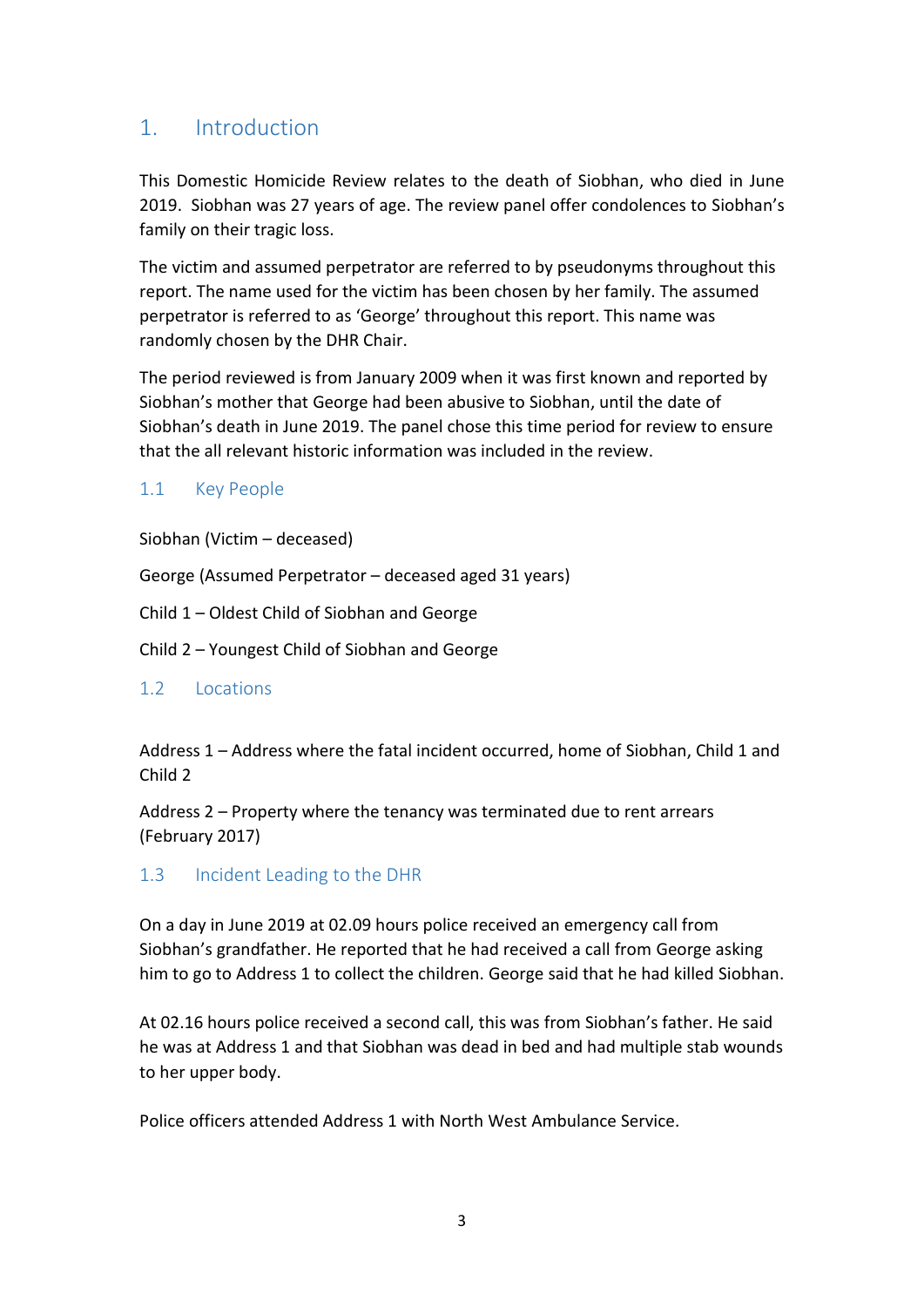At 02.18 hours George was found hanging in the garage at Address 1. He was cut down and officers commenced resuscitation. When paramedics arrived, George was taken to the local hospital in a critical condition.

It was confirmed by paramedics at the scene that Siobhan had died as a result of her injuries.

Both Child 1 and Child 2 were present at the address. It was unclear whether they had witnessed the incident.

Two days later George died in hospital as a result of his injuries.

#### 1.4 Parallel Processes

#### 1.4.1. Police Investigation

Following Siobhan's death a police investigation commenced, which has now concluded. The findings of the investigation will be presented to the Coroner in due course. At this stage, no other persons are being sought as being connected with either the death of Siobhan or the death of George.

Police have informed the DHR panel that the indications are that Siobhan was murdered by George, who then attempted to take his own life by hanging. George survived this attempt, however he later died in hospital as a result of his injuries.

#### 1.4.2. Post Mortem

A Home Office post mortem established that Siobhan died of multiple stab wounds. The DHR panel has not seen toxicology reports in relation to either Siobhan or George.

#### 1.4.3. Coronial Matters

At the time of writing this report no inquest has taken place in relation to the deaths of either Siobhan or George.

The Coroner has been updated regarding progress of the DHR and the final report has been submitted to the Coroner.

#### 1.4.4. Referral to Independent Office of Police Complaints (IOPC)

Greater Manchester Police (GMP) made a referral to the IOPC. The DHR was made an interested party in the IOPC investigation, and terms of reference for the two processes were shared.

At the time of writing the IOPC report is unpublished. The DHR Chair has viewed a copy of the unpublished report. There are no recommendations contained in the IOPC report.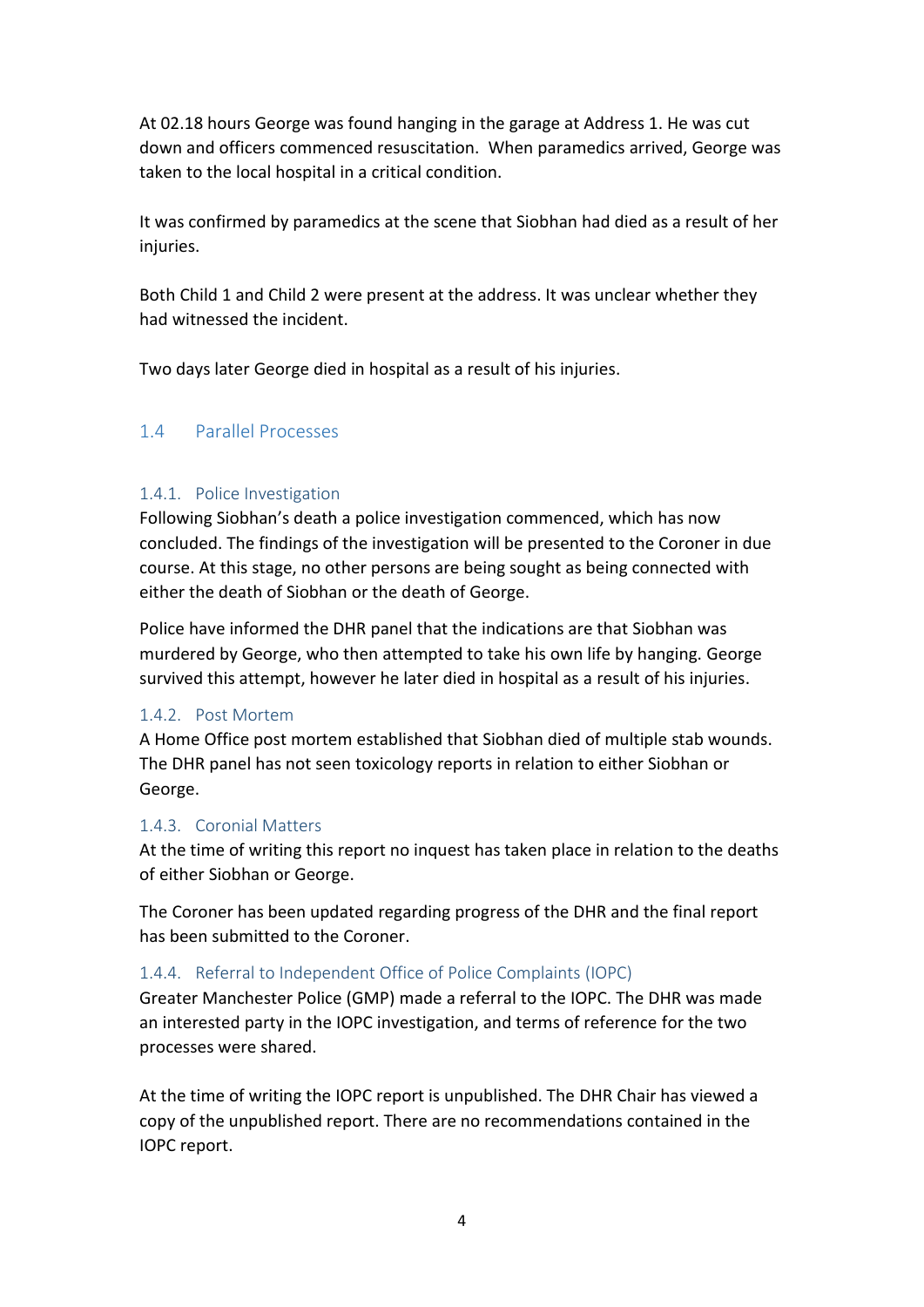#### 1.4.5. Pen Picture of Siobhan

Siobhan was described by her family as a lovely young woman who had everything to live for. She adored her two children and was close to her immediate and extended family.

Siobhan had a history of anxiety and depression and had been referred to Child and Adolescent Mental Health Services (CAMHS) as a young person. This review has not reviewed records of her contact with these services, but is aware from General Practitioner (GP) records that Siobhan reported adverse childhood experiences<sup>1</sup>. Adverse Childhood Experiences are factors within a child's life which may result in wellbeing or mental health issues in later life, including maternal alcohol issues, incidents of domestic abuse and being a young carer (Siobhan referred to these issues in 2012 when seen by the perinatal mental health team, and again in 2016 when she received psychological therapy). Siobhan's vulnerabilities in relation to ongoing mental health issues were evident in her medical records throughout the period under review.

Siobhan also experienced a traumatic event at around 15 years of age which impacted her emotional health.

It appears that Siobhan's relationship with George began around 2008/09. Around this time George was subject to a community order for common assault (this offence did not relate to Siobhan).

Siobhan and George set up home together, living in rented accommodation. Their first child (Child 1) was born in October 2011. Siobhan experienced post-natal depression (post-natal depression is a recognised medical condition which can affect women after childbirth)<sup>2</sup>, following the birth of Child 1 and was treated by her GP. She was also referred to the specialist perinatal mental health team by her GP.

In October 2012 Siobhan was assaulted by George in an incident which resulted in Siobhan presenting to A&E with a broken nose. George was charged with assault, although Siobhan said that she did not wish to press charges against him. He was prosecuted without witness involvement and was made subject to a 12 month community order for the offence of common assault.

The relationship between Siobhan and George was said by Siobhan's family to be 'on and off' and that they began to notice that Siobhan was increasingly unhappy in the relationship. Siobhan's family said that throughout the relationship the couple spent periods of time living apart, however they always got back together. They said that Siobhan made allowances for George, as he experienced low mood, depression and thoughts of self-harm.

1

[http://www.safelives.org.uk/practice\\_blog/living-domestic-abuse-ace-adverse-childhood-experience](http://www.safelives.org.uk/practice_blog/living-domestic-abuse-ace-adverse-childhood-experience) 2

[https://maternalmentalhealthalliance.org/wp-content/uploads/Louise-Howard-MMHA-DV-and](https://maternalmentalhealthalliance.org/wp-content/uploads/Louise-Howard-MMHA-DV-and-other-social-determinants.pdf)[other-social-determinants.pdf](https://maternalmentalhealthalliance.org/wp-content/uploads/Louise-Howard-MMHA-DV-and-other-social-determinants.pdf)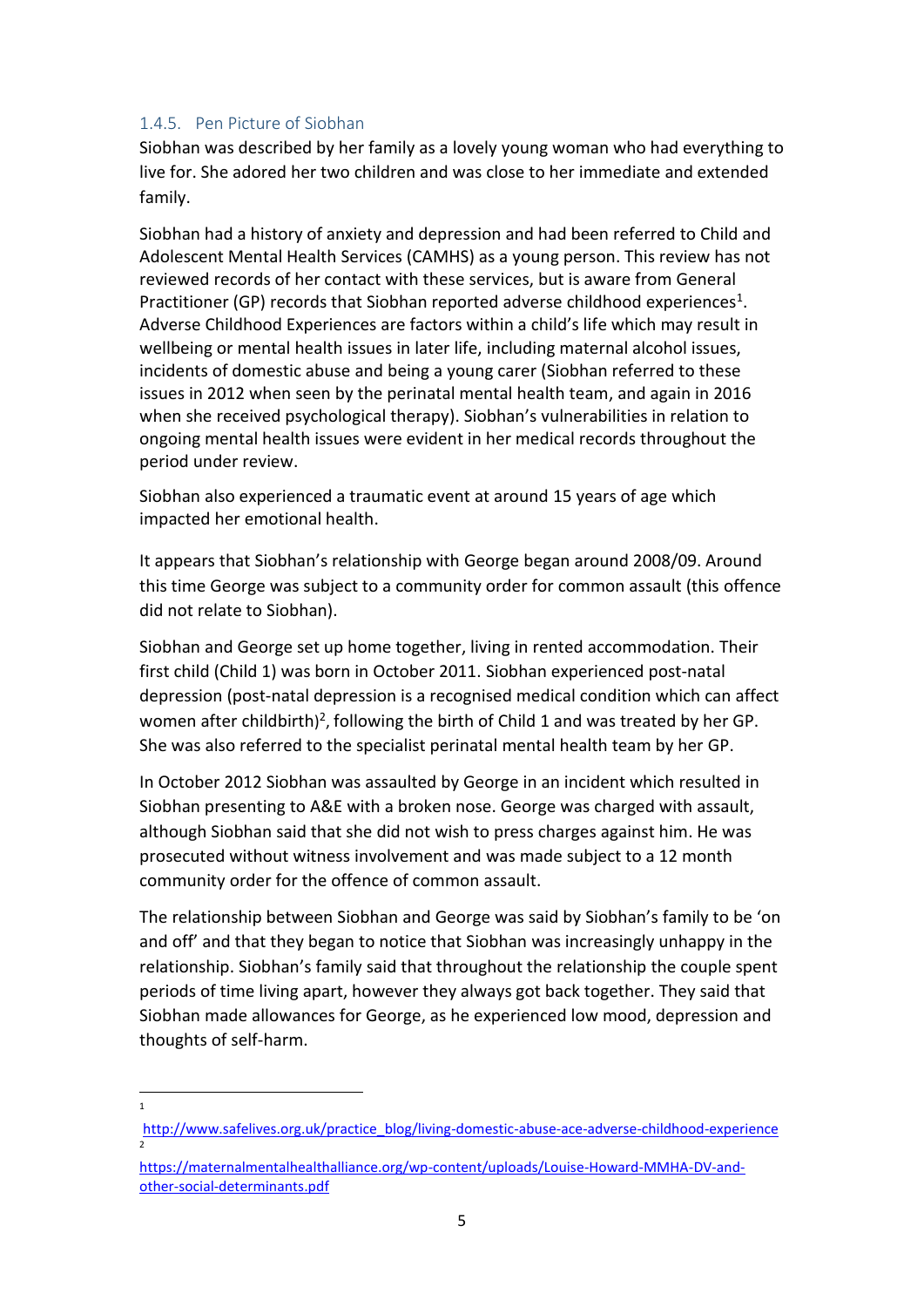Child 2 was born in January 2015. Siobhan again experienced post-natal depression following the birth. Siobhan saw her GP who prescribed anti-depressant medication and referred Siobhan to Greater Manchester Mental Health Services (GMMH) perinatal mental health services. At the initial screening for counselling Siobhan disclosed historic domestic abuse by George. In later sessions with the therapist Siobhan also disclosed ongoing controlling and coercive behaviour by George.

In addition to ongoing episodes of mental ill health, Siobhan also experienced a number of recurring physical health difficulties, these appear to have largely been related to physical health issues, for which Siobhan presented and received treatment from her GP and specialist services.

Siobhan and George continued their relationship, and although they lived separately sometimes, these separations were not permanent. Siobhan's family said that she wanted the children to continue to have a relationship with their father, and this kept the couple in contact with each other even when they were not living together.

In the months leading up to the fatal incident, Siobhan had begun a new relationship and had told George that she did not intend to resume her relationship with him. (George reported to his GP in May 2019 that he had separated permanently from his partner).

Siobhan's family told the review that, in the weeks before her death, George had harassed Siobhan and would not leave her alone. They said that he was jealous and controlling and that he was using drugs heavily and frequently. **(NB this was not reported to agencies at the time and was not known by agencies involved in this review).**

George was aware of Siobhan's new relationship, although she had been very careful not to disclose it on social media, partly because of her concerns about how George would react. Siobhan was also mindful of the impact on the children and wanted to ensure that they had time to adjust to her having a new partner.

Siobhan's family told the review that she just wanted to get on with her life and settle down with her new partner and her children.

#### 1.4.6. Pen Picture of George

The review has used agency records to construct a pen picture of George. (George's family were made aware of the review, however the DHR panel decided not to invite them to participate as there were conflicting views between the families which had the potential to cause further distress).

From agency records it appears that George had a history of aggression and violence, having been involved in offending behaviour in his youth. The review has noted this as important historical context but has not analysed these events as they fall outside of the period under review.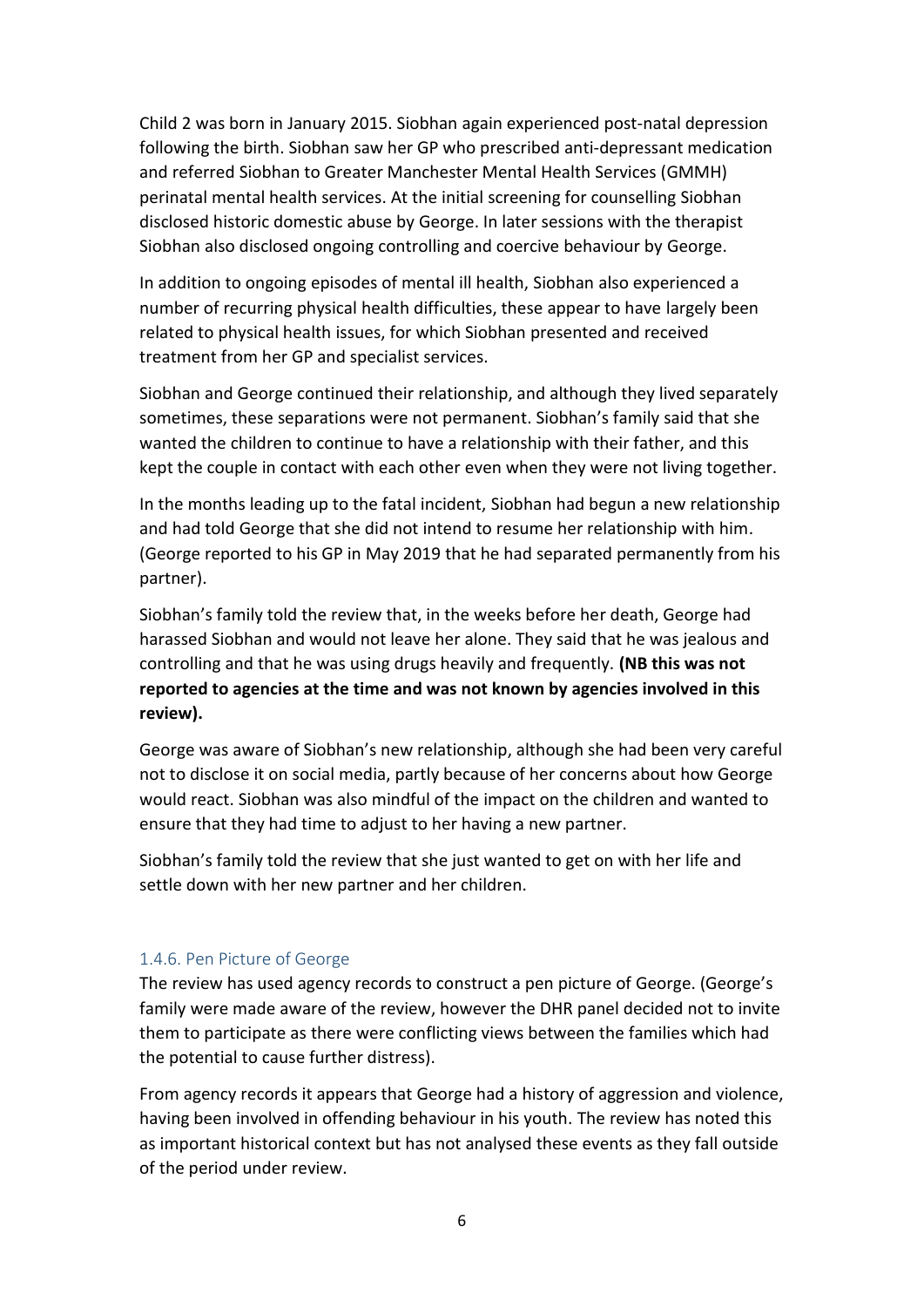In 2008 George received a community sentence for an assault committed against his father, this was said to have resulted from an altercation.

George began his relationship with Siobhan sometime in 2008/09. Siobhan's family said that they felt he had always been a difficult character and that he was controlling and jealous of Siobhan from the start of their relationship.

George had a job, although he had periods of unemployment (due to redundancy). He appears to have jointly supported the family financially together with Siobhan. The review established that there were some financial difficulties in relation to rent arrears.

George reported to his GP that he had ongoing issues in relation to mental health. He experienced episodes of anxiety, low mood and depression and reported to his GP and psychological services that he experienced thoughts of self-harm. He described himself as having 'suicidal' thoughts on more than one occasion, although the review could find no evidence that he acted, or intended to act, upon these thoughts, until after the fatal assault upon Siobhan.

During the period under review George told his GP and Psychological services that he had problems with drugs and alcohol, for which he received and requested treatment. According to Siobhan's family, George's drug use appears to have increased in the weeks/months before Siobhan was murdered.

George was observed by the children's primary school to be involved in their care. School noted that, although they did not always know when the couple were together, there was an arrangement where George collected the children from school on one day per week.

#### 1.5. Equality and Diversity

The panel considered the nine characteristics set out in the Equality and Diversity Act  $2010<sup>3</sup>$  and made the following observations.

The panel noted Siobhan's gender as a protected characteristic in relation to disproportionate representation of female victims and male perpetrators.

The panel noted that Siobhan had been treated by her GP for anxiety and depression. Siobhan was also referred to psychological services and specialist mental health services in relation to anxiety and depression. On two occasions during the period under review Siobhan was pregnant and gave birth.

<sup>3</sup> [https://www.gov.uk/government/organisations/department-of-health-and-social](https://www.gov.uk/government/organisations/department-of-health-and-social-care/about/equality-and-diversity#our-duties-under-the-equality-act-2010)[care/about/equality-and-diversity#our-duties-under-the-equality-act-2010](https://www.gov.uk/government/organisations/department-of-health-and-social-care/about/equality-and-diversity#our-duties-under-the-equality-act-2010)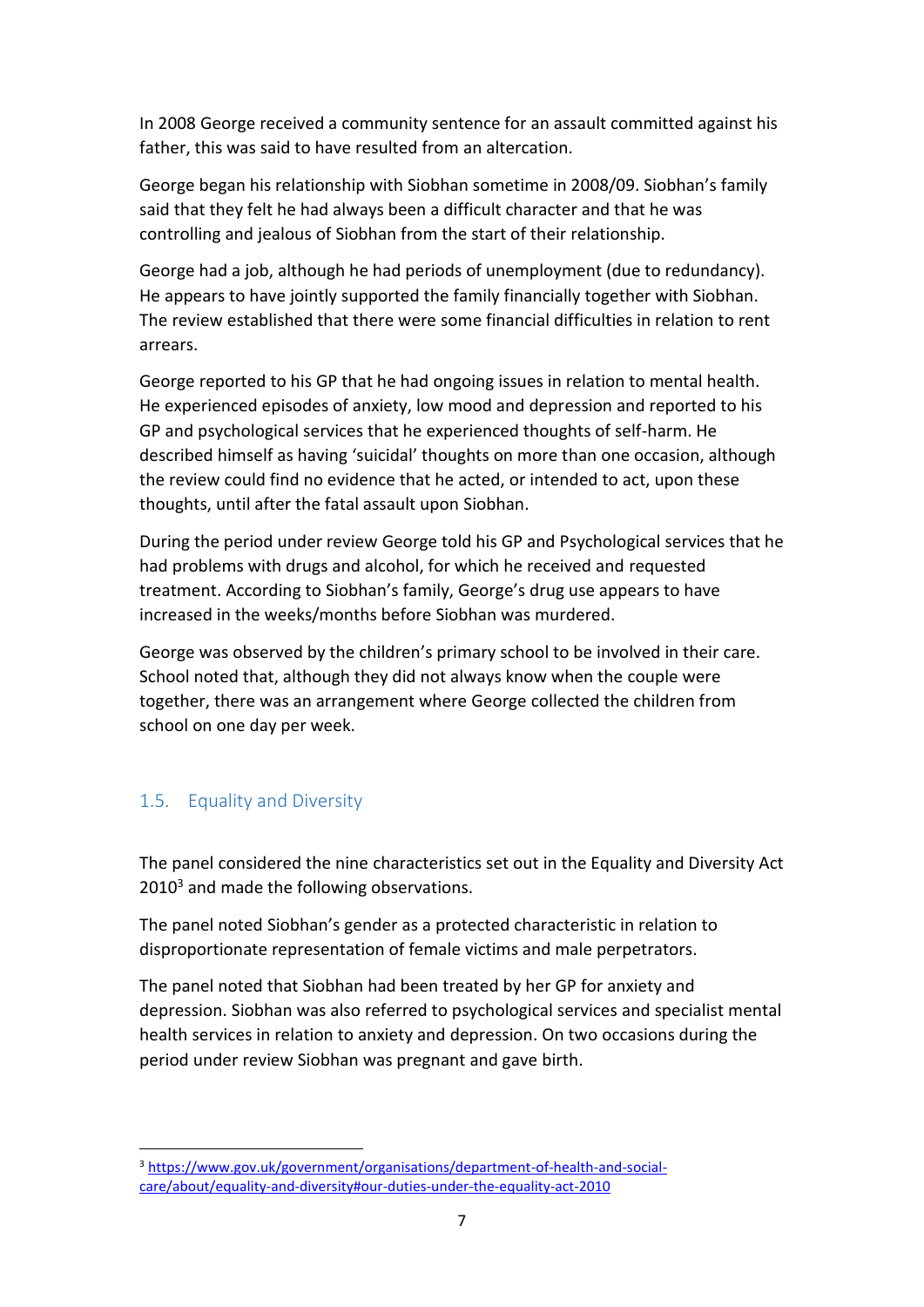George experienced anxiety and depression and was treated by his GP in primary care, and referred to specialist psychological and mental health services, where he received cognitive behavioural therapy.

Neither Siobhan nor George were ever diagnosed with severe and enduring mental health conditions.

There were no other specific equality and diversity factors noted by the panel.

#### 1.6. Family Involvement in the Review

Siobhan's family were notified in writing at the commencement of the review. Initial contact was made through the Police Family Liaison officer (FLO) and an information leaflet produced by Advocacy after Fatal Domestic Abuse (AAFDA) was given to the family.

The family were already in contact with the local Victim Support Service and received support from a Domestic Homicide Victim Support worker.

The Chair/Author met with Siobhan's family on two occasions. At the first meeting the family were provided with information about the DHR process and provided with contacts for the Chair/Author. At this meeting the family reported that they had some concerns about the impact of events upon Child 1 and Child 2, the Chair/Author reported these concerns to the lead commissioner who passed them on to Children's Services for action.

The first meeting was held at the home of Siobhan's paternal grandparents. Seven family members were present.

The family raised the following points about the relationship between Siobhan and George.

- George had always been a difficult character and the family believe he had been abusive towards Siobhan from early in their relationship
- It was mentioned by grandmother that Child 1 had told an agency that 'she didn't like it when daddy hit her'
- The relationship had been on/off for many years. Other than for a brief time at the start of the relationship, they had separate tenancies in separate accommodation and, in the last few years they did not 'live' together although George 'stayed' at the family home.
- Siobhan's family had told Siobhan many times to separate from George. They felt that she did not do this because she was scared of what he would do, but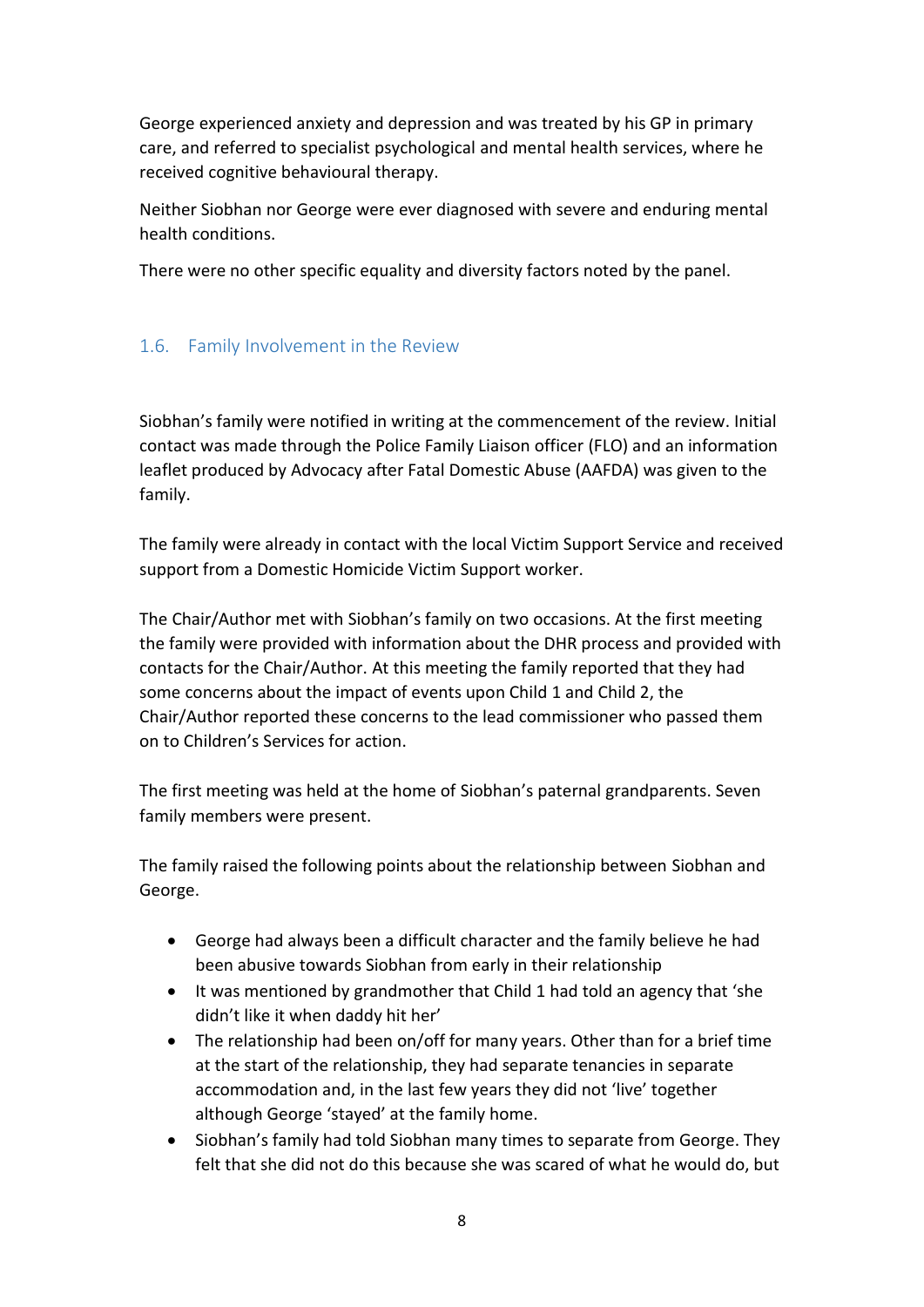also that she protected him because he was the children's father. They said 'you can't understand someone's logic in these circumstances', but they always were there to support her in her choices.

- It appears that over the last couple of years they felt that Siobhan and George were not in a relationship, despite him seeing Siobhan and the children. The family may have felt that this lowered the risk to her.
- They said that, despite his behaviour and temperament, they (and Siobhan) would never have believed that he could do something like this.
- He was known to them to be a heavy drug user and they said that his drug use had increased in recent years. However, they felt strongly that no one should assume that it was his use of drugs that had led to the murder – they said drugs do not make you kill someone!
- They described George as a person who was self-oriented and narcissistic (these terms were used by the family) and someone who did not take responsibility for his actions.
- They noted that following the incident in 2012 he did not comply fully with the NPS and that the 'anger management' courses that he took did not make any difference to his behaviour.
- They could not understand why Siobhan had not wanted him prosecuted at this time – perhaps she thought he would change? However, after reading the DHR report, Siobhan's family felt that the review had provided more insight into how controlling George had been (e.g. they had not previously been aware that George had been financially abusive), and how his behaviour would have impacted Siobhan. They felt this explained Siobhan's retractions. They also felt that Siobhan's attempts to break away from George must have taken enormous strength, and that agencies who were aware of domestic abuse in the relationship had not fully recognised this.
- During the months before Siobhan's death they said that George had begun to behave more bizarrely – he would go into the house in the evening/night and just stand at the bottom of Siobhan's bed staring at her – intimidating her. Note: Police membership of the review panel said that they had not been aware of this, or they would have followed it up.
- They said that he called her names frequently and tried to make her feel small. They also said that he was extremely controlling and used intimidation to stop her from doing things. She had lost her confidence until she met a new partner.
- We talked briefly about the new relationship. Siobhan had been very careful not to say too much to George about this, although he did know that Siobhan intended to form a permanent relationship with her new partner and that she did not want to return to a relationship with George. They said that Siobhan had not yet fully discussed the relationship with the children as she wanted to give them time to adjust. She was considering their feelings about when it was best for them.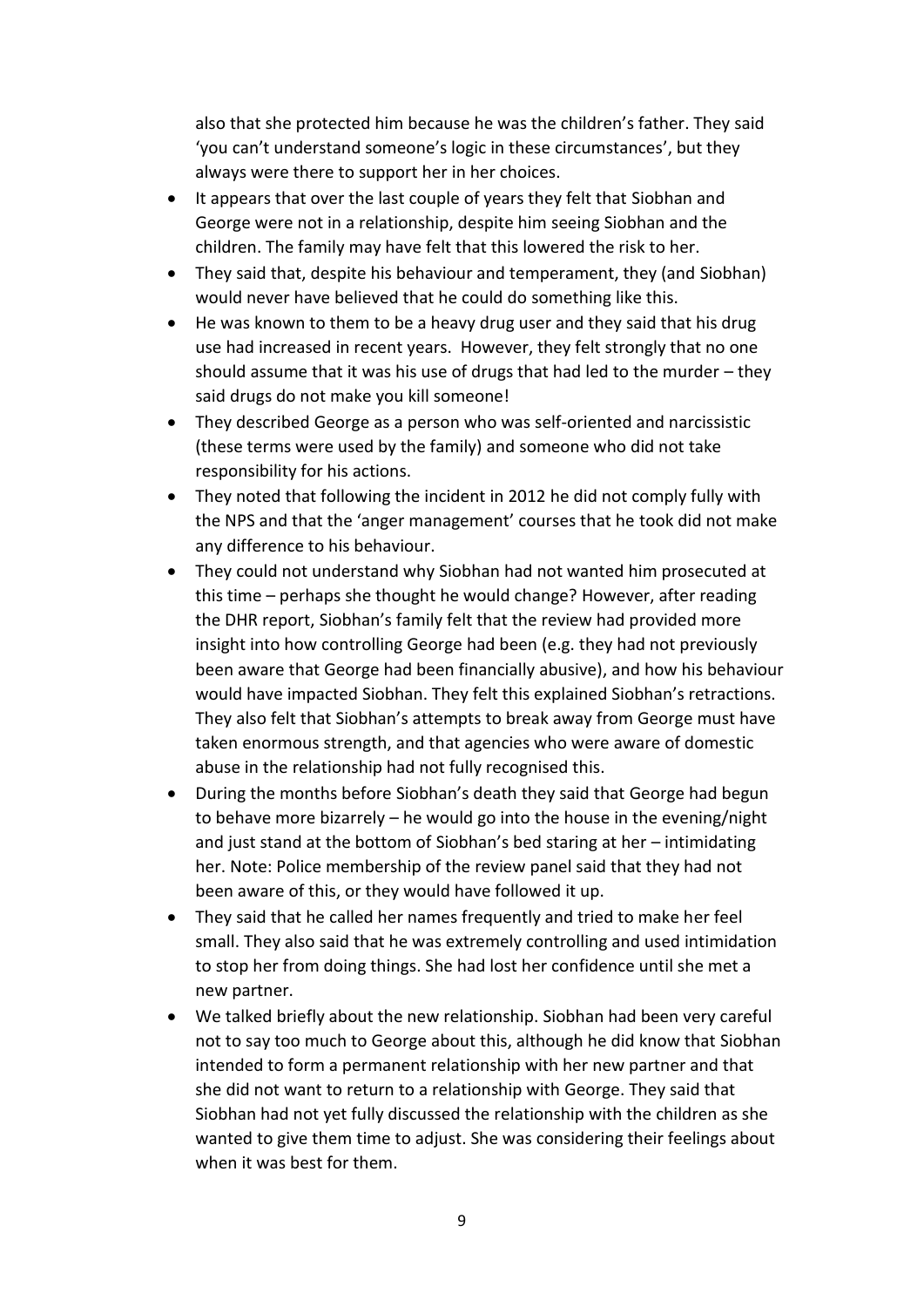- George was jealous and they feel this fuelled his anger towards Siobhan and her new partner, and George had made threats to the new partner and to Siobhan's family.
- On the night of the incident they said that George would have known that both Siobhan and the children would be in bed when he went to the house, so they felt he must have known what he intended to do.
- The family felt that police did not provide enough support to Siobhan in relation to obtaining a non-molestation order. They said that Siobhan needing help completing the forms but that they were told this was not available due to a lack of resources.
- The family told the review that some police officers who visited them were not trained in domestic abuse and felt the point should be made that officers having the right skill set is necessary for families and victims
- They were very concerned that the children had both been found to have bruising to the front of their legs when they were examined after the incident?
- Siobhan's family said they felt agencies in general could have been more supportive of her.
- We agreed that we would meet again in January when a first draft report was available and we could then talk more about events.

The Chair/Author met with Siobhan's family again in February 2020 to discuss the findings and recommendations of the review. At this meeting the family confirmed that the review had addressed their questions and reported that they were awaiting further information about the Inquest and the IOPC investigation.

The family also confirmed that Siobhan had not been in contact with a specialist domestic abuse service and that they had all thought that, once Siobhan separated from George on a permanent basis, she would be able to get on with her life.

The family wanted time to consider whether they wished the report to use a pseudonym for Siobhan. This will be reflected in the final report following Home Office approval.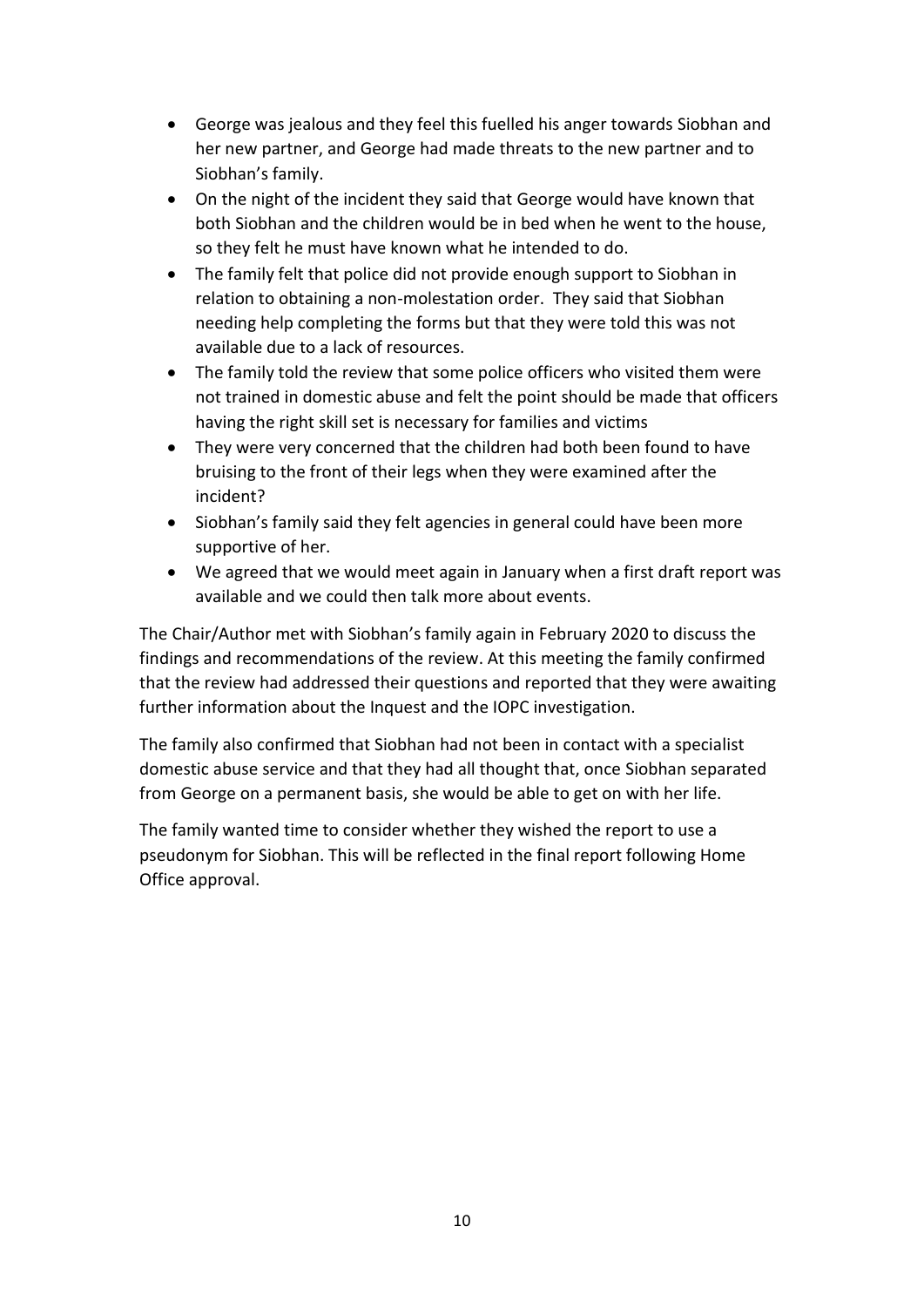# 2 Conduct of the Review

Domestic Homicide Reviews (DHRs) were established on a statutory basis under Section 9 of the Domestic Violence, Crime and Victims Act (2004)<sup>4</sup>. This provision came into force on the 13<sup>th</sup> of April 2011. This Act makes it a statutory responsibility for Community Safety Partnerships (CSPs) to complete a Domestic Homicide Review (DHR) when a case meets the criteria set out in the guidance.

This Domestic Homicide Review was commissioned by the Salford Community Safety Partnership, following a screening meeting held in July 2019. The Home Office were notified and endorsed this course of action.

The DHR has been completed in accordance with the regulations set out in the Act and with the revised guidance issued by the Home Office to support the implementation of the Act. The Home Office definition of domestic abuse and homicide has been used in this case.

Following the publication of the Home Office Action Plan in March 2012 (particularly Action 74, which gave a commitment to "review the effectiveness of the statutory guidance on Domestic Homicide Review"), guidance on the conduct and completion of DHRs has been updated.<sup>5</sup>

The panel noted the revised definition of domestic abuse to ensure that all aspects of domestic abuse were addressed in the terms of reference and in the reports provided by agencies.

#### 2.1 Terms of Reference and key lines of enquiry

The over-arching purpose of a Domestic Homicide Review (DHR) is to:

- Establish what lessons are to be learned from a domestic homicide, regarding the way in which professionals and organisations work individually and together to safeguard victims;
- Identify clearly what those lessons are, both within and between agencies, how and within what timescales they will be acted on, and what is expected to change as a result;
- Apply these lessons to service responses including changes to policies and procedures as appropriate;
- Use learning from the DHR to prevent domestic violence, abuse and homicide and improve service responses for all domestic violence and abuse victims and their children;
- Draw up and implement a co-ordinated multi-agency action plan that ensures that learning in relation to domestic abuse is acted upon at local, regional and national level;
- Contribute to a better understanding of the nature of domestic violence and abuse;

<sup>4</sup>https://www.gov.uk/government/publications/the-domestic-violence-crime-and-victims-act-2004 <sup>5</sup> https://www.gov.uk/government/publications/revised-statutory-guidance-for-the-conduct-ofdomestic-homicide-reviews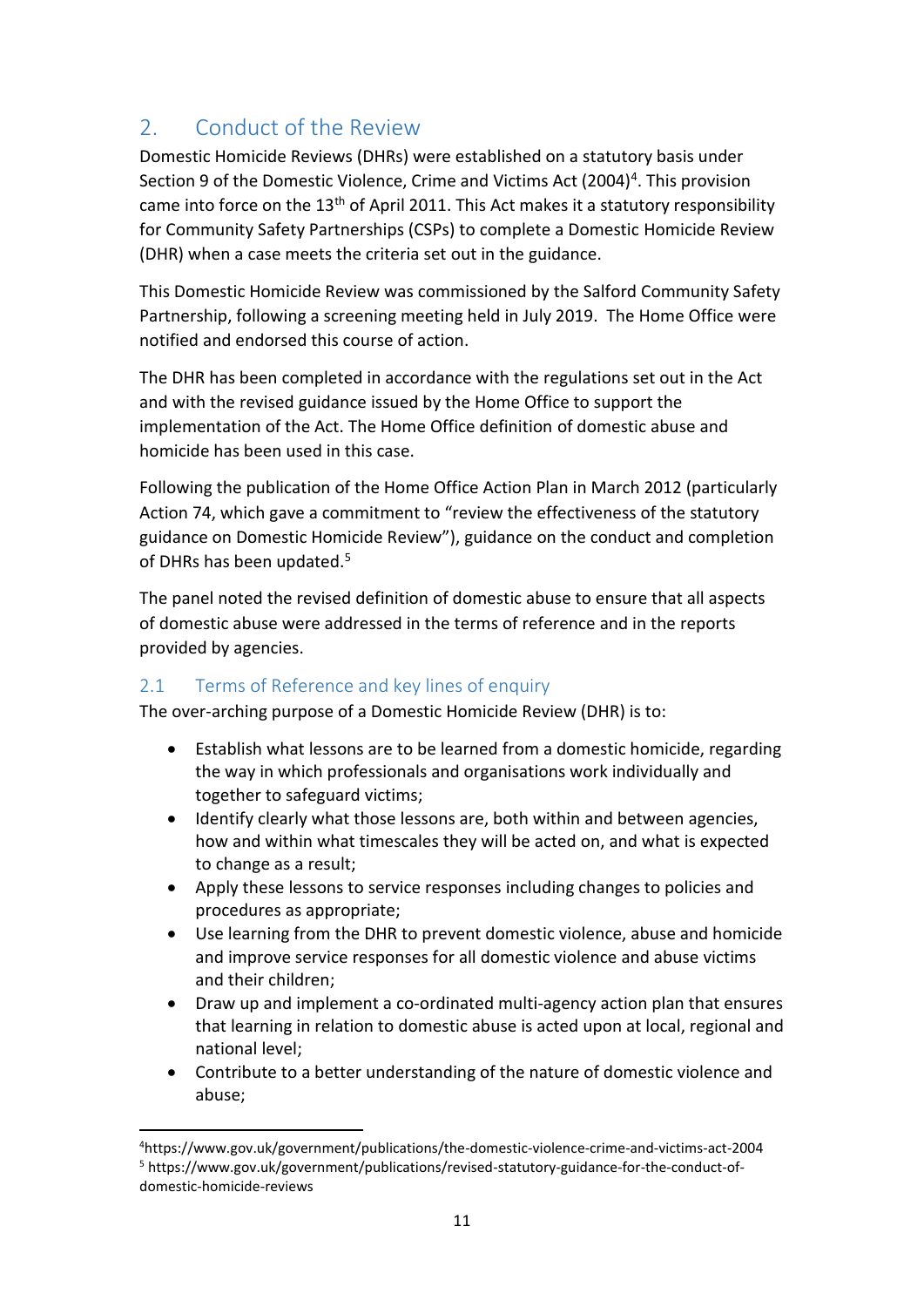• Highlight good practice.

#### 2.2 Rationale for the Review and Terms of Reference

The rationale for a DHR is to ensure that the review process derives learning about the way agencies responded to the needs of the victim.

It is the responsibility of the panel to ensure that the daily lived experience of the victim is reflected in its considerations and conclusions.

Wherever possible and practicable, family and friends of the victim should participate in reviews to enable the panel to gain a deeper understanding of the victim's wishes and feelings.

The review aims to understand how agencies respond to domestic abuse by offering and putting in place appropriate support mechanisms, procedures, resources and interventions with an aim to avoid future incidents of domestic homicide and violence.

Learning from the review will help to improve services to victims of domestic abuse. A multi-agency action plan is appended that sets out the actions that agencies should undertake to improve services to victims.

#### 2.3 Terms of Reference:

- 1. To establish what contact agencies had with the victim and perpetrator; what services were provided and whether these were appropriate, timely and effective.
- 2. To establish whether agencies knew about domestic abuse and what actions they took to safeguard the victim and risk assess the perpetrator.
- 3. To establish whether the victim's family and/or significant others knew about domestic abuse and whether they sought or received help.
- 4. To establish whether there were other risk factors present in the lives of the victim and perpetrator (e.g. mental health issues, substance misuse, adverse childhood experiences).
- 5. To establish whether other safeguarding issues (including safeguarding children and/or adults at risk were appropriately identified and acted upon.
- 6. To establish whether organisations have appropriate policies and procedures in place to identify, refer and escalate concerns to appropriate safeguarding pathways.
- 7. To establish what lessons can be learned from the case about the way in which professionals and organisations carried out their duties and responsibilities.
- 8. To identify clearly what those lessons are, how (and within what timescales) they will be acted upon and what is expected to change as a result through the production of a multi-agency action plan.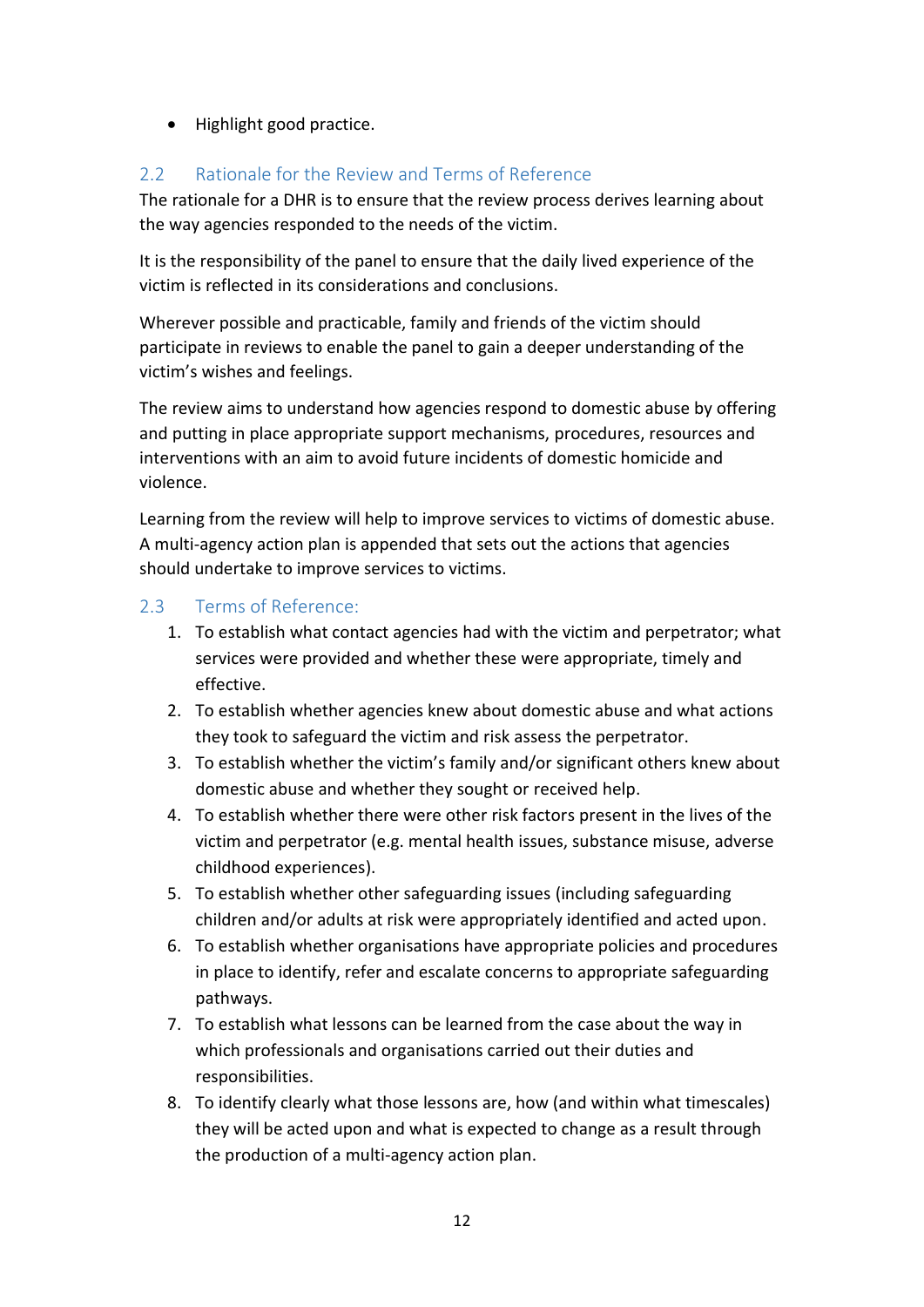- 9. To recommend to organisations any appropriate changes to such policies and procedures as may be considered appropriate in the light of this review.
- 10. To take into account specific issues relating to diversity.

2.4 Key Lines of Enquiry – Questions to be answered by agencies involved in the review

*KL1: Did your agency know that the victim was subject to domestic abuse by the perpetrator or any other party at any time during in the period under review? If so, what actions were taken to safeguard the victim and were these actions robust and effective?*

*KL2: Was George known to agencies as a perpetrator of domestic abuse? If so, what actions were taken to reduce the risks presented to Siobhan and/or others?*

*KL3: Did agencies have knowledge that Siobhan and/or George was experiencing difficulties in relation to drugs, alcohol, mental health or other vulnerabilities/risk factors? Were agencies aware of any factors in relation to adverse childhood experiences that may have impacted the Siobhan or George?*

*KL4: Were agencies aware of coercive and controlling behaviour in relation to Siobhan by George perpetrator? How was this assessed and what was the outcome?*

*KL5: Were Siobhan's family aware that she was a victim of domestic abuse? If so, did they take any action (did the family seek or receive support from any agency in relation to domestic abuse)? Did Siobhan's family identify any barriers to accessing services? Was anyone in the local community aware of domestic abuse, if so, what actions did they take and what was the outcome?*

*KL6: Did agencies identify any concerns in relation to safeguarding children in their contact with the victim or perpetrator?*

*KL7: Were matters of race, culture, religion and any other diversity issues considered by agencies when dealing with the victim or perpetrator?* 

*KL8: What systems and processes (assessment, referrals, and case closures) were used in the case? Were these appropriate and effective? What might you change as a result of learning from the case?*

*KL9: What was the level and type of multi-agency working in the case, was this effective?*

#### 2.5 The DHR Panel

A DHR Panel was established and met on four occasions to oversee the review. The Panel received reports from agencies and dealt with all associated matters such as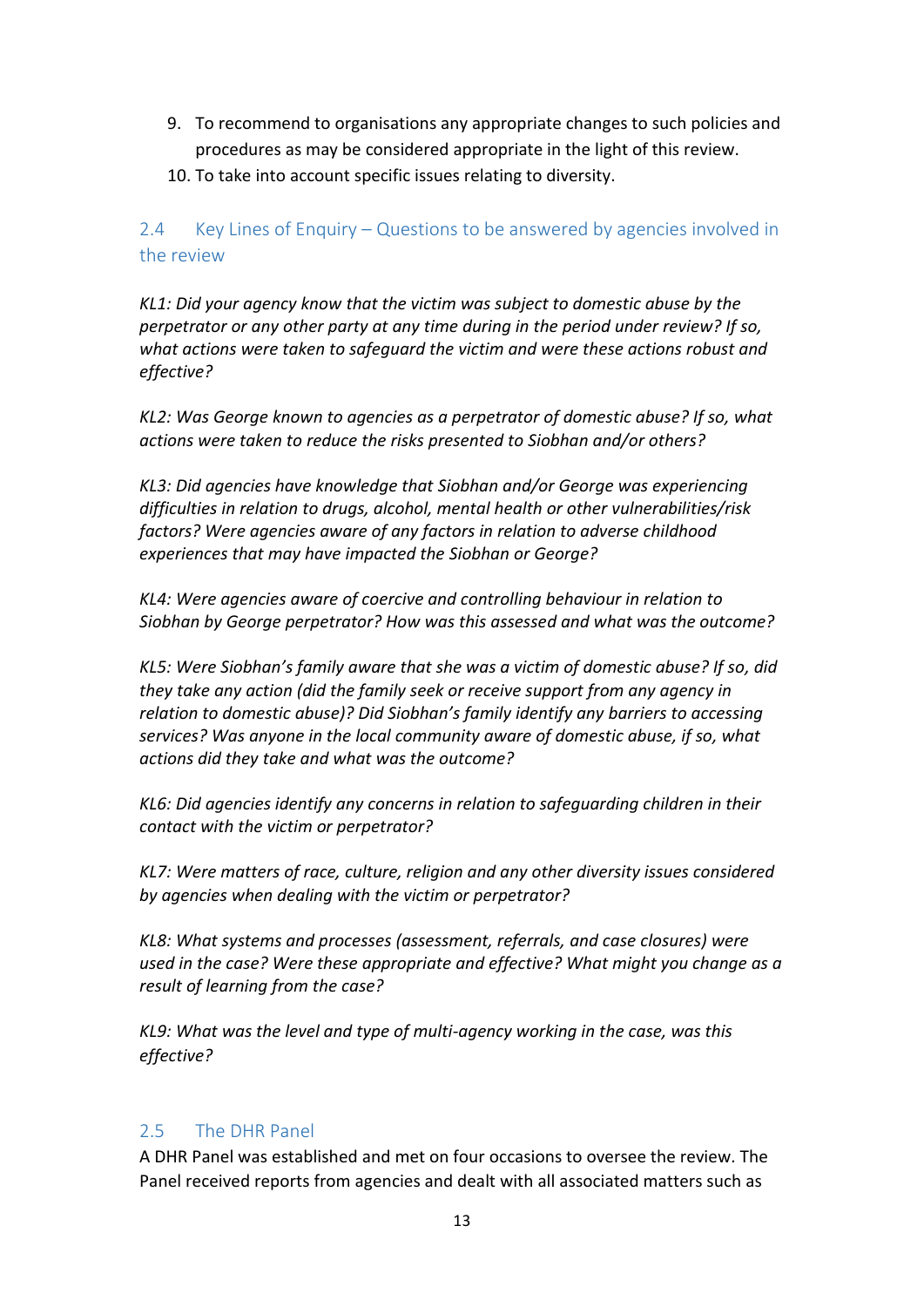family engagement, media management and liaison with the Coroner's Office. In addition, the panel liaised with the police Senior Investigating Officer in relation to disclosure of relevant material.

The Community Safety Partnership appointed Maureen Noble as independent Chair and Author to oversee and direct the Review, and to write the overview report. Maureen Noble was previously employed by Manchester City Council as Head of Crime and Disorder. Maureen left this role in September 2012. She has not been employed in any capacity by Manchester City Council since that time, and has worked as an independent consultant since leaving the authority. Maureen has extensive knowledge and experience in conducting DHRs and undertakes pro-bono work with NICE in relation to domestic abuse.

| <b>Name</b>               | <b>Agency</b>                                      |
|---------------------------|----------------------------------------------------|
| Maureen Noble             | <b>Independent Chair and Author</b>                |
| <b>DC Suzanne Fawcett</b> | <b>Greater Manchester Police</b>                   |
| Jane Anderson             | Service Manager, Housing Choice and Support,       |
|                           | <b>Salford City Council</b>                        |
| Manjit Byrne              | Head of Cluster: Salford & Trafford, National      |
|                           | <b>Probation Service</b>                           |
| Luke Kiernan              | Interchange Manager, Cheshire and Greater          |
|                           | Manchester Community Rehabilitation Company        |
| Emma Ford                 | Head of Safeguarding, Children's Services, Salford |
|                           | <b>City Council</b>                                |
| Sharon Bailey             | Deputy Adult Safeguarding Lead, Greater            |
|                           | <b>Manchester Mental Health</b>                    |
| Andrea Patel              | Designated Nurse Safeguarding Children & Looked    |
|                           | After Children, NHS Salford Clinical Commissioning |
|                           | Group                                              |
| Dawn Redshaw              | Chief Officer, Salford Women's Aid                 |
| <b>Mark Fitton</b>        | <b>Community Safety Manger, ForHousing</b>         |
| Jane McKenzie             | Domestic Abuse Lead, Northern Care Alliance        |
| Pippa Nicolle             | Named Nurse (children) Northern Care Alliance      |
| Roselyn Baker             | Principal Policy Officer, Salford City Council     |

A panel of senior representatives from relevant agencies was appointed as set out below.

#### 2.6 Sources of Information to the Review

Following initial scoping for the review the following agencies were identified as having had contact with Siobhan and/or George.

- NHS Clinical Commissioning Group (CCG) GPs for Siobhan and George (IMR)
- ForHousing Housing Provider Siobhan and George (IMR)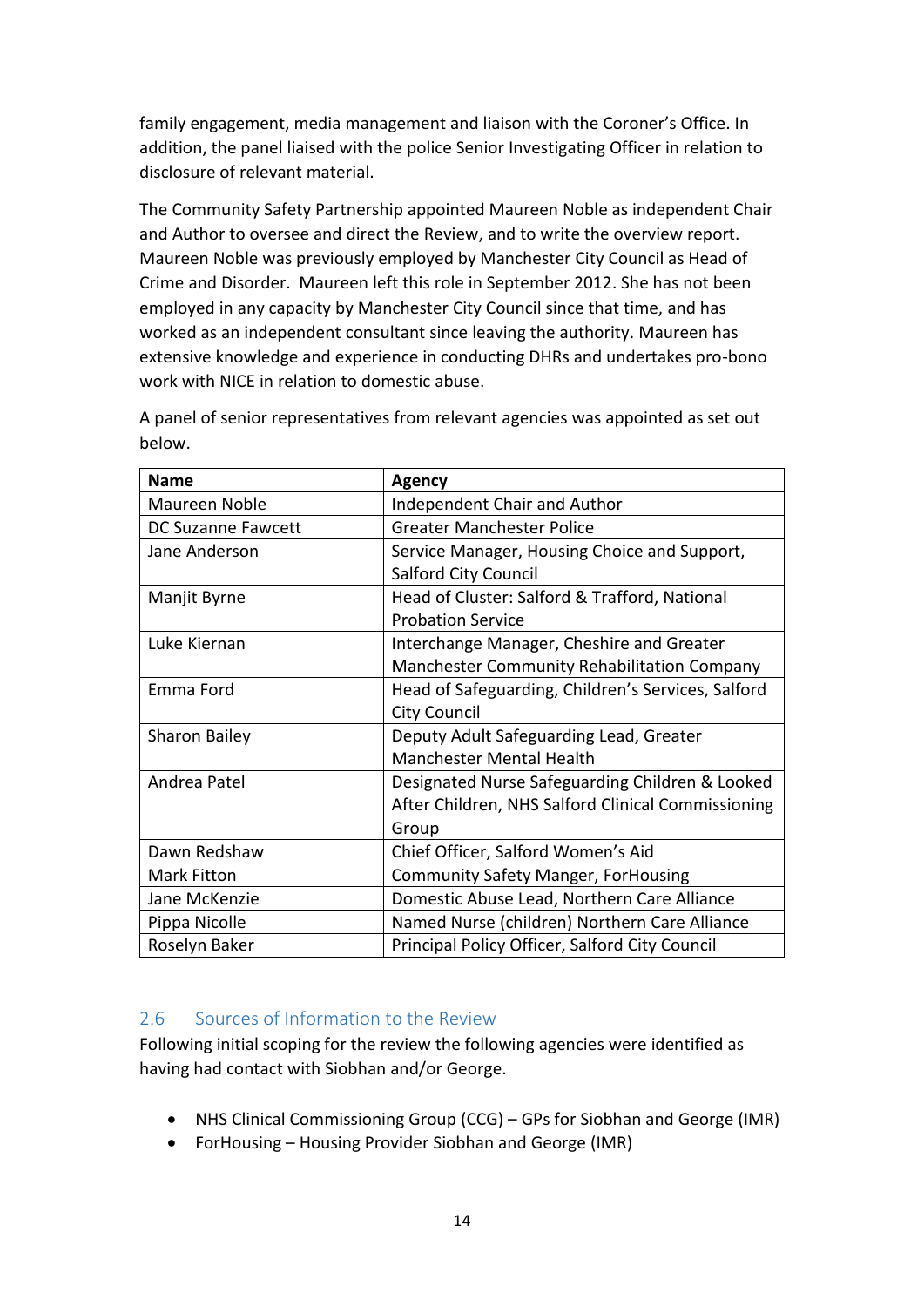- Salford Housing Options (SHOP) Housing Provider Siobhan and George (IMR)
- Salford Royal Foundation Trust (SRFT) A&E, Acute and 0-19 Services Siobhan (IMR)
- Greater Manchester Mental Health Trust (GMMH) Mental Health Services and Peri-natal Mental Health Services (IMR)
- Greater Manchester Police (GMP) Siobhan and George (IMR)
- North West Ambulance Service (NWAS) Siobhan (Short Report)
- Community Rehabilitation Company (CRC) George (Combined IMR)
- National Probation Service (NPS) George (Combined IMR)
- Bolton NHS FT (BNHSFT) Maternity and Midwifery Services, A&E and Acute – Siobhan (IMR)
- Primary School for Child 1 and Child 2 (Short report)
- Salford Children's Services (CSC) (IMR)
- Six Degrees and Improving Access to Psychological Therapies Service/IAPT (Psychological Services) – Siobhan and George (Short Report)
- Victim Support (VS) (Short Report)

The Independent Chair/Author met with the Head Teacher of Child 1 and Child 2's primary school who then provided a short report to the review.

There were no conflicts of interest recorded during the Review. Authors of Individual Management Reports and short reports were not directly connected to either Siobhan or George.

In addition to written reports, telephone conversations were held with Six Degrees Psychological Service.

#### 2.7 Disclosure

With regard to disclosure of relevant material, the panel liaised with the Senior Investigating Officer in the case to ensure that any new or additional material was made available that may be relevant to the criminal proceedings.

#### 2.8 Timescales for the Review

The review commenced in August 2019 with the final report being submitted to the Home Office in August 2020.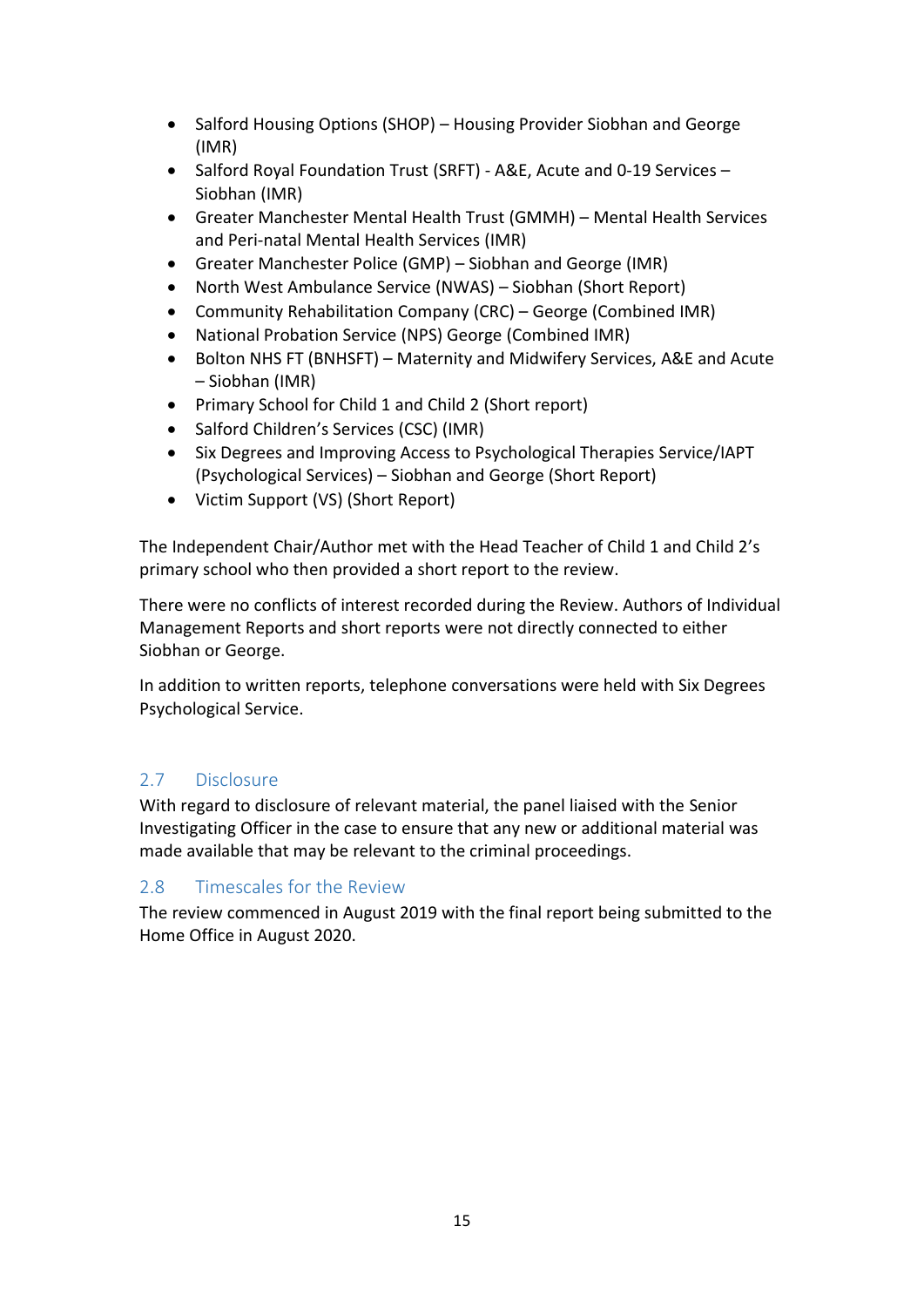# 3. What Agencies Knew

#### 3.1 Overview and key to agency contacts

As set out earlier in this report, the review covers the period January 2009 to the date of Siobhan's death in June 2019. During this period Siobhan and George had a large number of contacts with agencies. The review panel agreed that a condensed chronology should be prepared that highlighted the most significant contacts with agencies for analysis. Events contained in the condensed chronology are set out and analysed below.

It should be noted that, whilst Siobhan was a resident of the Salford local authority area throughout the period reviewed, Siobhan used A&E services and Maternity and Midwifery services (including community midwifery) in the neighbouring local authority area of Bolton. These services are separately identified throughout this report.

It should be noted that Siobhan and George were registered with separate GP practices (Child 1 and Child 2 were registered with the same practice as Siobhan).

Neither of the GP practices was aware that Siobhan and George were in a relationship together, and they were not linked on health systems, although there was one occasion in which George was present at a GP appointment with Siobhan.

George was also present at some maternity, midwifery and health visitor appointments with Siobhan.

#### 3.2 Relevant Background Agency Contact Prior to 2009

George was supervised on a 12 month Community Order with 100 hours Unpaid Work requirement between  $12<sup>th</sup>$  June 2008 and  $12<sup>th</sup>$  May 2009. This was in relation to the offence of Common Assault (3 offences). These offences were not related to Siobhan.

George's compliance with this order was poor and he was breached on two occasions in October and December 2008.

It is recorded that he referred to his girlfriend during a programme session on 20<sup>th</sup> May 2008, however the girlfriend's name is not stated. It is recorded that George made "inappropriate comments about women" during a session in May 2008. He was also removed from the programme session on 16<sup>th</sup> June 2008 due to disruptive behaviour.

A post-programme review meeting was held on 4th September 2008. It is recorded that areas for further work included addressing his distortions in thinking, his alcohol use and the influence of others on his behaviour.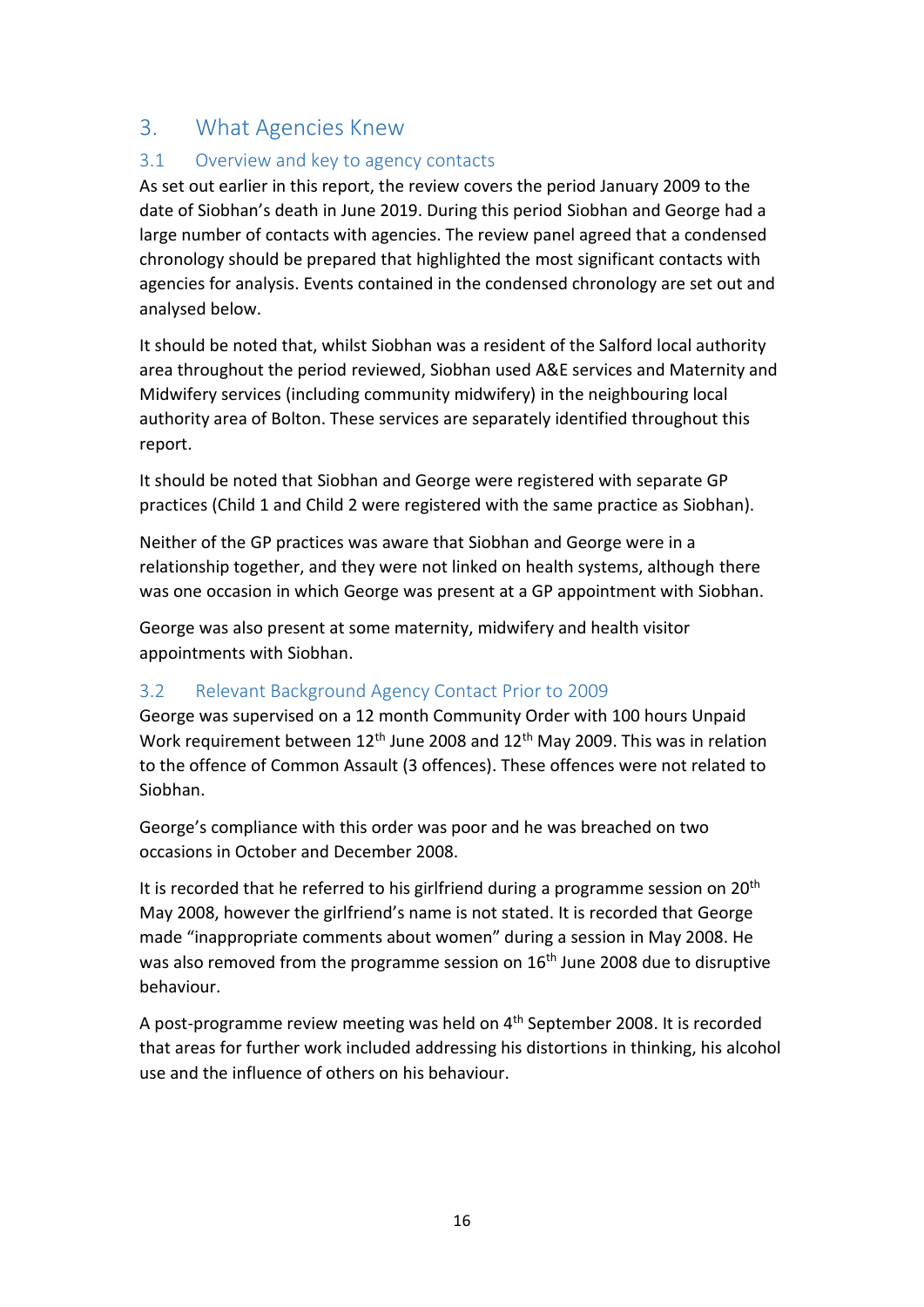#### 3.3 Events in 2009

George was further breached against the order on 27th March 2009 due to noncompliance with appointments. On 15th April 2009 he received a 28 day extension of the suspended sentence and a five day residency requirement at sentencing. The Community Order and Suspended Sentence Order terminated on 12<sup>th</sup> May 2009 and 26<sup>th</sup> May 2009 respectively.

In August 2009 Siobhan's mother reported to police that George had grabbed Siobhan by the throat, that he had been intoxicated at the time and that he had previously been violent to Siobhan.

Police attended the address and spoke to George and Siobhan. Siobhan said that it had been a verbal argument and that she did not wish to pursue the matter. Siobhan said that there had been no previous violence by George. Siobhan said that she and George were soon to be moving into a new flat. The attending officer noted this.

In September 2009, Siobhan presented to the Housing Options (SHOP) service requesting help with rehousing. She reported that she had been living with her grandparents but had moved out. George was included on the housing application. Siobhan then withdrew her application as George had secured a property and Siobhan was going to live with him.

#### 3.4 Events in 2010

In February 2010 Siobhan presented to her GP with abdominal pain, a recent ultrasound scan showed a possible miscarriage. The GP appropriately followed up with clinical care.

In August Siobhan presented to her GP accompanied by George. Siobhan requested investigations to establish if there were any clinical reasons that she had been unable to conceive.

In November Siobhan contacted police saying that George was banging on the door and making threats. She said that George had been violent to her previously and that he was intoxicated.

Siobhan reported that she was at George's address (at this time the couple appear to have been living separately). Police attended and removed Siobhan from the address. A risk assessment (using a system that pre-dated DASH) was undertaken and a risk of 'standard' was placed on the incident. Siobhan was contacted by police with information regarding local domestic abuse services.

Four days after this incident Siobhan saw her GP and asked for support with mental health issues. She reported that she was experiencing low mood but didn't know why. She told the GP that she had previously experienced bullying and posttraumatic stress disorder (whilst at school). Siobhan requested a referral to Psychological Services.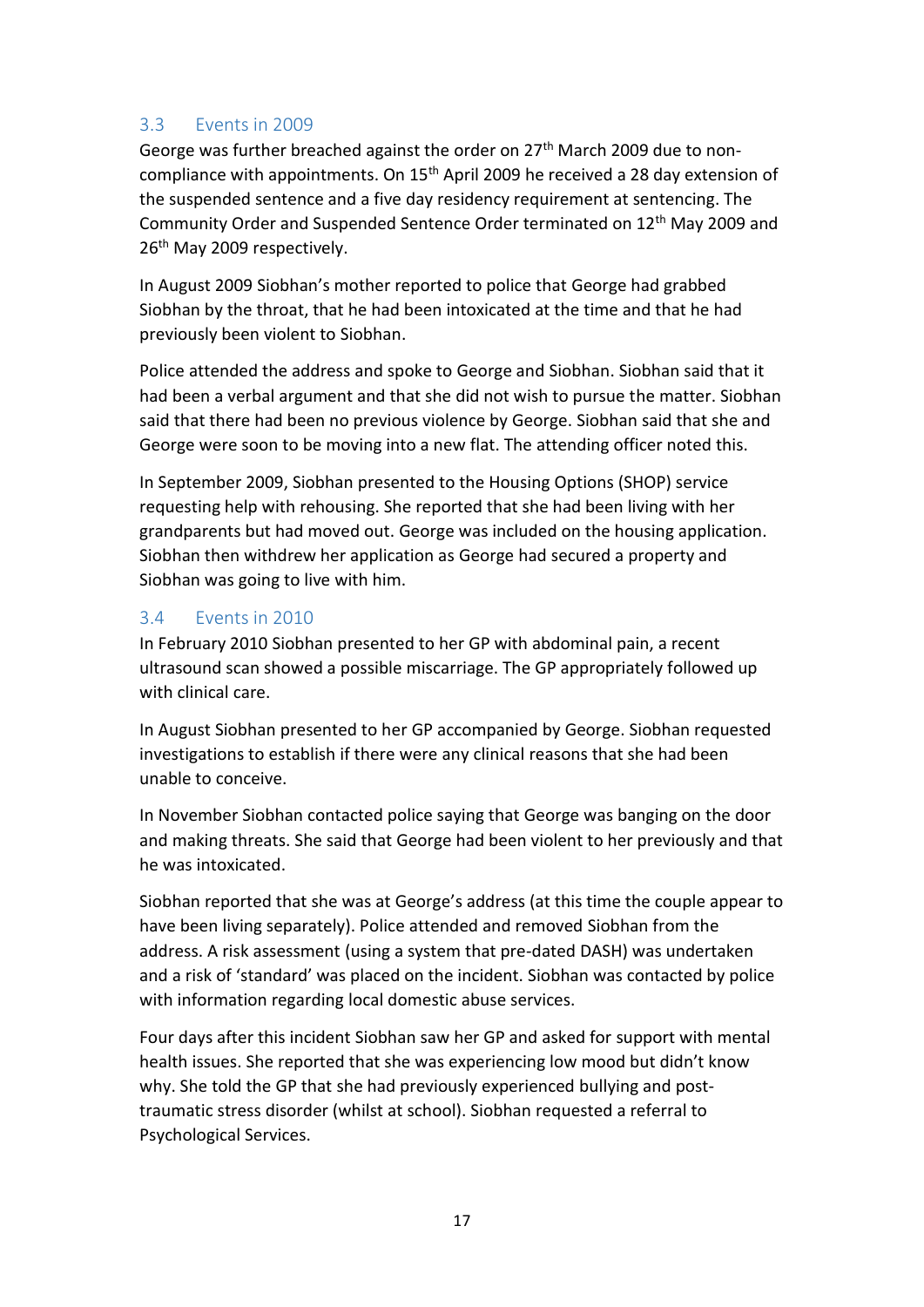The following day Siobhan presented to the GP accompanied by her grandmother. A depression questionnaire was conducted on which Siobhan scored highly, indicating depression. Anti-depressant medication was indicated and prescribed in line with NICE guidance (this guidance relates to the treatment and care of people presenting to general practice with symptoms of depression)<sup>6</sup>.

A month after starting anti-depressants Siobhan's medication was changed as the initial medication did not suit her.

### 3.5 Events in 2011

In January Siobhan contacted her GP to say that she was feeling better but that she had not yet received an appointment for psychological services. The GP appropriately followed this up.

In February Siobhan attended her GP and reported that she was pregnant with Child 1. She was advised to contact midwifery services in line with the local protocol. (It appears that Siobhan and George were now living together).

Four days later Siobhan presented to Royal Bolton Hospital with abdominal pain, however Siobhan discharged herself before she could be seen. Siobhan's GP was notified and Siobhan was contacted to advise on what to do if she had further difficulties, and the offer of GP contact if she became concerned. This was good practice.

Two days later Siobhan contacted the Out of Hours medical service reporting that she had chest pain. On investigation this was suspected to be reflux and Siobhan was advised to contact her GP.

In March Siobhan's GP practice noted that Siobhan had been offered an appointment with the psychological service (which was provided through the GP practice).

In late April Siobhan consulted her GP saying that she could not sleep at night due to noise from neighbours and that this was increasing her anxiety. The GP wrote a supporting letter to housing on Siobhan's behalf.

In June Siobhan presented to SRFT Emergency Department reporting genito-urinary problems. Antibiotics were prescribed.

In August Siobhan presented to SRFT with abdominal pain, she was admitted overnight and received an appointment for an ultrasound scan the following day.

In late October Child 1 was born by normal delivery and both Siobhan and Child 1 were discharged two days later.

On 8th November Siobhan presented to her GP saying that she was experiencing low mood, had been tearful and that she felt guilty for 'not coping'. Siobhan reported to

<sup>6</sup> <https://www.nice.org.uk/guidance/cg90>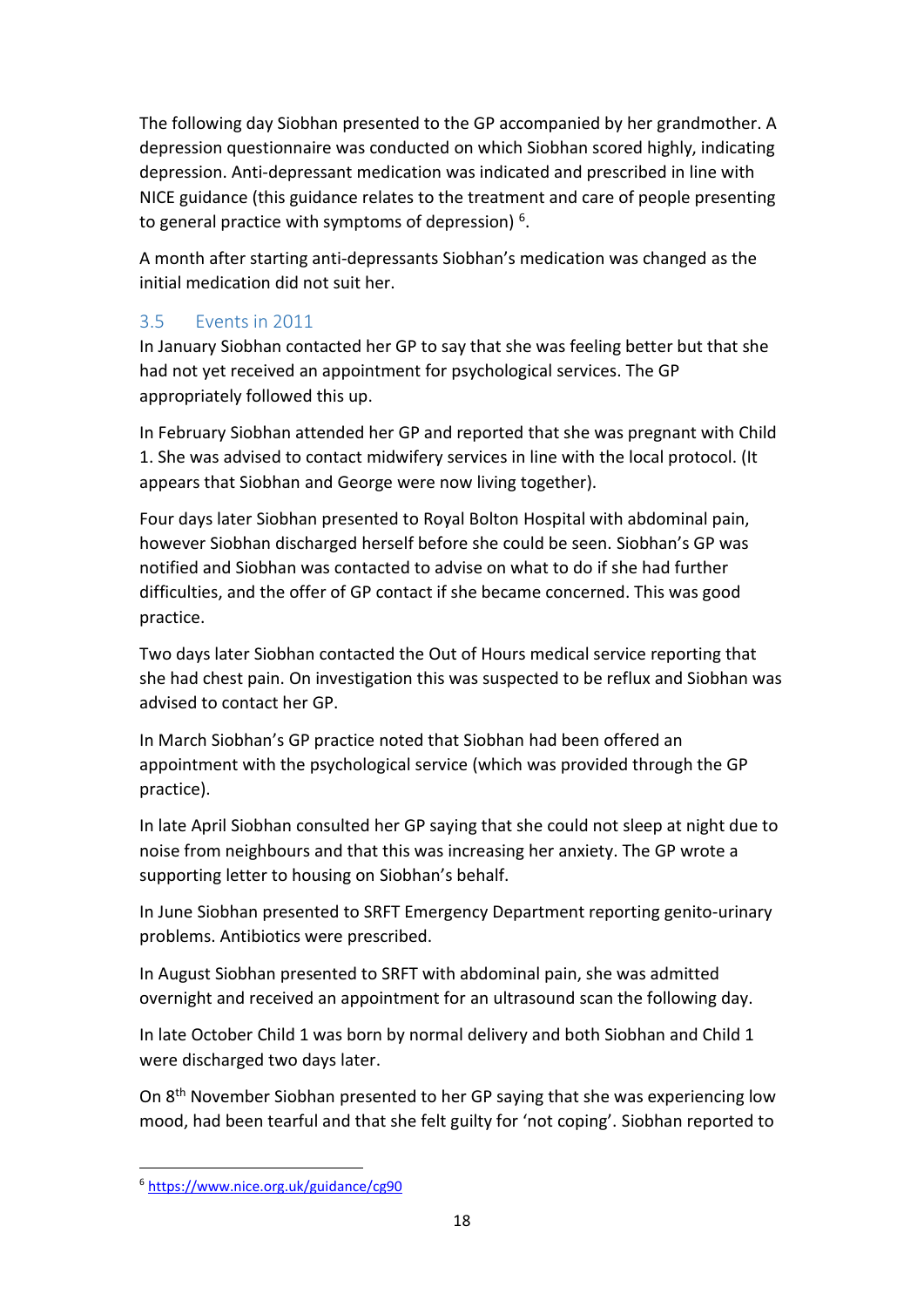the GP that she had a supportive partner at home who could help her. The GP prescribed anti-depressant medication and a short course of sleeping tablets with a planned period of review, and a referral was made by the GP to GMMH perinatal mental health service.

On 18th November the Health Visitor conducted a birth visit in line with the national Healthy Child Programme (a national programme of services offered to all children)  $7$ . Child 1 was assessed as developing well. The HV focused on Siobhan's mental health as she had reported experiencing post-natal depression.

Siobhan was not asked questions about domestic abuse at this visit, the reason given being that George was present. (NB At this time the HV service were not aware of the report of domestic abuse reported to police in November 2010).

In December the Health Visitor conducted the required 6-8 week home visit. At this visit Siobhan was asked questions about domestic abuse. Siobhan reported that there had been two episodes of physical violence by George about two years ago.

Siobhan said that this had been alcohol fuelled and that she had banned George from drinking, and there had been no further incidents (she did not refer to the incident in November 2010). The HV noted that Siobhan had been referred to the perinatal mental health service.

Siobhan saw the perinatal mental health worker on 12<sup>th</sup> December and discussed bonding with Child 1. Siobhan talked about childhood issues and problems in her relationship with George.

The plan was to offer Siobhan cognitive behavioural therapy (CBT), which began on 22nd December.

#### 3.6 Events in 2012

Siobhan attended a second session of CBT with GMMH in early January. The issues raised by Siobhan about her relationship with George were not explored at this session.

Siobhan attended a further session the following week, again there is no indication that relationship issues were discussed, although Siobhan had raised these at her first session.

On 23rd February a three-month home visit was undertaken to Child 1 by the HV Staff Nurse. Domestic abuse questions were asked and Siobhan disclosed that George had gone out last weekend with her consent, but that it caused arguments when he goes out. Siobhan did not disclose any current domestic abuse but said that there had been a couple of incidents of violence around two years ago.

7

[https://assets.publishing.service.gov.uk/government/uploads/system/uploads/attachment\\_data/file/](https://assets.publishing.service.gov.uk/government/uploads/system/uploads/attachment_data/file/492086/HCP_5_to_19.pdf) [492086/HCP\\_5\\_to\\_19.pdf](https://assets.publishing.service.gov.uk/government/uploads/system/uploads/attachment_data/file/492086/HCP_5_to_19.pdf)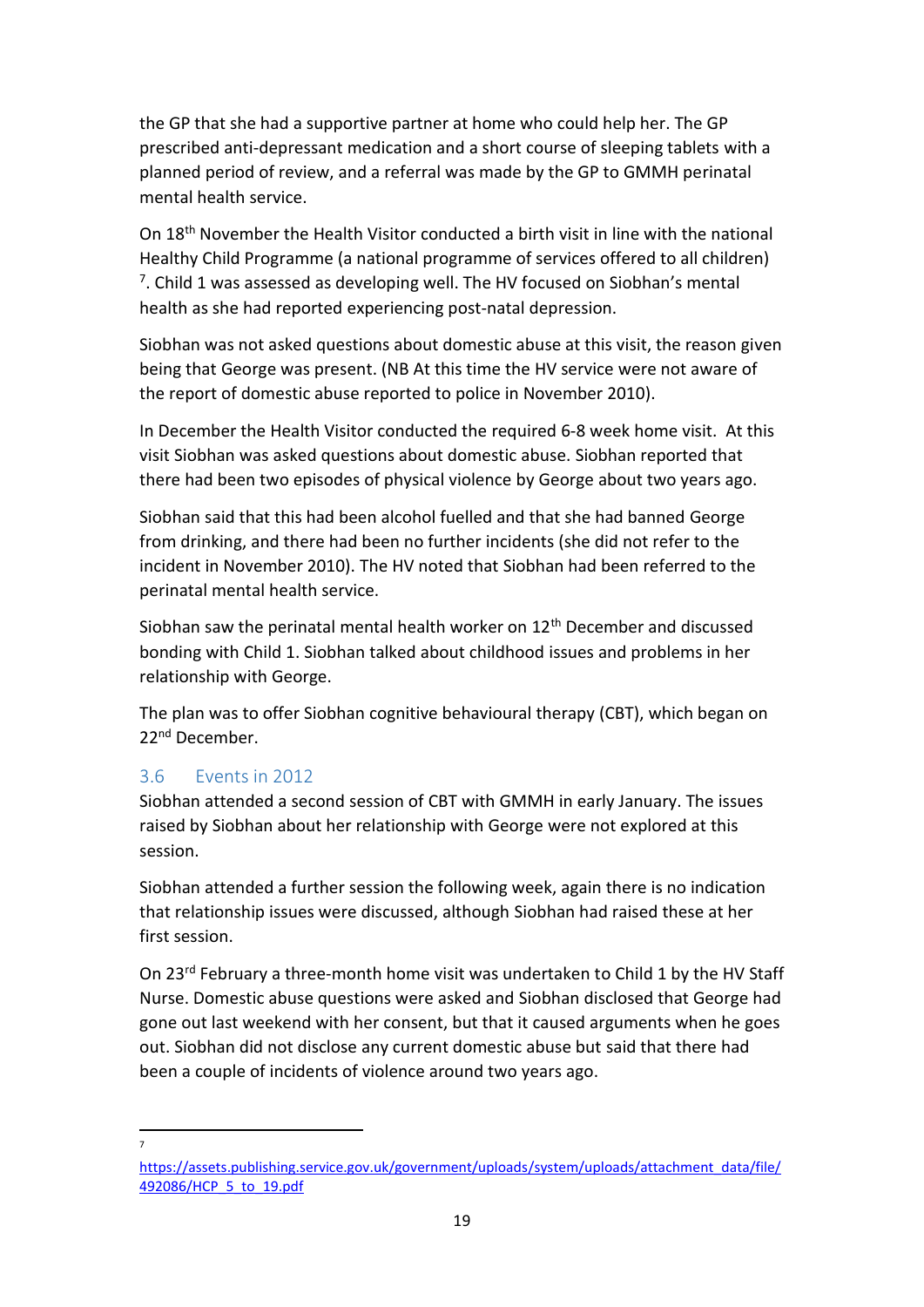Siobhan said that she rarely left the house and that she didn't want to attend the children's centre as she found it difficult to meet new people. The HV was concerned about maternal mental health and followed this up, however there was no exploration of indicators of potential escalating risk in relation to isolation and low self-esteem.

On 29th February Siobhan did not attend her final CBT appointment. Siobhan was sent an 'opt in' but as Siobhan had not responded to the letter she was discharged from the service.

At the end of March, HV made a home visit to Siobhan and Child 1 and offered Siobhan mental health support. It was noted that Siobhan looked and felt well and Siobhan said that the relationship with George had improved. Siobhan said there were no domestic abuse issues and that George had said he would be willing to attend the 'Relate' service.

On 25th April HV made a home visit at which Siobhan reported that George had been made redundant. There is no indication that HV considered a potential escalation of domestic abuse risk in relation to loss of employment (this may have been because Siobhan had not identified any current domestic abuse in other contacts).

On 29th May Siobhan attended Bolton NHS FT A&E department with a corneal abrasion to her right eye. This was treated and Siobhan was referred to the outpatient clinic. There is no indication of whether targeted enquiry was made in relation to this injury given Siobhan's history of domestic abuse. It is not clear whether this is due to a lack of recording or access to historical records. The review therefore makes the assumption that no targeted enquiry was made.

On 31<sup>st</sup> May HV conducted a further home visit to support with emotional health. Both Siobhan and George were present and HV noted that George was still unemployed. There is no indication of discussion in relation to domestic abuse at this meeting.

In July HV conducted a further home visit. HV noted that George now had a new job and Siobhan said that things at home were much better, and that George had really bonded with Child 1. Siobhan said that she would contact HV if she felt she needed support at any point in the future.

On 14th October a friend of Siobhan's contacted police to report that George had assaulted Siobhan whilst at a friend's house.

Police spoke to Siobhan and George. Both said they had been drinking at a friend's house when Siobhan had tried to leave due to George 'being very drunk'. An argument ensued and Siobhan stated that the next thing she remembered was coming round on the floor choking on her own blood.

George claimed that Siobhan had walked into a wall. The friend stated that after this incident Siobhan had said that George had drunk a full bottle of vodka and that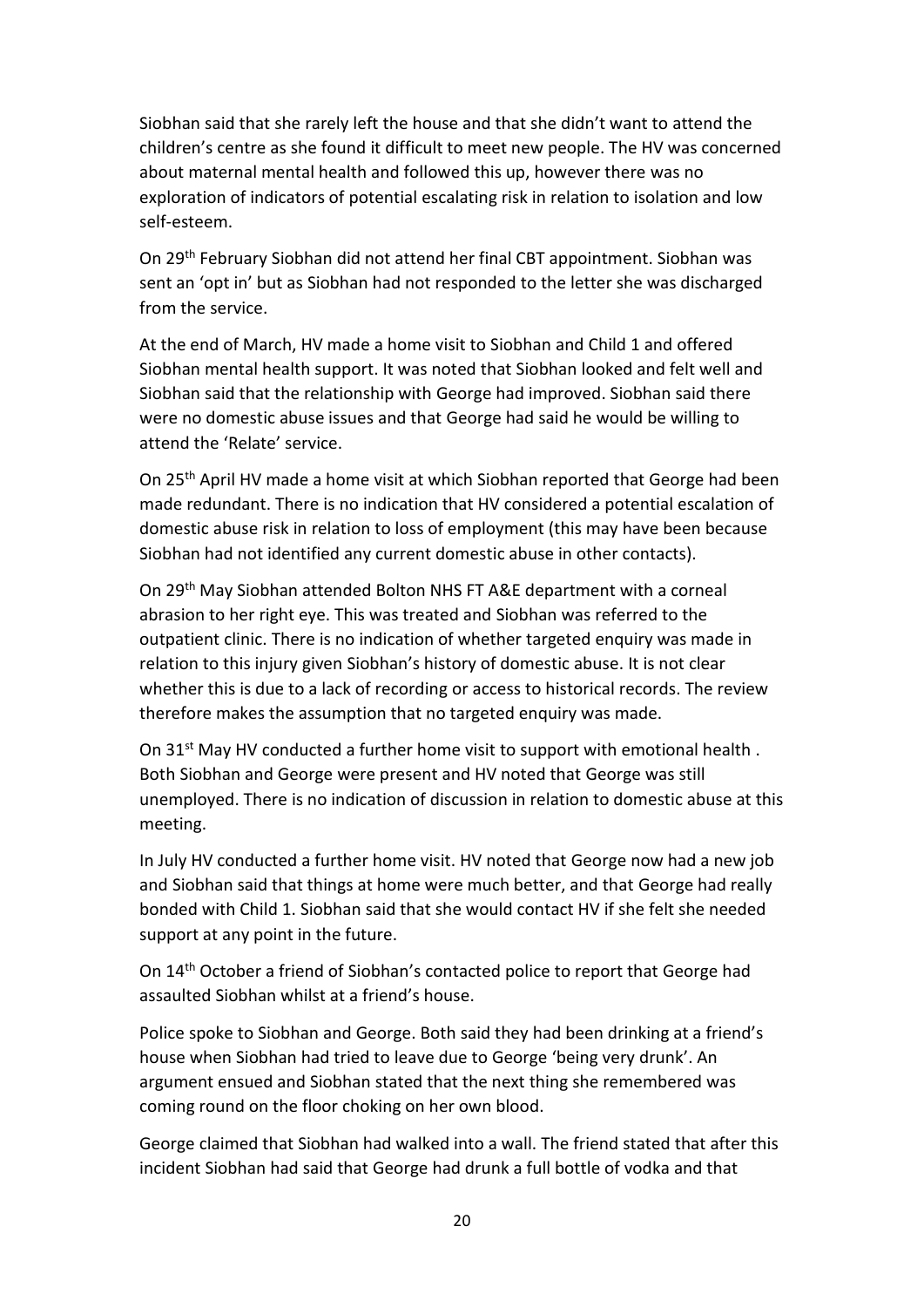during the assault she had fallen to the floor where he had continued to punch her and stamp on her.

A DASH risk assessment recorded the incident as standard risk, however on review by a Specialist Officer this was raised to Medium risk. The officer at the time recorded that a discussion took place with Children's Social Care (CSC) regarding the incident, however no referral was made to CSC as Child 1 was not present at the incident, having stayed with grandparents.

Specialist Officers from GMP made contact with Siobhan who stated that George had never done anything like this before and it was a 'silly mistake', however on the initial crime report Siobhan stated that George was aggressive when he consumed alcohol.

That same day at 03.20 hours Siobhan presented to Bolton A&E by ambulance reporting an assault by her partner. Siobhan reported she had been punched in the face. Siobhan was referred to the ENT clinic and was assessed. Siobhan received injuries of a laceration to her nose requiring stitches, a broken nose and a chipped tooth. There is no indication that Siobhan was asked questions about domestic abuse or offered referral to specialist domestic abuse services. It would not have been routine practice in the service at this time for Siobhan to be offered any specific domestic abuse assessment (e.g. RIC).

George was arrested and given bail conditions not to contact Siobhan, however Siobhan asked for these to be removed as she said she wanted to return to the relationship. Siobhan provided a retraction statement and declined the offer of any further support. (NB police pursued a prosecution without witness statement and George was convicted despite Siobhan withdrawing her support).

On 23rd October Siobhan was reviewed in the ENT clinic, at this time she said that she could not properly remember what had happened as she had been intoxicated.

On 15th November George appeared in court in relation to the assault on Siobhan. The hearing was adjourned for a pre-sentence report.

On 29th November George was interviewed in respect to a Pre-Sentence Report. He was subsequently sentenced and was supervised on a 15 month Suspended Sentence Order with IDAP and Supervision requirements between 6<sup>th</sup> December 2012 and 5<sup>th</sup> March 2014. (NB It was recorded that George complied well with this order and did not have any breaches).

#### 3.7 Events in 2013

On 23rd December George attended his GP reporting low mood and chest pains. He said he had been feeling unwell for some weeks. It was noted in the GP records that it had been 26 months since George had last sought a GP consultation. George said that he sometimes felt like he wanted to harm himself, however he reported no active plans to self-harm. The GP conducted a PHQ9 (an inventory of depression) which showed George to have a high score indicating depression (he scored 23 out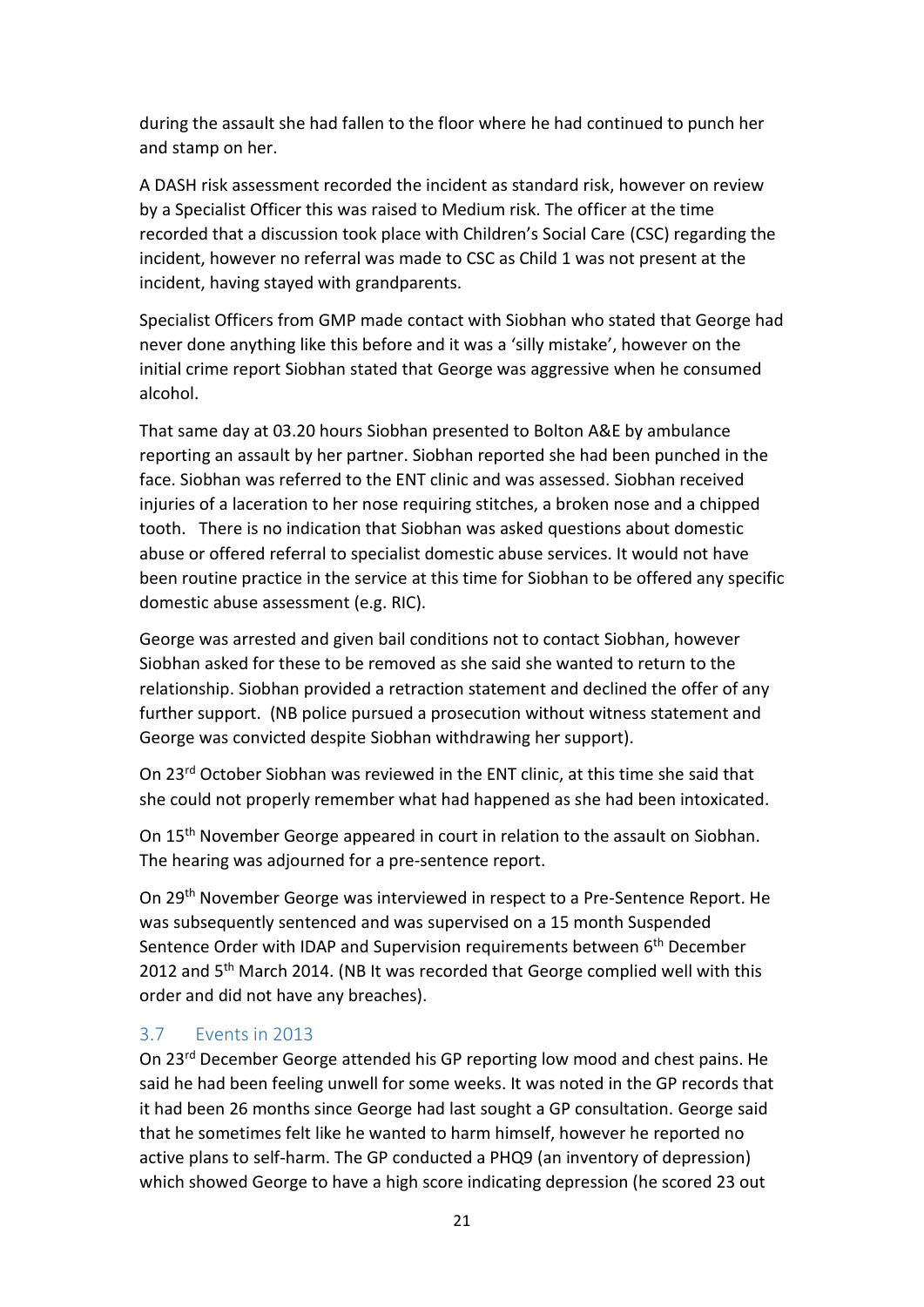of a possible score of 27). An appointment was made for George to see the Primary Care IAPT service. George was commenced on anti-depressant medication.

George completed the NPS IDAP (a perpetrator programme focusing on addressing behaviour in relation to domestic abuse) on 8th August 2013.

#### 3.8 Events in 2014

On 13th January George saw his GP who repeated the PHQ9 questionnaire. George had a score of 11/27. He reported feeling much better and not having chest pains. It was planned that George continue with anti-depressant medication and would be reviewed in one month's time.

On 14th January Siobhan attended an appointment at Bolton NHS FT Maternity Service. No concerns were identified.

On 29th January George attended his first session with the Primary Care IAPT service. He reported feeling low, angry and frustrated before coming to the appointment, he reported he was taking anti-depressant medication and also reported a history of violence and domestic abuse.

On 26th February George attended a further appointment with Primary Care IAPT service at which he reported increased stress, the notes do not state a reason for this, but George was appropriately stepped up to Step 3 as he was deemed to require more intensive support to address longer term issues.

On 5th March the Suspended Sentence Order terminated as planned.

On 16th April the GP received notification from GMMH that George had not responded to requests to contact them for an appointment and had therefore been discharged from the service.

George attended two further sessions with the Primary Care IAPT service at which he reported improvements in his mood. He was asked about suicidal thoughts and said these were 'fleeting', but that he had no thoughts to self-harm.

On 12th May Siobhan was briefly admitted to Bolton NHS FT with abdominal pain and was discharged the same day. At this time Siobhan was pregnant with Child 2.

On 21<sup>st</sup> May George did not attend his planned appointment with the Primary Care IAPT service. His key worker contacted GMMH and learned that he had not taken up the offer of services with them and had been discharged. It is unclear whether the GP was notified of George's lack of engagement.

On 20th June Siobhan attended ante-natal clinic for a routine appointment, she was accompanied by George. At this appointment no questions were asked regarding domestic abuse. (NB is it is noted by the review that the records now contained information regarding the assault by George in 2012).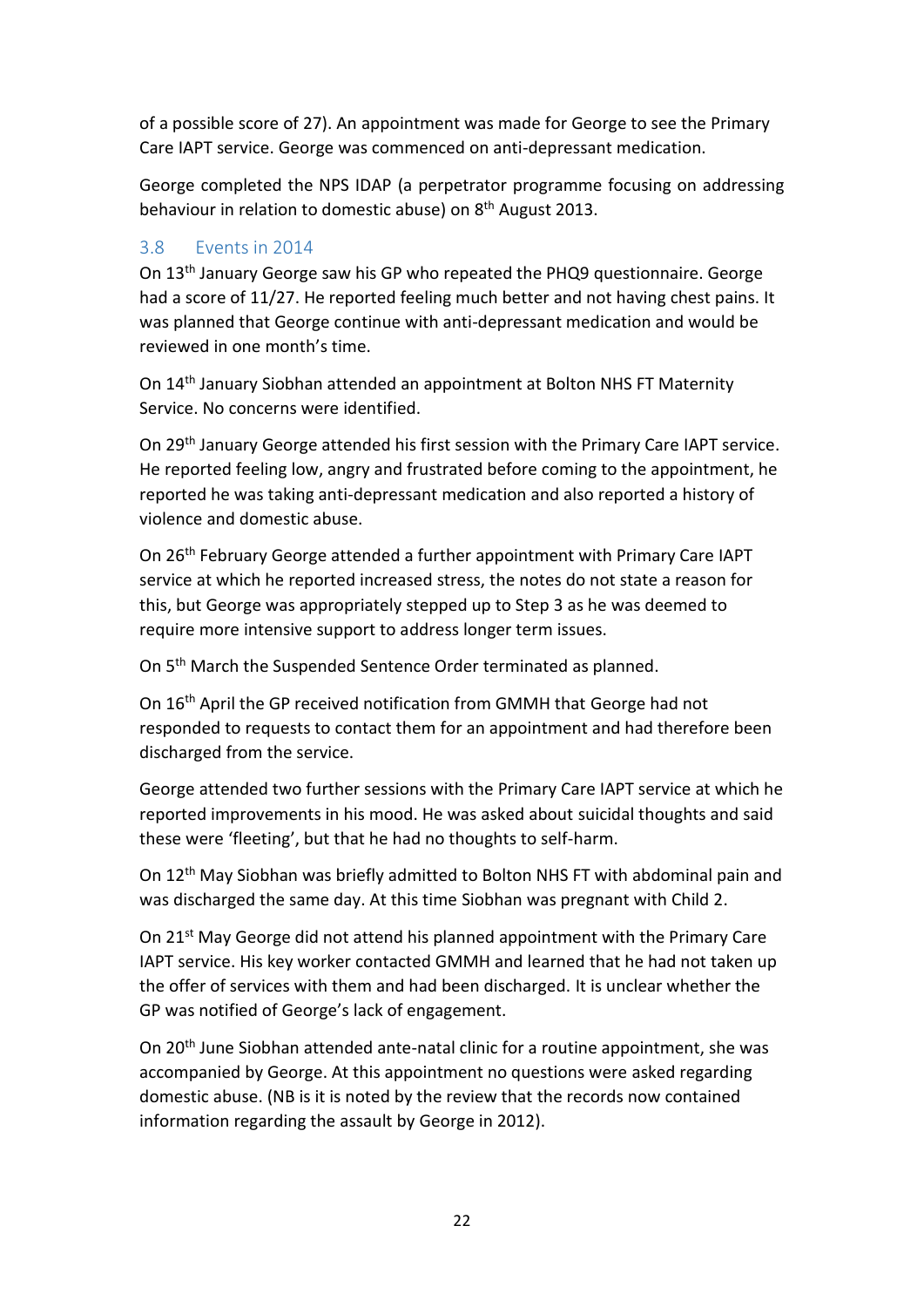On 7<sup>th</sup> July, ForHousing received a letter from Siobhan in which she said that she had not been a joint tenant with George for the past month, and that this was due to a breakdown in their relationship

Between 23rd July and 3rd September Siobhan attended three routine ante-natal appointments. At the appointment on 3<sup>rd</sup> September it was noted that Siobhan was seen alone. She was asked about domestic abuse and said she had no concerns. She also informed the service that she was now living at a new address.

Siobhan attended two further routine ante-natal appointments in October and December, at which no concerns were identified.

#### 3.9 Events in 2015

In January Child 2 was born by normal delivery. Both Siobhan and Child 2 were well and discharge took place as planned.

At a GP consultation on  $20<sup>th</sup>$  January Siobhan told the GP that she was experiencing post-natal depression and was not coping well with looking after Child 2. She said that her partner was helping her. Siobhan said that she was experiencing low mood and did not want to leave the house. Anti-depressant medication was commenced. The GP wrote to HV to inform them of Siobhan's presenting symptoms and requested surveillance by HV. Siobhan was also referred to GMMH perinatal mental health service. This was good practice.

GMMH noted receipt of referral from Siobhan's GP and a letter was sent to Siobhan informing her that the service no longer offered perinatal health services and offering Siobhan an appointment on  $6<sup>th</sup>$  February with their psychological services.

Siobhan again presented to her GP on 26<sup>th</sup> January, she was accompanied by George at this appointment. Siobhan reported that she felt more anxious and generally unwell. She reported some improvement in mood and that she did not have thoughts of self-harm. However, she felt the anti-depressant medication did not suit her, and it was agreed to change to a different anti-depressant.

On 30th January HV conducted a home visit to Siobhan and Child 2. Child 2 was noted to have a medical need for which a referral was made. There were no other concerns about Child 2. HV noted Siobhan's anxiety and depression and that this was being managed by the GP.

HV also made routine enquiry regarding domestic abuse, about which Siobhan said she had no concerns. Siobhan said that she was planning to go back to live with maternal grandmother for support when George went back to work. It is not clear whether George was present at this visit.

On 10th February Siobhan attended an initial screening/assessment appointment with GMMH at which she disclosed historic domestic abuse by George and that she felt that George had been coercive in relation to her pregnancy.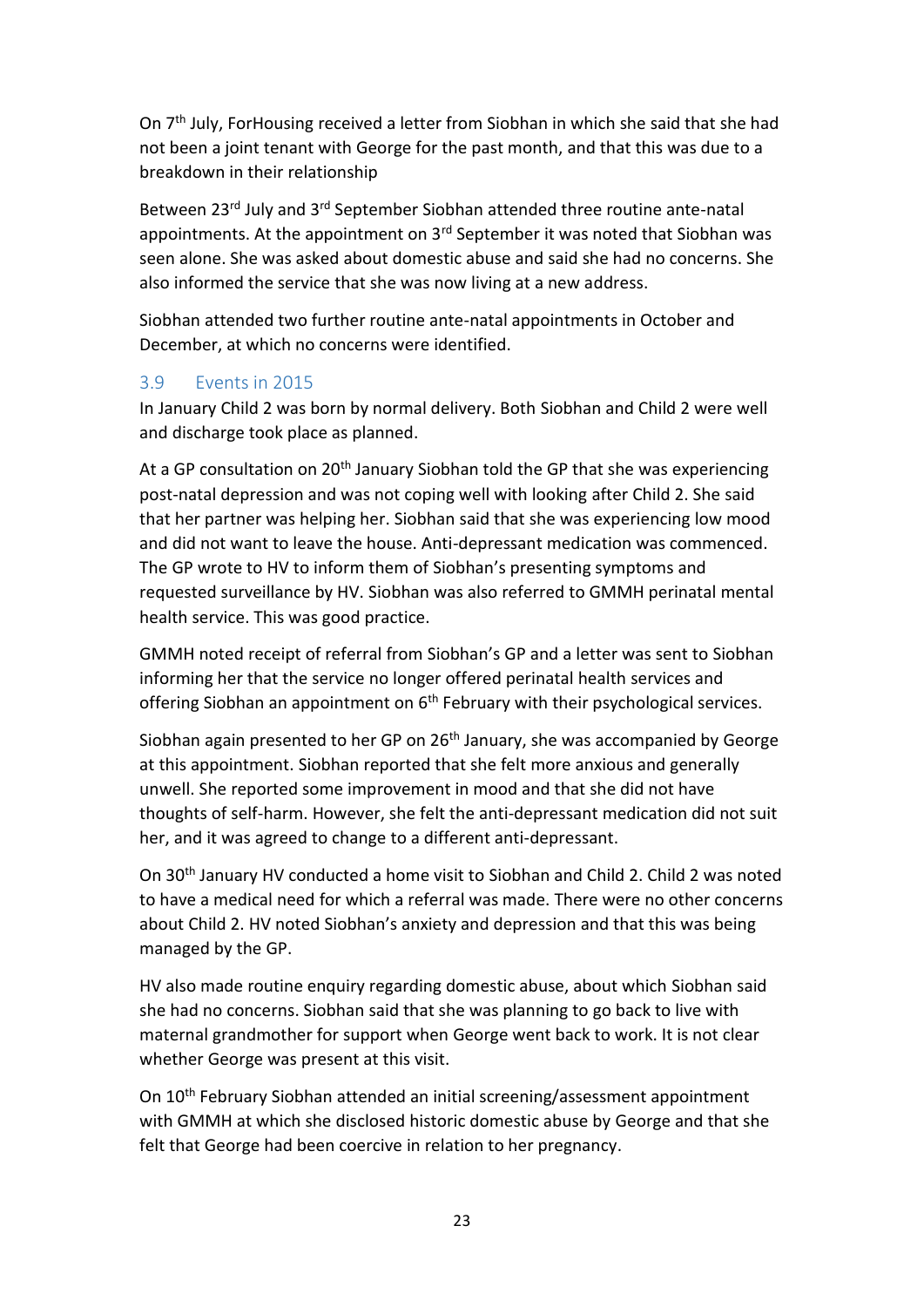At this session Siobhan disclosed that she had experienced a traumatic event in 2006. There is no evidence of trauma informed practice (practice which recognises the impact of previous trauma on individual's presenting conditions and needs), exploration of the issues raised or assessment of risk, nor was there any consideration of making a referral to specialist domestic abuse services.

That same day Child 2 and Siobhan were discharged from the Bolton Community Midwife service.

On 12th February SRFT HV made a home visit. Siobhan reported that she and Child 2 were well and had been living at the family home address, not with maternal grandmother as had been previously planned.

A further home visit by the HV took place on 5th March to conduct the 6-8 week assessment of Child 2. It was noted Siobhan was struggling with low mood and that she was awaiting a counselling appointment. HV offered support and encouraged Siobhan to attend Sure Start. George was present at the visit and HV recorded that she was unable to ask domestic abuse questions for this reason.

On 26th March George attended a GP consultation at which he requested antidepressant medication. George reported that he had stopped taking the medication previously prescribed. The GP undertook anxiety and depression screening. George disclosed that his symptoms were causing problems with his partner who had recently had a child. There is no indication that the GP made further enquiry regarding the nature of the problems or the impact on partner or the children.

Between 31<sup>st</sup> March and 14<sup>th</sup> April Siobhan attended three appointments with a therapist at GMMH. At the third session Siobhan disclosed details of her own adverse childhood experiences which included maternal alcohol issues, domestic abuse and being a young carer. There is no indication that any of these sessions explored adverse childhood experiences, trauma or domestic abuse.

At a home visit by the HV on  $22^{nd}$  April Siobhan said that she was feeling much better and that George was helping with Child 2.

That same day Siobhan attended an appointment with the therapist at GMMH at which she disclosed controlling and coercive behavior by George. Siobhan was given information about support available from the 'Women's Centre'. There is no indication of exploration of risks to Siobhan or the children or any consideration of referral to specialist domestic abuse services.

At a therapy session with GMMH on  $12<sup>th</sup>$  May Siobhan reported an improved relationship with George and described him as her best friend. Siobhan reported that her mood had improved. This appears to have been taken at face value, with no exploration of previous reports of coercive and controlling behavior.

On 25th June Siobhan's GP received notification from GMMH that Siobhan was being discharged from the service. They reported that Siobhan had attended eight of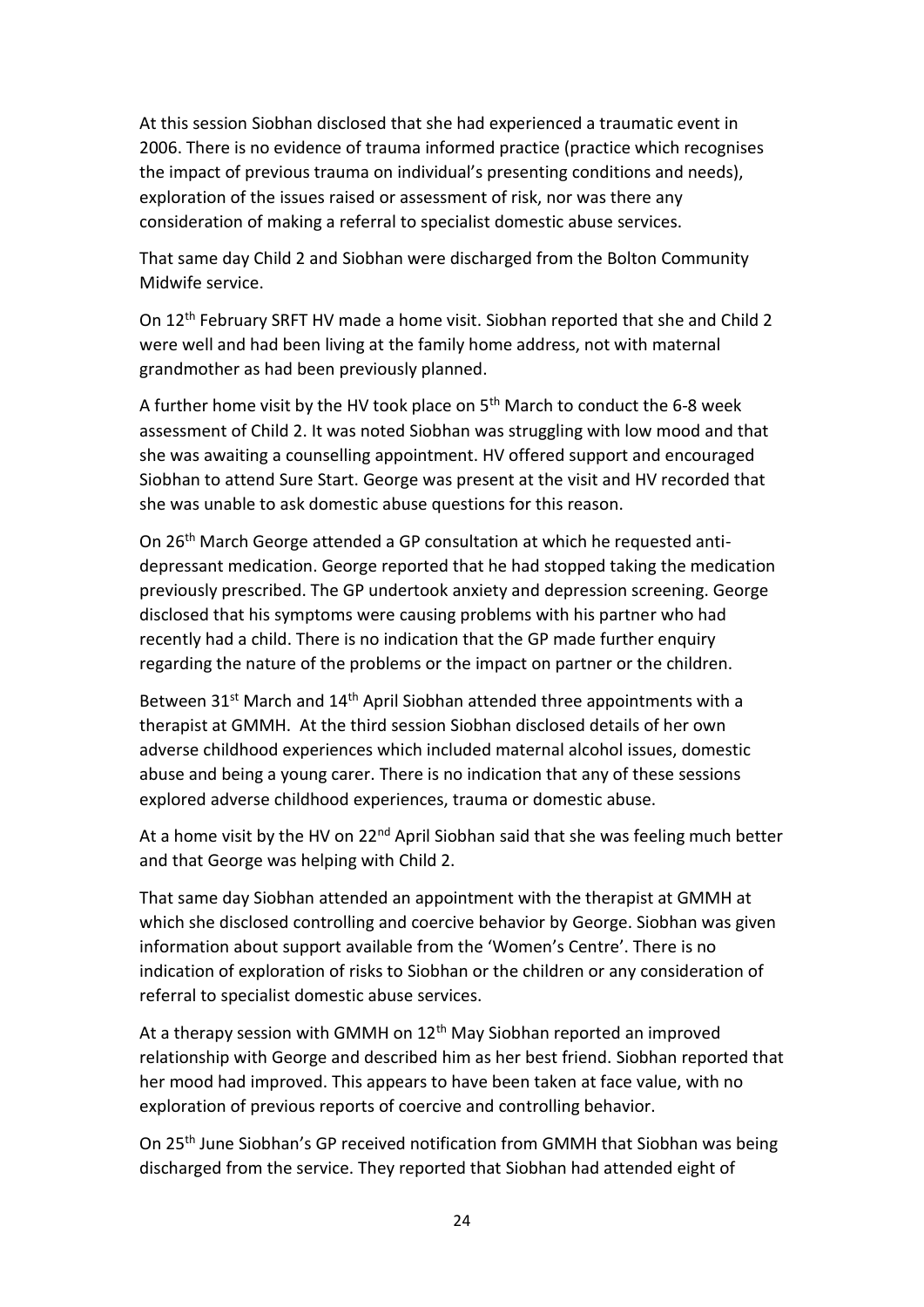twelve planned sessions. The discharge report said that no safeguarding or risk issues had been disclosed during therapy.

On 15th December George attended a GP consultation at which he disclosed that he was experiencing low mood. He reported that he had been drinking every night for the past eight weeks and was trying to reduce this. He said he did not use illicit substances. Anti-depressant medication was commenced. There appears to have been no exploration around the impact of George's behaviour upon his family.

#### 3.10 Events in 2016

At a home visit by HV on 5<sup>th</sup> January, it was noted that Siobhan 'looked well'. George was present at the visit and it is recorded that domestic abuse questions were not asked due to his presence.

On 2nd February George attended a consultation with his GP. George reported low mood with associated symptoms of blunting of affect, loss of confidence, poor selfesteem, loneliness, increased periods of tearfulness, guilt, loss of concentration, loss of interest. George reported suicidal ideation but said that the children were a protective factor.

George reported a recent relationship breakdown one week previous and that he was living away and sleeping on a sofa. George said that he was also having problems at work and was facing disciplinary action at work due to his attitude. George also reported financial problems.

Hamilton Scales for anxiety and depression was undertaken and scored 16/21 for anxiety and 17/21 for depression.

George disclosed alcohol use of 32 units weekly and a history of use of illicit substances including cannabis and cocaine. The treatment plan was to continue antidepressants and the dose was increased. He was given the telephone number of Primary Care Psychology services to self-refer. He was given a note to take two weeks off work.

On 17th February George attended an initial appointment with Six Degrees. The assessment noted that George had a long history of low mood and anxiety, more recently triggered by the break-up of his relationship with his girlfriend with whom he had two children.

He described daily thoughts of wanting to end his life but denied any current thoughts or plans. He stated that he would never act on these thoughts and identified his two children as a reason to continue.

George said he drank 14 units per day of alcohol (a much higher level than previously disclosed), used cannabis daily and weekend use of cocaine. George requested referral to the Drug and Alcohol Team. He described a long-standing issue with anger when he has been drinking.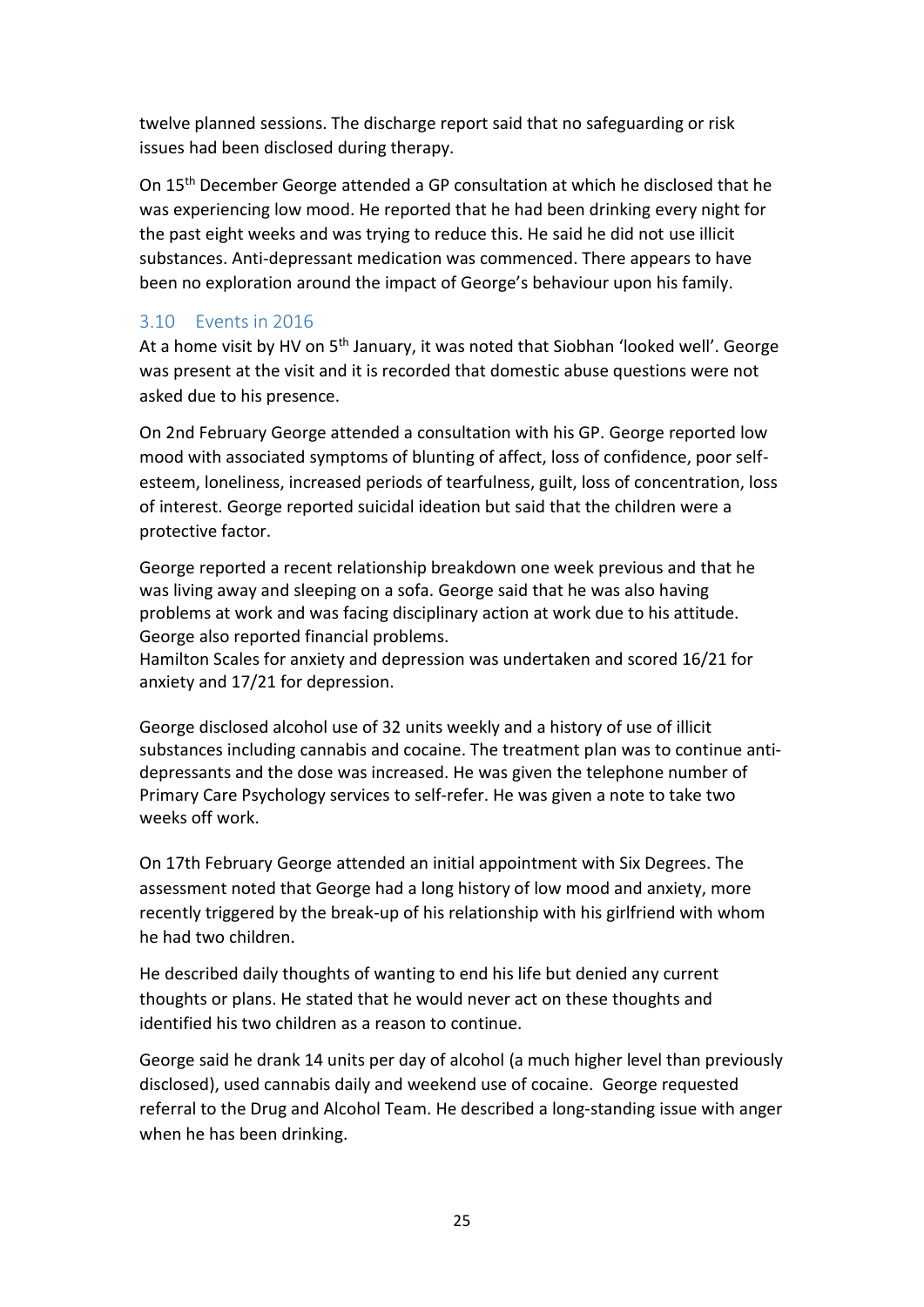On 17<sup>th</sup> March, the service contacted George by phone. He reported he was engaged with the Drug and Alcohol team and would like to continue sessions with psychological services. He was offered an appointment in April 2016, and informed that a new worker would take over the clinic in May 2016. George stated he would prefer to wait until May to see a consistent practitioner.

On 2nd August, ForHousing issued a notice to seek possession to Siobhan and George due to rent arrears. A previous change of tenancy request had not been actioned as it had not been signed and no manager was available to authorise approval.

On 5th September Siobhan attended a consultation with her GP at which she discussed problems with a contraception implant. She said that at this time she was not in a sexual relationship.

On 7th September anti-depressant medication was indicated and prescribed. The GP discussed removal of the implant and a review of Siobhan's anxiety and depression and Siobhan was advised to return if anxiety and depression did not improve following removal.

At a further appointment with the GP on  $13<sup>th</sup>$  September anti-depressant medication was reviewed and it was agreed that Siobhan would stay on the same medication.

At a consultation with his GP on  $16<sup>th</sup>$  September George reported ongoing low mood and experiencing thoughts of self-harm/suicide, although he had no plans to act on these. George reported that he was working and that this was stressful. Antidepressant medication was prescribed with a review planned for two weeks' time and a self-referral to Primary Care Psychology services was advised.

George was reviewed by the GP on 30<sup>th</sup> September when an improvement in symptoms was noted, George was to continue on anti-depressant medication.

Between 17<sup>th</sup> and 26<sup>th</sup> October George attended three counselling sessions with Six Degrees at which he discussed fleeting thoughts of self-harm and referred to his children as protective factors.

#### 3.11 Events in 2017

On 24th February, following a number of interactions with Siobhan and George, ForHousing terminated the tenancy. George gave a forwarding address in Bolton where he said he would be living with his new partner.

On 1<sup>st</sup> May police received a call from Siobhan's mother saying that George had turned up at their home and had refused to leave. Siobhan reported that she believed George to be drinking and using cocaine.

She said she had told him that the relationship was over, but he refused to believe this. A DASH risk assessment was undertaken and assessed as 'standard'. The DASH assessment recorded that debt issues were identified, Siobhan said she had taken out a loan to assist George with debt.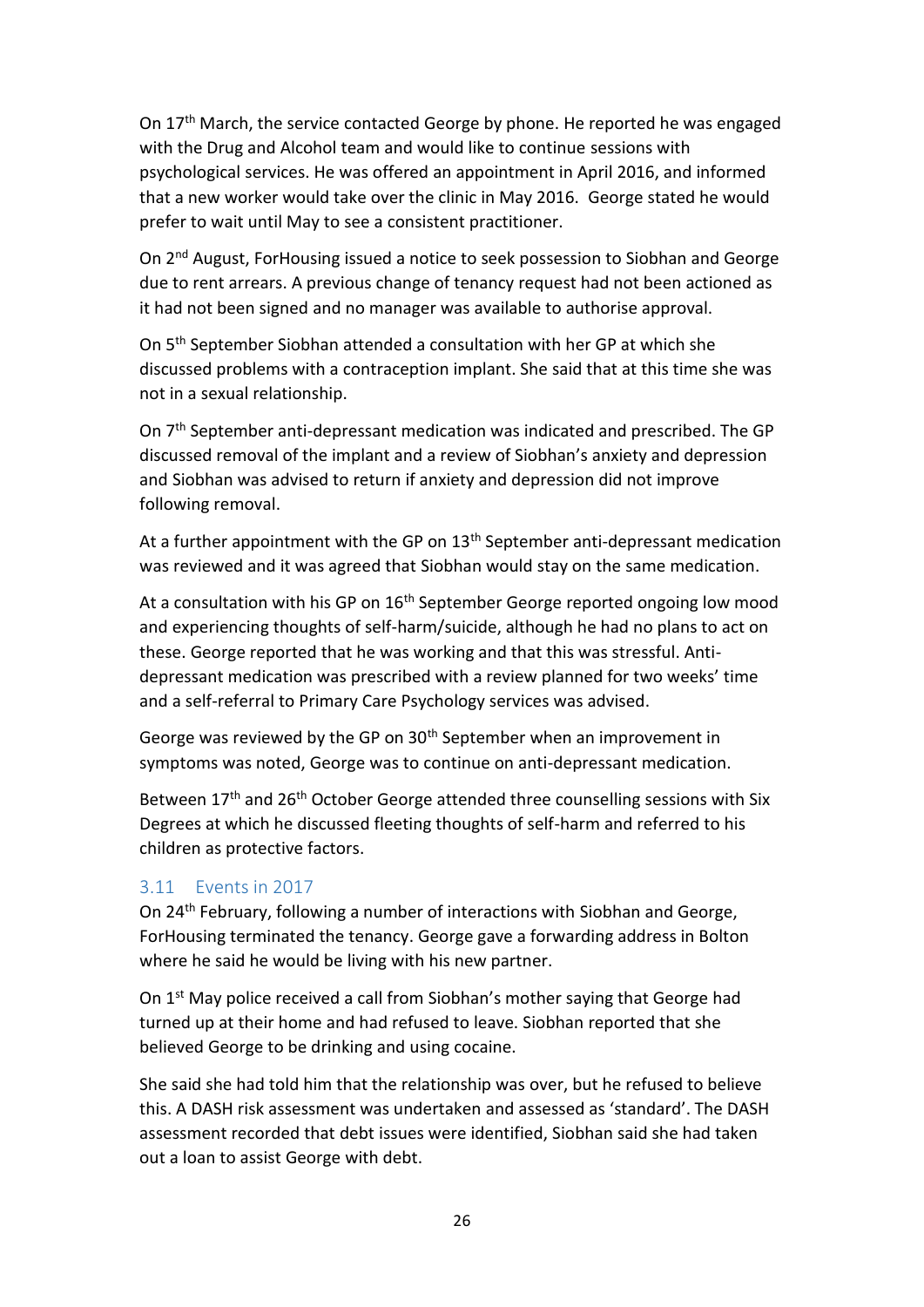The attending officer spoke to Child 1 who said that they 'don't like it when mum and dad shout at each other'. A referral was made to Children's Services and a 'Strive<sup>'8</sup> referral was made (Strive is a local process to review 'standard' risk domestic abuse incidents and to offer support). Siobhan was contacted by Strive and told them that the situation had calmed down and that George had not made any further contact.

On 12th May Siobhan attended a GP consultation, it was noted by the GP that it had been eight months since her last consultation. Siobhan reported some physical health issues and that she was feeling stressed, but that this may be due to applying for a new job. A referral was made for an unrelated physical health issue and the GP gave Siobhan information on the Primary Care Psychology service and informed her that she could make a self-referral.

Siobhan had a further GP appointment on 24<sup>th</sup> May at which the GP reviewed results of blood tests and put in a place a treatment plan for the physical health issues identified.

At a further GP appointment on 30<sup>th</sup> May Siobhan reported worsening of symptoms of anxiety (which could have been related to a medical condition) and reported almost daily panic attacks. Additional medication was prescribed.

#### 3.12 Events in 2018

On 29th March NWAS received a call for an emergency ambulance in relation to Siobhan experiencing ongoing abdominal pain. Triage was undertaken and it was determined that Siobhan did not require an emergency ambulance.

On 30th March Siobhan presented to Bolton NHS FT A&E with abdominal pain. Siobhan was assessed and discharged. During assessment Siobhan described the relationship with her partner (George) as being on/off but did not make any disclosures regarding domestic abuse.

On 22nd April police received a call from Siobhan's sister in which she reported that threats had been made to her and her family by George. Siobhan's sister expressed concern for Siobhan in relation to George making threats to her in front of the children. Siobhan was spoken to by police who said that she felt events had been 'over dramatised'. The incident was not recorded as a domestic abuse report and was closed.

On 8th May George attended a GP consultation at which he reported low mood. He said that he lived with his partner and two children

On 18th May Siobhan presented to her GP reporting symptoms of low mood and anxiety, this was her first presentation in relation to mental health since May 2017. Siobhan requested an increase of anti-depressant medication. She told the GP that

<sup>8</sup> [https://talklistenchange.org.uk/news/145-working-to-end-domestic-abuse-our-huge-contract-win](https://talklistenchange.org.uk/news/145-working-to-end-domestic-abuse-our-huge-contract-win-to-deliver-services-across-greater-manchester)[to-deliver-services-across-greater-manchester](https://talklistenchange.org.uk/news/145-working-to-end-domestic-abuse-our-huge-contract-win-to-deliver-services-across-greater-manchester)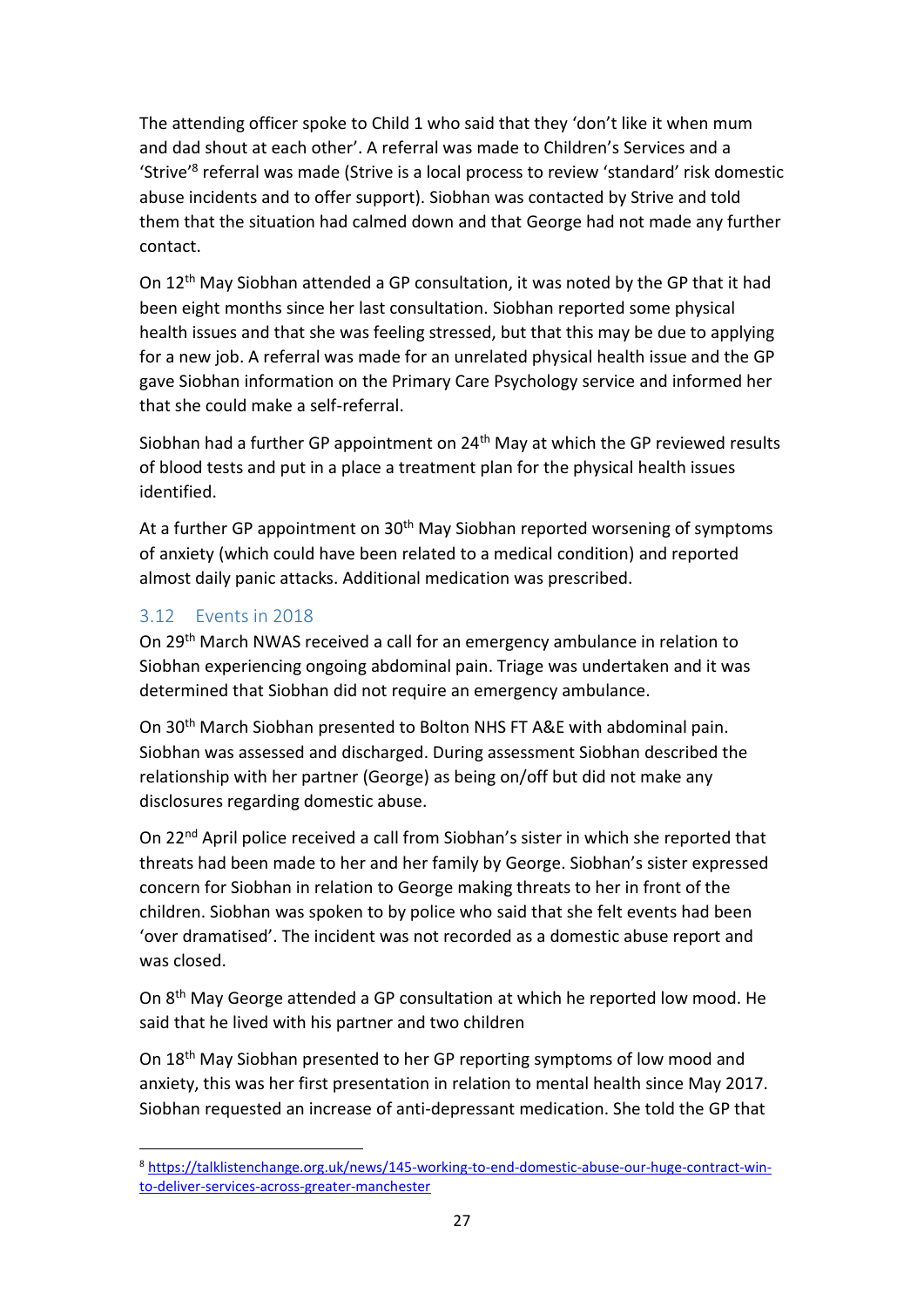she had an on/off relationship with her partner and was feeling low. Blood tests were taken to measure thyroid levels and Siobhan was given information regarding self-referral to counselling services and medication was increased with a plan for review.

On 4th September Siobhan presented to her GP reporting that she was experiencing anxiety (flashbacks) about an incident in which Child 1 had been injured in an accident on an escalator (there was no implication of abuse in this incident). She said that she had recently started a new job, but had lost the job due to taking time off when Child 1 was injured. She said that she felt anxious and overprotective towards the children. Siobhan was given a four week 'fit note' and advised to self-refer to counselling services.

On 17th October Siobhan presented to her GP with symptoms of lower abdominal pain. She requested investigations as she had experienced similar difficulties a number of years ago. She reported that she was in a stable relationship at that time (it is not noted whether this was George).

#### 3.13 Events in 2019

On 15th May George presented to his GP reporting intermittent feelings of depression which had lasted for several weeks. The GP noted that this was George's first consultation in over 12 months. He said he had recently split up with his partner. He said that he was working and was enjoying his job, although it was stressful. George said he had no thoughts of self-harm/suicide and that antidepressants had been helpful in the past. The GP prescribed anti-depressants and advised George to look out for 'red flags' in relation to thoughts of self-harm. There was a plan to review in one month.

On 25th May Siobhan telephoned police to report that George was being abusive to her when he was collecting the children (she said that the relationship had ended). She told police that George had threatened to 'put her head on a stick'. Siobhan stated that George was due to drop the children home later that day. She stated at this time that she was scared of him and what he will do, believing that he was a danger to her but not to the children.

That same evening Siobhan's father called police to report the matter, however the call handler refused to take details from him. He called back at 21.23 p.m. when the call handler noted that he was 'rude' and may have been intoxicated, again the call handler refused to discuss the matter with him.

Siobhan was recalled at 21.42, there was no reply to the call and a message was left apologising for the delay in contacting her. This was followed by a rapid text sent at 23.44.

On 25th May Victim Support received an electronic referral to their service, they tried to make contact with Siobhan by phone but could not obtain a reply. Siobhan did not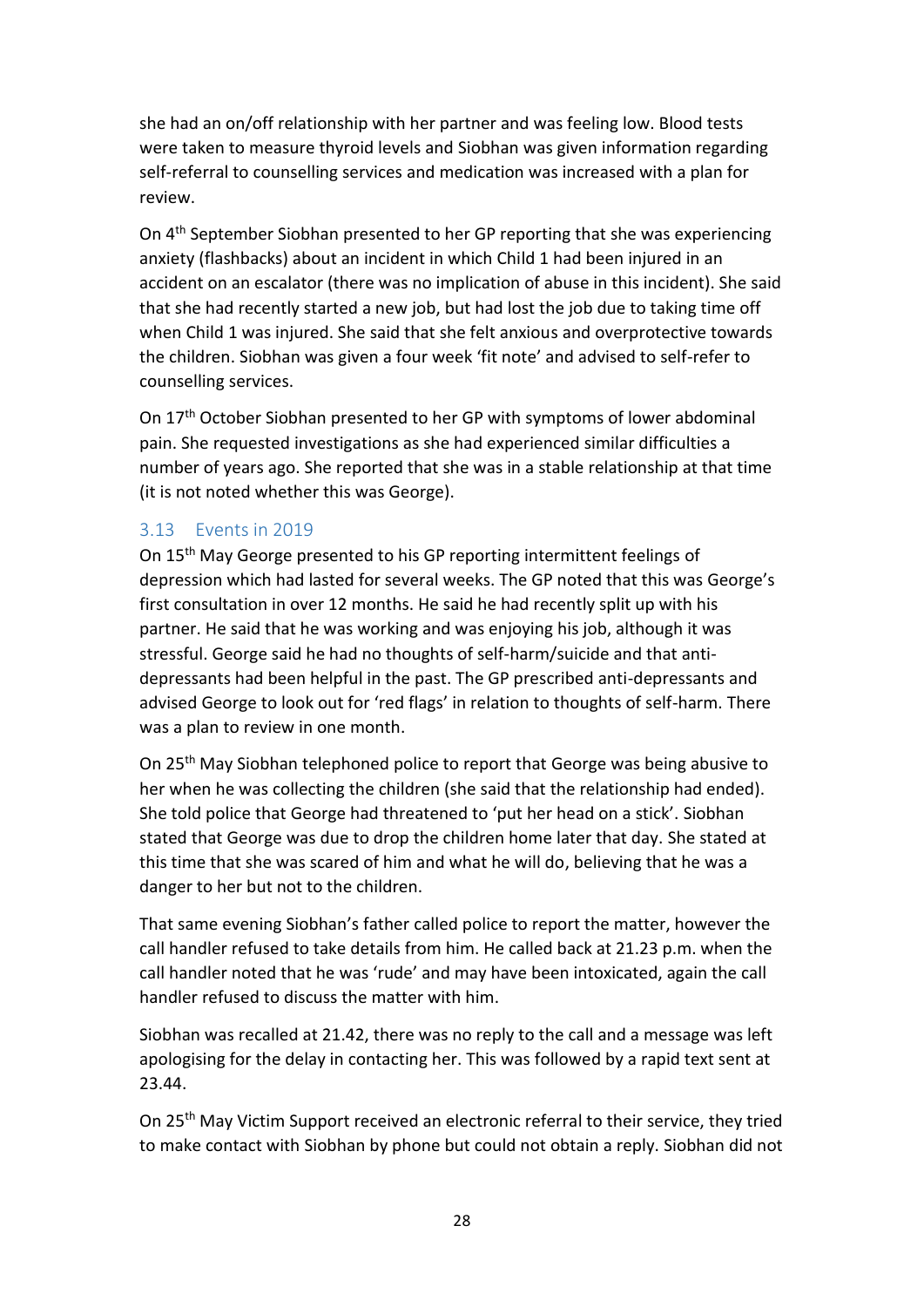make contact with the service therefore they were unable to provide a service to her.

On 26th May at 09.27 hours an attempt was made to call Siobhan, however there was no answer. Siobhan then called back at 09.39 to say that she was not available until 19.00-22.00.

The incident was not serviced by police until 28th May at which point Siobhan said she did not want to make a statement or for George to be spoken to as he had not been in contact since she told him she intended contacting the Police. A Domestic Violence Prevention Notice (DVPN) could have been considered. It appears that this was not given consideration, possibly because the FWIN and PPI were assessed as standard. As a consequence, the incident did not reach triage process where DVPN/DVPO would have been considered.

NB: Siobhan's family said they felt that the gravity of the situation when victims call in distress doesn't always seem to be recognised and that this would impact the confidence of victims to make reports.

A DASH risk assessment was completed and was recorded as standard risk. An Operation Encompass<sup>9</sup> (Operation Encompass is an initiative designed to inform schools and other key agencies where children are living in a household where a domestic abuse incident has taken place). referral was made via the electronic system. NB It was the beginning of the school holidays which delayed the notification being picked up by the Primary School.

On 30th May Siobhan presented to her GP requesting oral contraception. Although not recorded in GP records, the GP recalled that Siobhan said she was now in a relationship with a new partner.

On 5<sup>th</sup> June the events described at 1.3 of this report took place which resulted in the death of Siobhan.

<sup>9</sup> <https://www.operationencompass.org/>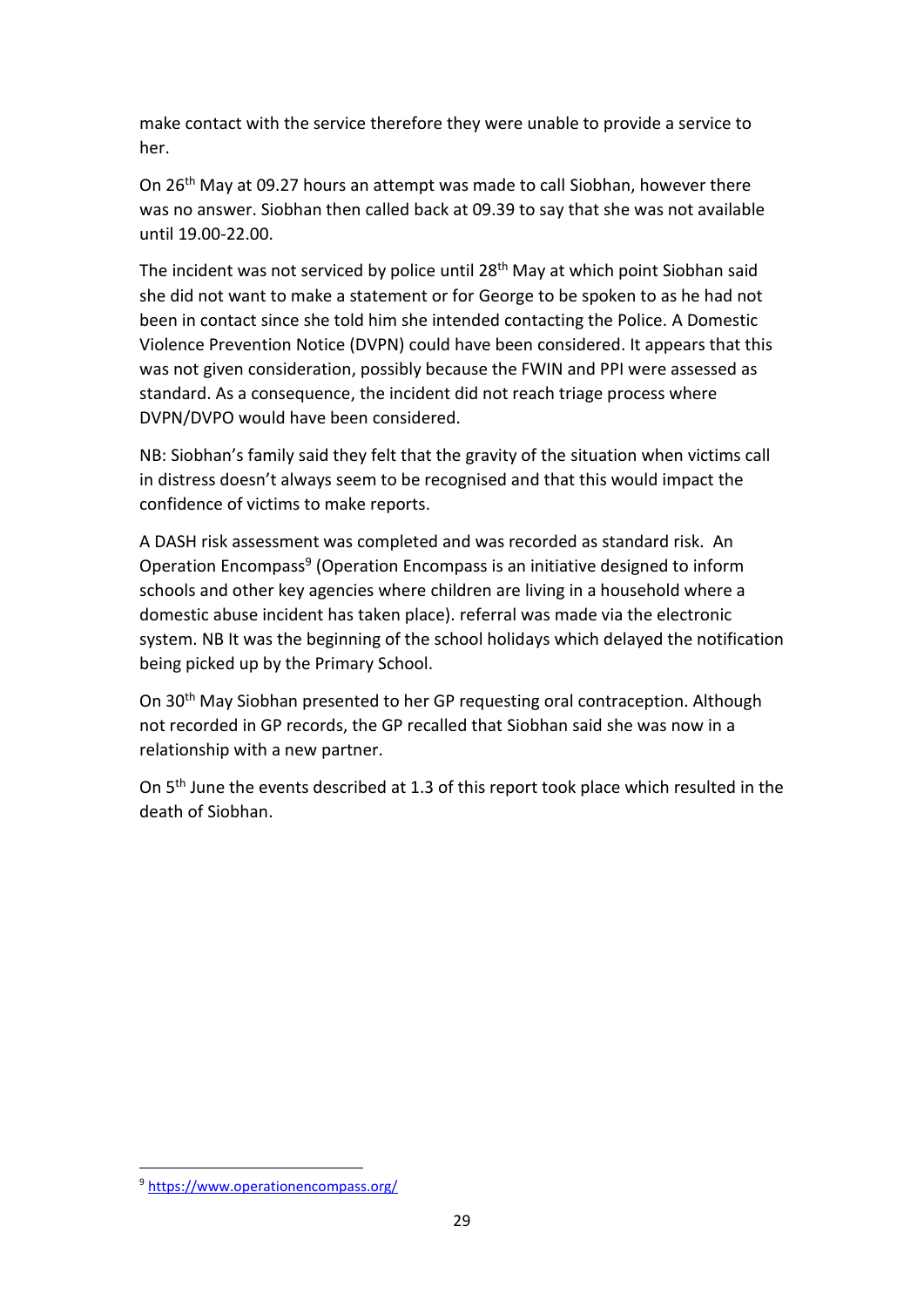# 4. Learning from the Review

#### 4.1 Learning in relation to key lines of enquiry

#### 4.1.1. KL1

*Did your agency know that the victim was subject to domestic abuse by the perpetrator or any other party at any time during in the period under review? If so, what actions were taken to safeguard the victim and were these actions robust and effective?*

During the period under review Siobhan made disclosures of domestic abuse to some of the agencies that she had contact with.

The first recorded report of domestic abuse to police was by Siobhan's mother in 2009. This was followed by a report from Siobhan in November 2010, when she said that George had been violent to her in the past. A risk assessment of 'standard' was placed on the incident. Siobhan was contacted with information regarding local domestic abuse services, which was good practice.

Following the birth of Child 1 in 2011, there was an opportunity to enquire about domestic abuse at the birth visit by HV, when Siobhan reported that she was experiencing post-natal depression. However, George was present and the HV was therefore unable to ask about domestic abuse in a safe way. NB: At this time the HV service were not aware of the previous report of domestic abuse reported to police.

At a follow up visit in December questions were asked about domestic abuse and Siobhan reported episodes of physical violence two years ago. The primary focus of this visit was on Siobhan's mental health.

When Siobhan saw the mental health worker at GMMH in December of that year she discussed issues in her relationship with George. This resulted in a referral for CBT which began on 22<sup>nd</sup> December. Siobhan disclosed historic domestic abuse and vulnerabilities at this and future sessions, however there was no exploration of domestic abuse or referral to specialist domestic abuse services.

When the three month home visit was undertaken to Child 1 by the HV, domestic abuse questions were asked and Siobhan disclosed that George had gone out and had been drinking and that this could cause tensions. Siobhan did not disclose any current domestic abuse but said that there had been a couple of incidents of violence around two years ago. At that visit Siobhan said that she rarely leaves the house and that she didn't want to attend the children's centre as she finds it difficult to meet new people.

The next domestic abuse incident reported to police was by a friend of Siobhan on 14<sup>th</sup> October 2012 when Siobhan sustained a broken nose in an assault by George.

Initially this incident was recorded as standard risk and was upgraded to medium risk when reviewed by Public Protection Unit (PPU). The review panel concluded that this incident could have been assessed as high risk, which would have led to a referral to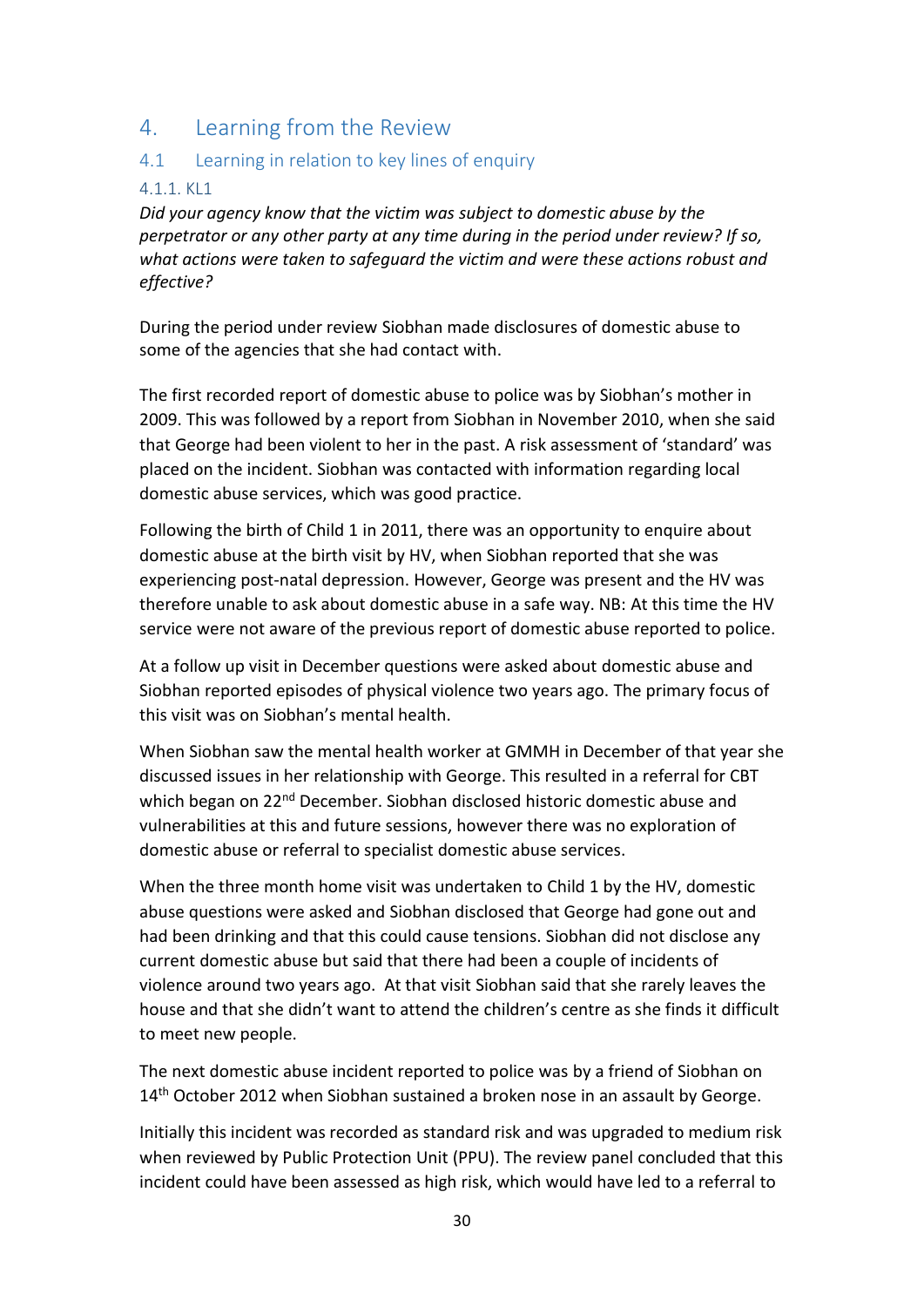MARAC and would have afforded an opportunity to identify the risk posed to Siobhan by George, to share information with other agencies and to offer specialist support to Siobhan.

The review noted that police pursued prosecution of George despite Siobhan not wishing to support this. As a result, George received a 15 month suspended sentence. However, the outcome of the prosecution and sentence did not result in engagement in a support service with Siobhan, although attempts were made to contact her.

At the time of this incident Siobhan presented to Bolton A&E by ambulance and reported that she had been assaulted by her partner. Siobhan had a broken nose and other injuries to her face. Siobhan was referred to the ENT clinic. There is no indication in the records that Siobhan was asked questions about domestic abuse. It is noted by the review that this would not have been expected practice at that time.

When she was pregnant with Child 2, there was a further opportunity to enquire about domestic abuse when Siobhan attended ante-natal clinic at Bolton NHSFT for a routine appointment, at the time she was accompanied by George. At this appointment there is no indication in the records that questions were asked regarding domestic abuse, although Siobhan's records contained information regarding the previous domestic abuse incident in October 2012 together with information that Siobhan experienced anxiety and depression.

In January 2015 following the birth of Child 2, HV noted Siobhan's anxiety and depression and that this was being managed by the GP. The HV also made routine enquiry regarding domestic abuse, about which Siobhan said she had no concerns. Siobhan said that she was planning to go back to live with maternal grandmother for support when George went back to work. It is not clear whether George was present at this visit.

In February of that year Siobhan attended an initial screening/assessment appointment with GMMH at which she disclosed historic domestic abuse by George, including coercion and control in relation to her second pregnancy. Siobhan disclosed that she had experienced a traumatic event in 2006. There is no evidence of exploration of the issues raised or assessment of risk to Siobhan, nor is there any attempt to refer to specialist services for domestic abuse or the trauma she had experienced in 2006.

A further home visit by the HV took place on  $5<sup>th</sup>$  March at which George was present. HV recorded that they were unable to ask about domestic abuse because of this. At a further home visit in January George was present at the visit and it was recorded that domestic abuse questions were not asked for this reason.

On 1st May 2017 police received a call from Siobhan's mother saying that George had threatened Siobhan. A DASH risk assessment was undertaken in which debt issues were identified, Siobhan said she had taken out a loan to assist George with debt.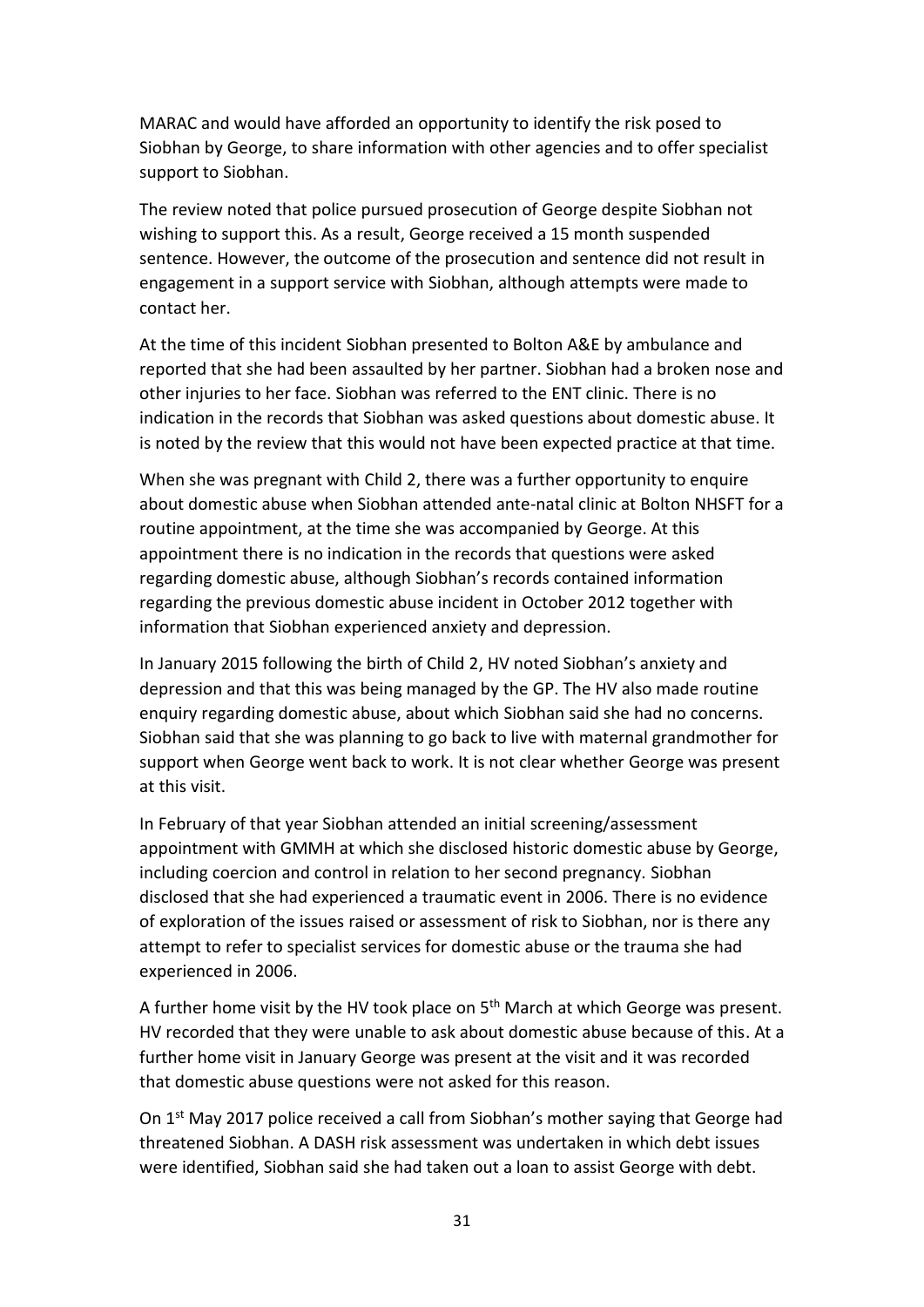The DASH was set as standard risk. The attending officer spoke to Child 1 and recorded that Child 1 said she doesn't like it when mum and dad shout at each other.

It was good practice for the attending officer to seek the views of the child and to discuss this with Children's Services.

Given the history of domestic abuse it would have been good practice to review the risk rating of standard, as there was a potential indicator (i.e. debt) that George was coercive and controlling in his relationship with Siobhan.

Children's Services did not fully take into account the history of domestic abuse based on information from the incident in May 2017 and the case was closed with no further action.

On 28th April 2018 police received a call from Siobhan's sister reporting threats made by George's sister to herself and her family. Siobhan's sister expressed concern for Siobhan in relation to George making threats to her in front of the children. Siobhan was spoken to by police and said that she did not have any current concerns and that events had been 'over dramatised'.

When the incident of 25<sup>th</sup> May 2019 was reported to police a crime was recorded of Malicious Communications and flagged as a Domestic Abuse Crime, the incident was open and closed as a Domestic Abuse Incident. NB this incident is being investigated by the IOPC and has been reviewed by GMP's Professionals Standards Branch (PSB).

This also presented a second opportunity to consider DVPN/DVPO. A supervision review of the crime *may have considered* a DVPN, however the action for a review by a supervising officer was not responded to prior to the tragic deaths and it is unlikely it would have got through the DVPN and court process in time.

The GMP Policy and procedure in relation to DVPO is currently being reviewed and re-written.

It is the view of the panel that this incident could have been assessed as high risk, as George had said he would "put Siobhan's head on a stick" and that this could have been perceived as a threat to kill. Had the incident been assessed as high risk a referral to MARAC would have taken place. By the time of Siobhan's murder police had not followed up the incident with George.

In summary Siobhan made a number of disclosures of previous domestic abuse to A&E, Health Visiting Services, Counselling and Mental Health Services and to Police. There were only two documented occasions on which Siobhan was provided with information about domestic abuse services, and no evidence to suggest that any service considered making a referral to specialist services on behalf of Siobhan.

In addition, there were missed opportunities to make targeted enquiry with Siobhan regarding domestic abuse, based on her presenting mental and physical health issues.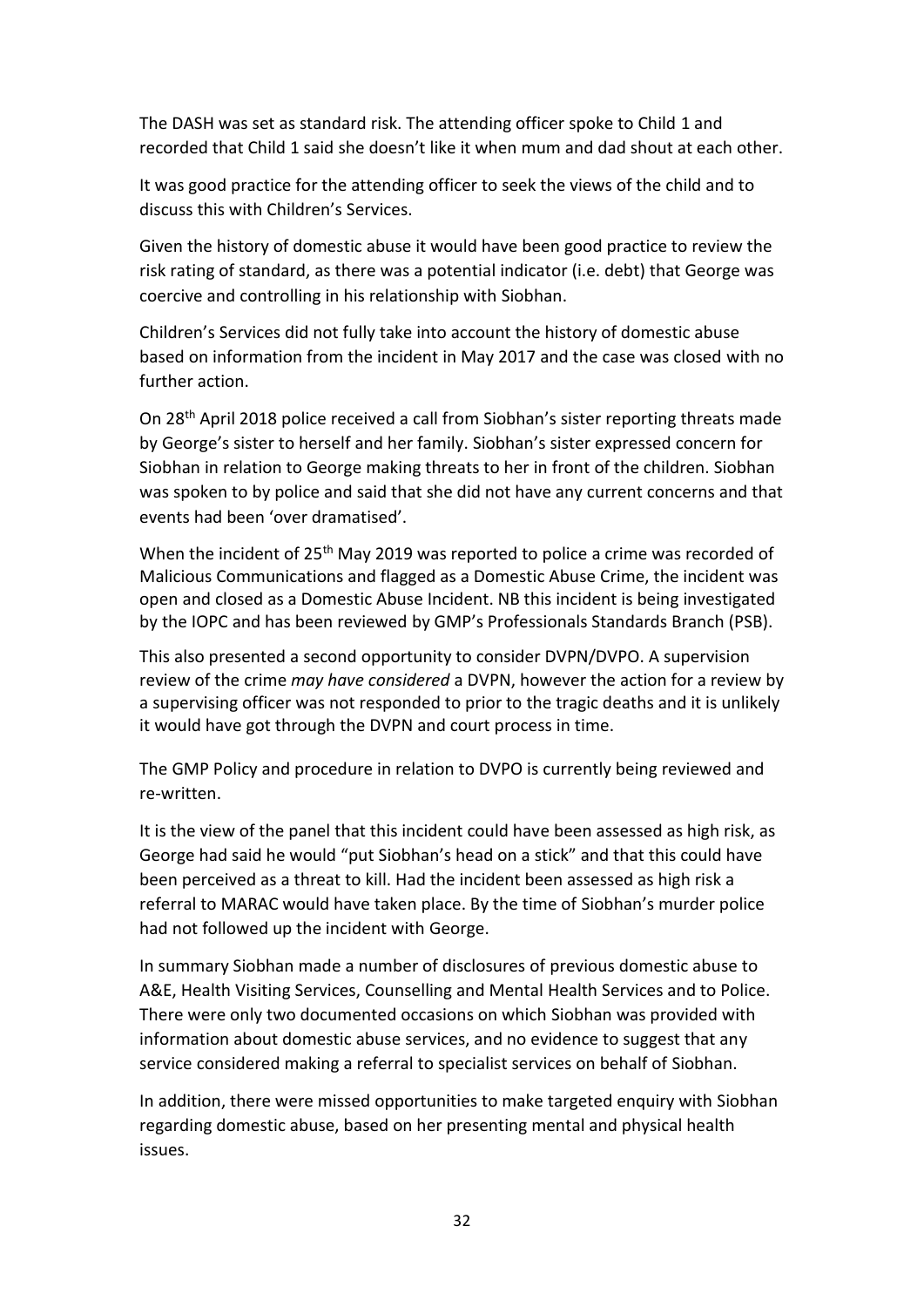#### 4.1.2. KL2

*Was George known to agencies as a perpetrator of domestic abuse? If so, what actions were taken to reduce the risks presented to Siobhan and/or others?*

George was known to be a perpetrator of domestic abuse in his contact with the National Probation Service in 2008/2009 and 2010. The offences in question did not relate to Siobhan and therefore no attempts were made to contact her with regard to safety planning.

At the time of the incident in October 2012 when George assaulted Siobhan and broke her nose, he was identified as the perpetrator by Greater Manchester Police, by the Courts and by the Community Rehabilitation Company. Siobhan also disclosed that it was George who had caused the injury with which she presented to Bolton NHS Foundation Trust A&E. Whilst George was successfully prosecuted for the assault, other than attempts by the Women's Safety Service (contracted by CRC) to contact Siobhan, there were no other risk assessments or safety planning put in place for Siobhan. There was no indication that any agency involved considered referring Siobhan to specialist domestic abuse services.

Siobhan also disclosed that she had been a victim of domestic abuse in the past at the hands of George during therapy sessions with GMMH. There was no attempt to gather further information regarding George as the perpetrator of this abuse, nor was there any consideration of referring Siobhan to a specialist domestic abuse service.

In relation to the assault in 2012, police officers undertook a DASH risk assessment with Siobhan which was marked as standard risk, this was however increased to medium risk after management supervision. Given the severity of Siobhan's injuries the DHR panel considered that the risk could have been assessed as high and a referral could have been made to MARAC. This was a missed opportunity to safeguard Siobhan.

Police demonstrated good practice when they brought a prosecution against George, although Siobhan had said that she did not wish to prosecute and refused to make a statement.

When Siobhan disclosed to the therapist at GMMH that she had been a victim of domestic abuse by George no further information was explored and no further action was taken. This was a missed opportunity to explore current risks with Siobhan and to discuss and make a referral to specialist domestic abuse services and to share information with other services (with Siobhan's consent).

George spoke to Primary Care Psychology services about his anger and depression and linked these to difficulties in his relationship. This was not explored further with George and this was a missed opportunity to identify George as a perpetrator of domestic abuse and to consider assessing risk and sharing information.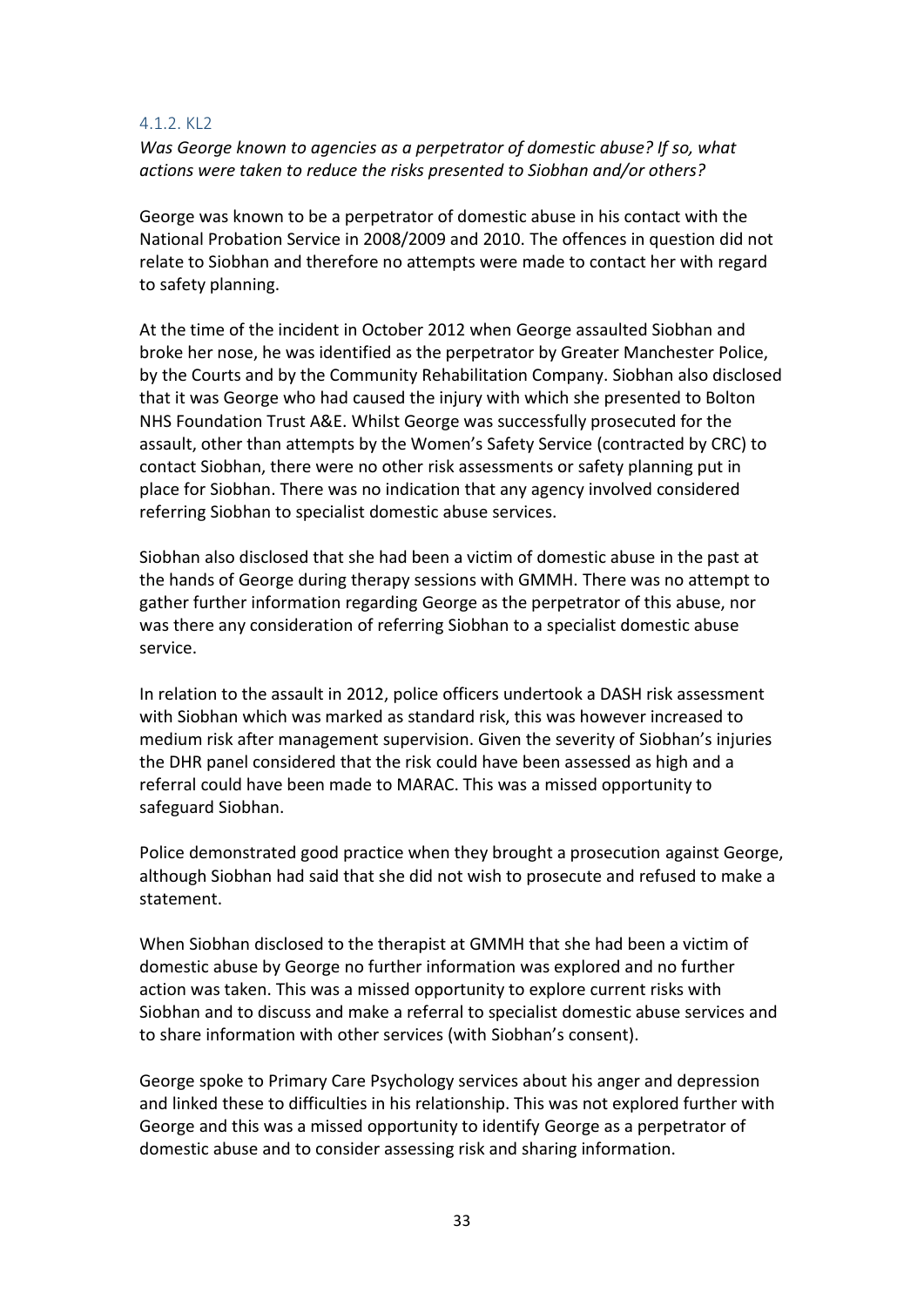#### 4.1.3 KL3

*Did agencies have knowledge that Siobhan and/or George was experiencing difficulties in relation to drugs, alcohol, mental health or other vulnerabilities/risk factors? Were agencies aware of any factors in relation to adverse childhood experiences that may have impacted the Siobhan or George?*

#### *Siobhan*

There is no indication that Siobhan had problems in relation to drugs or alcohol in her contacts with agencies or according to her family.

Siobhan presented to her GP frequently and from an early age reported mental ill health, including anxiety and depression. Siobhan was later (2017) diagnosed with an ongoing medical condition for which she was treated, however some of the symptoms of this condition could also have been a result of mental health issues. There is no indication throughout Siobhan's contact with her GP that the possibility that her mental health presentations may have been linked to domestic abuse was considered.

Siobhan experienced post-natal depression after the birth of both her children, for which she was treated with anti-depressant medication by her GP and supported by the Health Visitor. There was no exploration of whether domestic abuse was a factor in Siobhan's presenting issues in both episodes. Although practice was different at this time, there were opportunities to identify links between Siobhan's post-natal depression and domestic abuse as a potential underlying factor.

Siobhan was advised by her GP to seek support from the Primary Care Psychology service which was good practice.

Siobhan was also referred to specialist perinatal mental health service (GMMH) for cognitive behavioural therapy. There is no indication that any of these sessions explored adverse childhood experiences or domestic abuse. At the third session Siobhan disclosed details of her own adverse childhood experiences which included maternal alcohol issues, domestic abuse and being a young carer. She also disclosed a traumatic event that had taken place when she was around 16 years of age. There is no indication that the service explored Siobhan's disclosures, nor of any attempt to refer Siobhan to specialist services, or conduct a risk assessment or safety planning for Siobhan.

Siobhan attended the majority of her CBT sessions with GMMH, however she was discharged from the service when she did not attend her final appointment. Discharge under these circumstances is expected practice, however there was no apparent consideration of whether Siobhan remained at risk of domestic abuse when she was discharged from the service, and no communication with Siobhan's GP regarding Siobhan's disclosures of domestic abuse by George.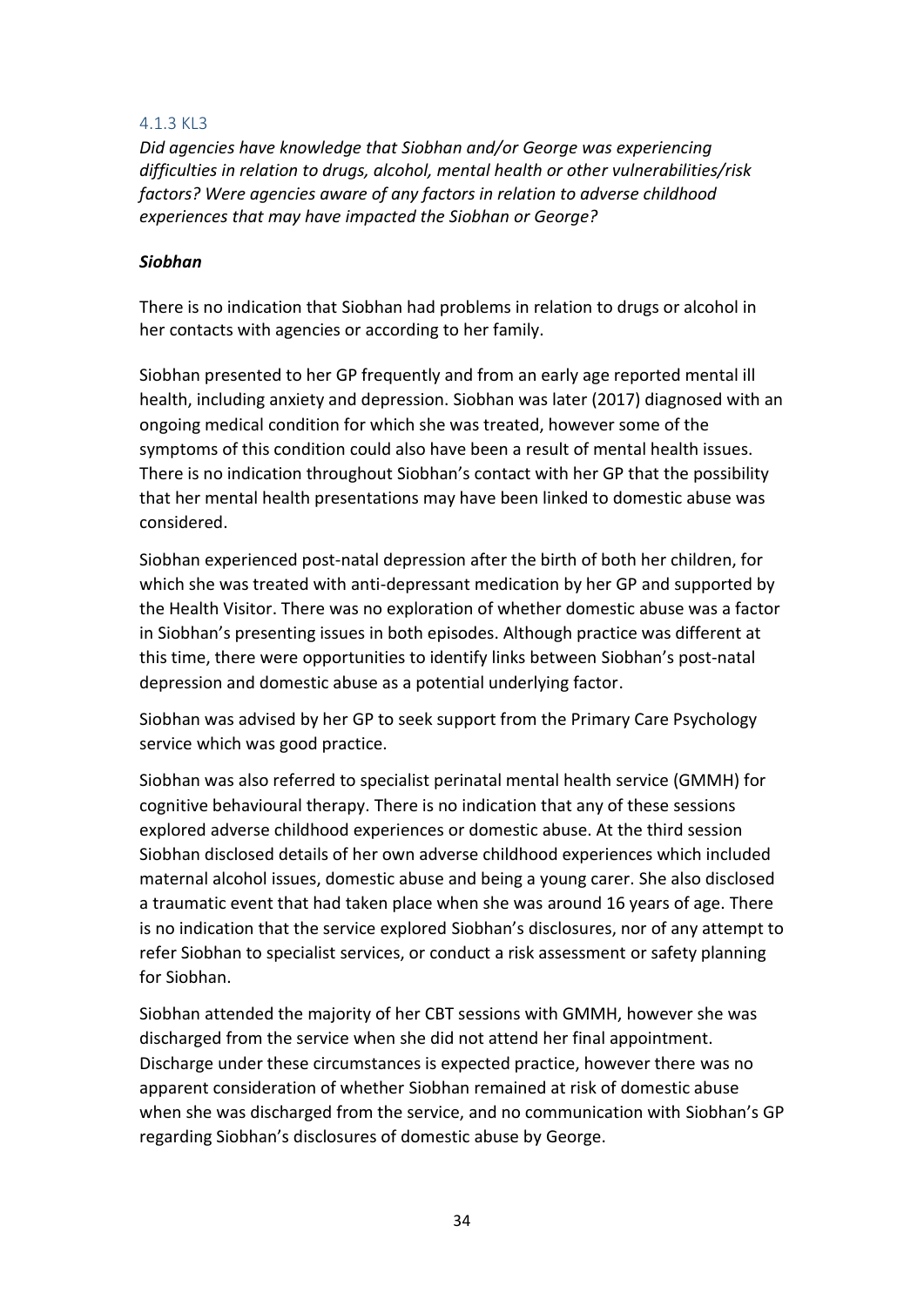In summary there a number of contacts, throughout the period reviewed, where Siobhan presented with mental health issues that, on further exploration, may have been related to domestic abuse.

Siobhan received appropriate clinical treatment for presenting mental health issues, however, opportunities were missed to establish whether domestic abuse may have contributed to Siobhan's mental health issues.

#### **George**

George presented to his GP on many occasions reporting mental health problems, including anxiety, depression and thoughts of self-harm and suicide. George was referred to the Six Degrees counselling service on two occasions which was expected practice.

As well as presenting with mental health problems, George also disclosed drug and alcohol issues to his GP and to the Primary Care Psychology service, by whom he was referred to the Drug and Alcohol service, which he attended, although engagement does not appear to have been sustained.

On 29th January 2014 George attended his first session with Six Degrees. He reported feeling low, angry and frustrated before coming to the appointment, he reported he was taking anti-depressant medication and also reported a history of violence and domestic abuse. This does not appear to have been explored by the practitioner, nor is there any indication of the practitioner exploring risk to current partner. It is not documented whether, at initial assessment, George was asked about whether he had any dependents. George said that he had fleeting thoughts of taking his own life however he said he did not have specific plans to harm himself.

On 26th March 2015 George attended a GP consultation at which he requested antidepressant medication. George reported that he had stopped taking medication previously prescribed. The GP undertook Hamilton Anxiety and depression screening. George disclosed that his symptoms were causing problems with his partner who had recently had a child. Family circumstances and impacts were not explored by the GP.

On 15th December 2015 George had a GP consultation at which he disclosed that he was experiencing low mood. He reported that he had been drinking every night for the past eight weeks. Anti-depressant medication was commenced. There appears to have been no professional curiosity around the impact of George's behavior upon his family.

Throughout 2016 to 2019 George continued to present to his GP and counselling services reporting anxiety, depression and thoughts of self-harm. Appropriate treatment interventions were delivered, however, there is no indication that any agency attempted to identify the underlying causes of George's mental health issues,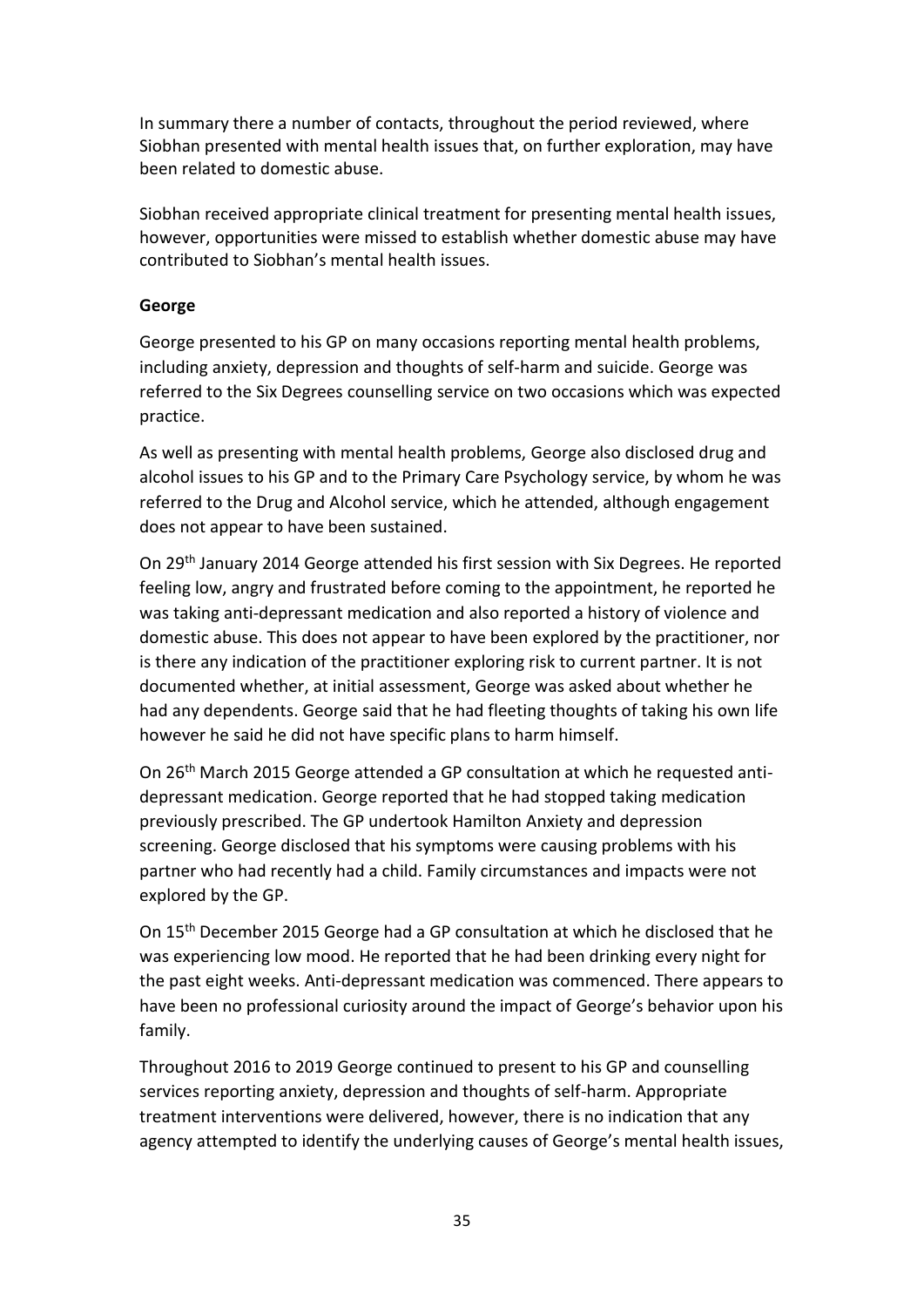nor is there any indication that his violent and aggressive behaviour was explored in relation to the impact that this may have had upon his family.

In summary George's mental health, including thoughts of self-harm, was reported on many occasions. Agencies responded with appropriate treatment and care, however no links were made to George as a possible perpetrator of domestic abuse.

#### 4.1.4. KL4

*Were agencies aware of coercive and controlling behaviour in relation to Siobhan by George perpetrator? How was this assessed and what was the outcome?*

Siobhan disclosed to the HV, following the birth of Child 2, that she felt isolated and was losing confidence. She also disclosed 'problems' in her relationship with George. At that time the risk and recognition questions asked by the service were not specific in relation to coercion and control and the impact that this may have had on Siobhan.

Siobhan made disclosures about George's coercive and controlling behaviour during her therapy sessions at GMMH. Siobhan was given information by the therapist about the 'Women's Centre' however there is no indication of any attempt by the therapist to explore the impact of George's coercive and controlling behaviour on Siobhan, or to recognise this as a risk factor in relation to domestic abuse and risks to the children.

Police contacts with Siobhan in relation to domestic abuse refer on one occasion to a potential indicator of coercion and control (possible financial abuse in relation to debt)

In summary, none of the agencies who were aware of domestic abuse explored the impact of coercion and control on Siobhan, nor did they advocate, seek or refer Siobhan to specialist domestic abuse services who would have been able to support Siobhan to address these factors in her relationship.

#### 4.1.5. KL5

*Were Siobhan's family aware that she was a victim of domestic abuse? If so, did they take any action (did the family seek or receive support from any agency in relation to domestic abuse)? Did Siobhan's family identify any barriers to accessing services? Was anyone in the local community aware of domestic abuse, if so, what actions did they take and what was the outcome?*

Siobhan's mother made two contacts with police regarding domestic abuse incidents in 2009 and again in 2017. Siobhan's father also contacted police regarding George threatening Siobhan in 2019 (however the call handler refused to speak to him on this occasion).

Siobhan's family said that they were aware that both physical abuse and coercive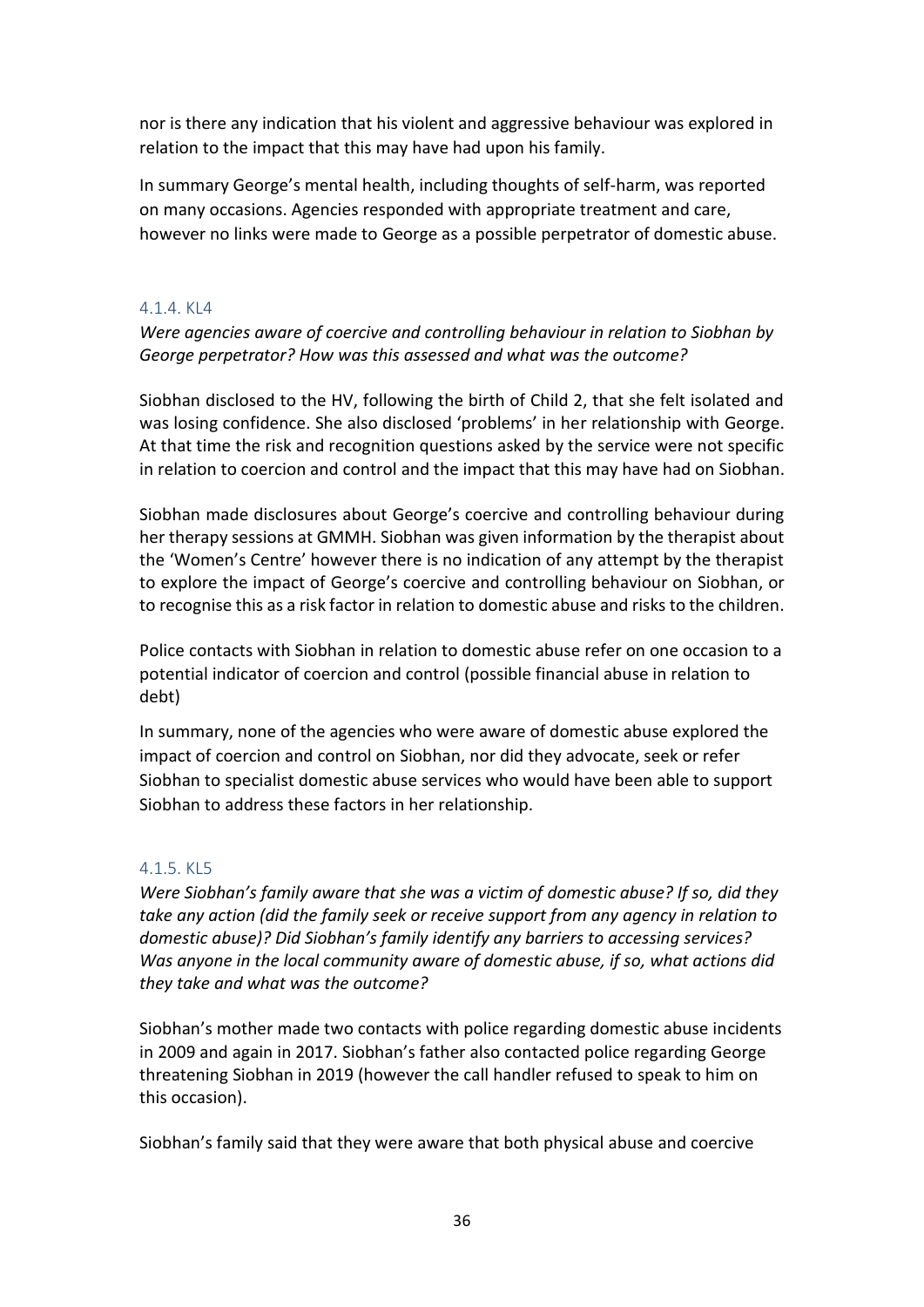and controlling behaviour had been used by George. They told the review that George was a difficult person and that he was self-oriented.

Family members had tried to encourage Siobhan to permanently separate from George and said that she had indeed separated from him on a number of occasions, however these separations did not last. However, Siobhan finally decided that she was going to end the relationship permanently in 2018, and that this is when George became more aggressive and his use of drugs increased. They observed that he had become more threatening and intimidating towards Siobhan, however they did not report this to police as they believed that George would eventually accept the relationship was over and would leave Siobhan alone.

Following the incident on 25<sup>th</sup> May, Siobhan's father attempted to report this by telephone on two occasions, however the call taker refused to speak to him and a log was not created. Usual practice would be that, following the call, the incident would be passed to the Radio Operator who would review the grading and if they are unable to effectively resource the incident should flag this with Supervision to consider the risk and deployment options. On this occasion, when the incident was reported by Siobhan, Police attendance was delayed immediately at the request of Siobhan as she was due to go to work. The FWIN was then endorsed regularly indicating the lack of available resources leading to further delays and also delays due to Siobhan's availability.

Incidents are graded and regularly assessed to identify Threat, Harm and Risk and resourced accordingly.

The panel's view is that this should have been treated as a third party report of Domestic Abuse – it is clear from the review that Siobhan's family appear to have concerns regarding the relationship and knowledge of this may have assisted in a more thorough risk assessment.

The actions of the call handler did not comply with GMPs Third Party Reporting Policy and represent a missed opportunity to offer safeguarding advice and add further information to the incident log. GMP has made a single agency recommendation in this regard. When a call from a victim or a third party reporting Domestic Abuse is received the call handler should be able to identify the fact that it is domestic related and ensure that it is graded appropriately, they should offer immediate safeguarding advice and ensure they obtain sufficient information to pass on to the Radio Operator and Attending Officer to enable an early assessment of risk.

The family did not make contact with specialist domestic abuse services. They said that they encouraged Siobhan to separate from George however they did not feel that professional help was necessary. They reflected that, had Siobhan been offered a referral to domestic abuse services, she may have taken this up, but they could not be sure.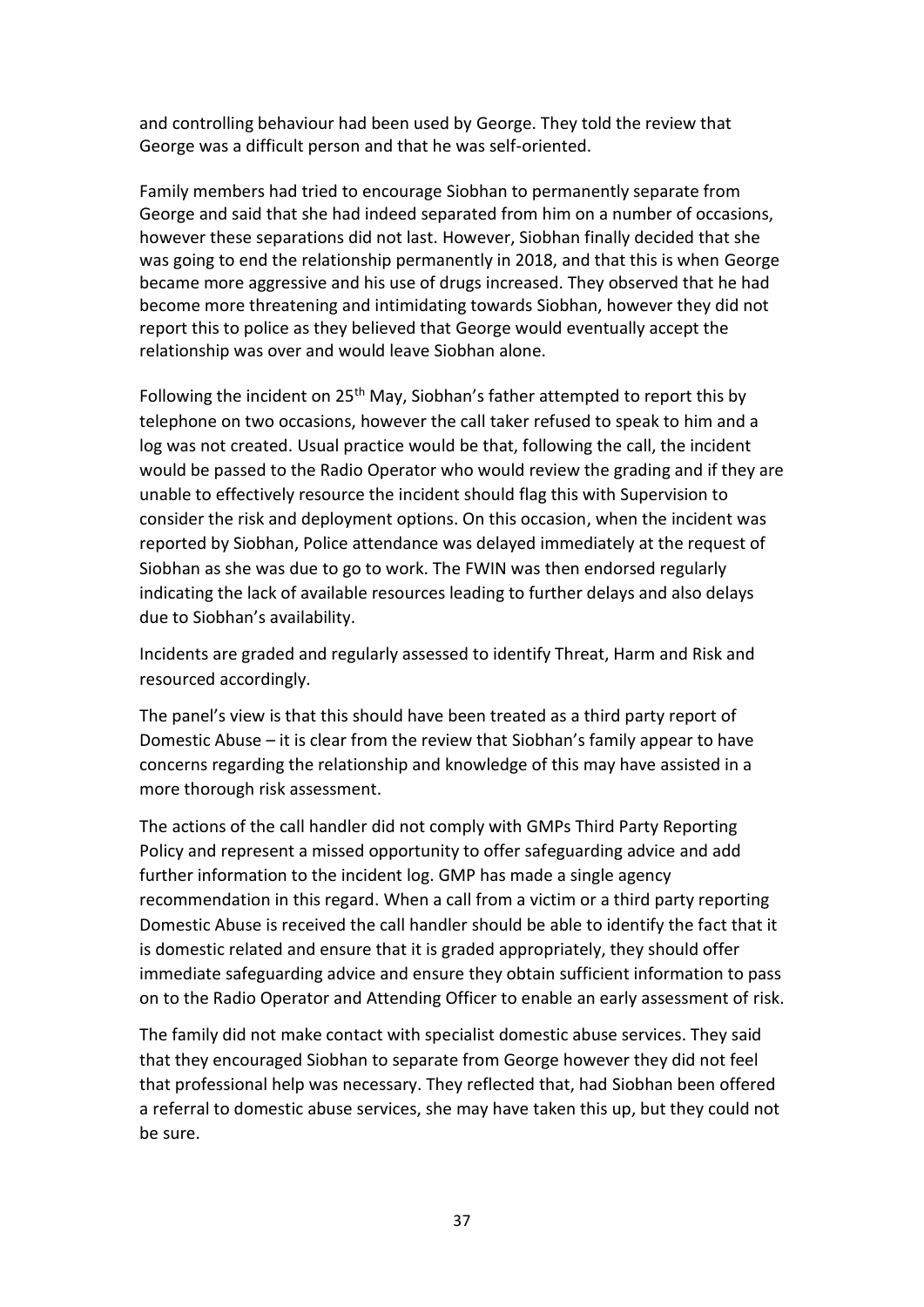The family did not feel there were any specific barriers to them in relation to accessing services or information in relation to domestic abuse.

There is no indication that anyone in the local community was aware of domestic abuse in the relationship between Siobhan and George.

#### 4.1.6. KL6

*Did agencies identify any concerns in relation to safeguarding children in their contact with the victim or perpetrator?*

There were two occasions on which police spoke to Children's Social Care regarding safeguarding Siobhan and George's children. In 2012 the incident was discussed with CSC. On the second occasion in 2017 a referral was made which was investigated by CSC and closed.

The review has identified that professional curiosity into the impact on the children of domestic abuse (where this was known) and of episodes of parental mental ill health could be strengthened. This matter does not appear as a recommendation but it is noted in a number of single agency action plans.

#### 4.1.7. KL7

*Were matters of race, culture, religion and any other diversity issues considered by agencies when dealing with the victim or perpetrator?* 

All agencies followed policy and guidance in relation to equality and diversity.

There were no specific matters of diversity for agencies to take into consideration.

#### 4.1.8. KL8

*What systems and processes (assessment, referrals, and case closures) were used in the case? Were these appropriate and effective? What might you change as a result of learning from the case?*

During the period reviewed three DASH risk assessments were undertaken. The 3 DASH risk assessments were completed in 2012 (standard increased to medium), 2017 (standard) and 2019 (standard). The incidents in 2009 and 2010 were recorded as verbal altercations.

The incident graded as medium in October 2012 could have been graded high risk (see 5.1.4).

The GPs of both Siobhan and George appropriately undertook mental health assessment and reviews, however, as has been observed earlier in this report, assessment with Siobhan did not include questions regarding domestic abuse as a potential causal factor (although this would not have been expected practice at that time).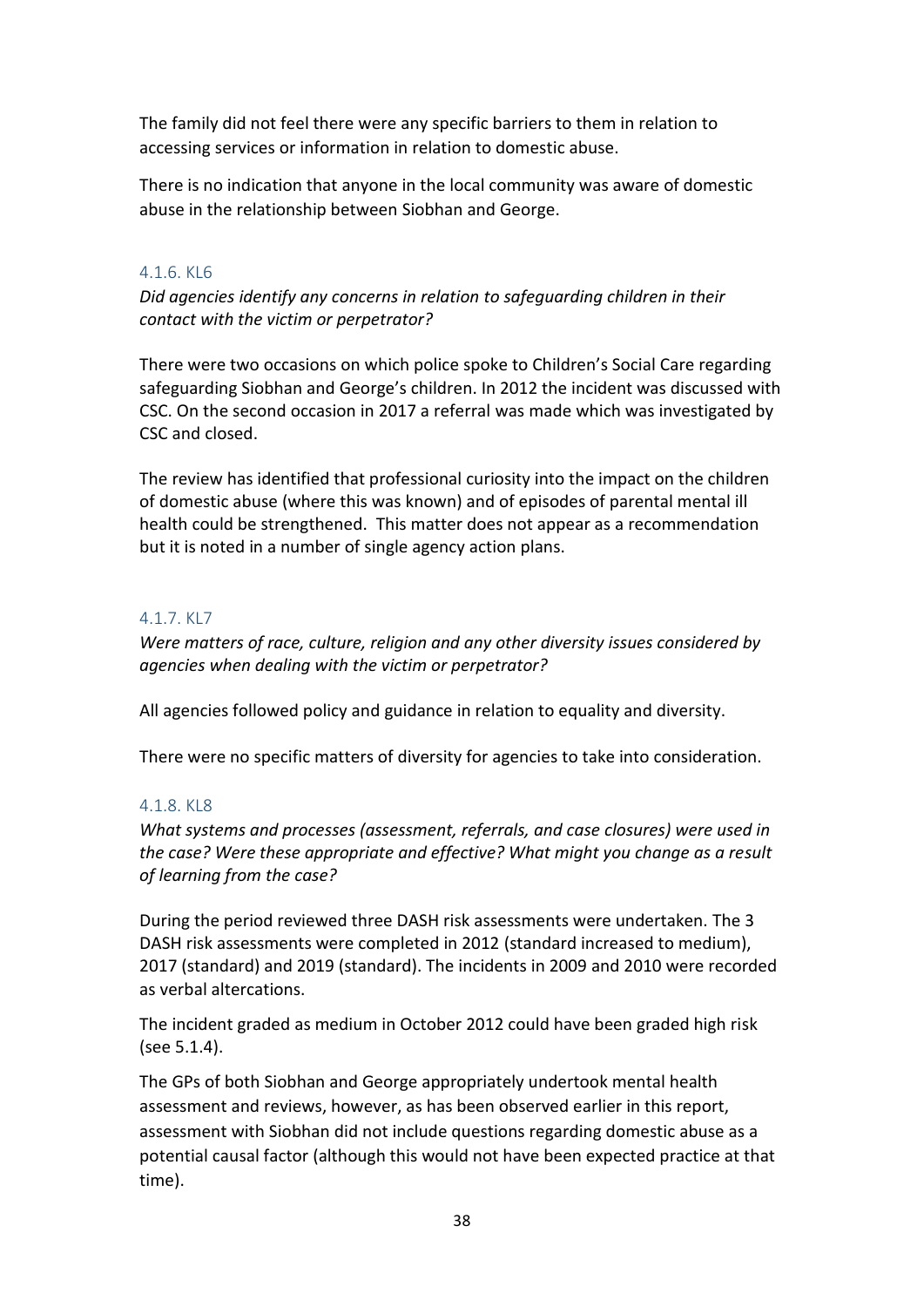The HV service assessed the family as requiring universal plus level of service and additional support around maternal mental health.

The SRFT 0-19 HV assessment process for mental health is in-line with the NICE Quality Standards (QS115) Antenatal & Postnatal mental health. The Whooley Question tool<sup>10</sup> was used (this is a 2 question tool that health professionals can use without formal psychiatric training as part of a general discussion regarding mental health). Siobhan was asked those questions following the birth of Child 1 and Child 2  $-$  followed on by the use of Edinburgh post-natal depression scale<sup>11</sup> where the scores were in line with how Siobhan had also described her mental health as in low mood. Maternal mental health is one of the high impact areas for health visiting and as such it is reasonable for the HV at that time to hold high importance to it.

#### 4.1.9. KL9

#### *What was the level and type of multi-agency working in the case, was this effective*

There is little evidence of multi-agency working in relation to safety planning for Siobhan. This is in part due to domestic abuse incidents not being graded as high risk, and information not being shared amongst agencies (which would have led to a referral to MARAC). The review considers that the incident that took place in October 2012 could have been graded high risk.

Inter-agency working took place in relation to Siobhan's pregnancy with information being shared between in relation to the provision of Health Visiting and Community Midwifery services. However, the review believes that communication between Bolton NHS FT and SRFT could have been strengthened based on historical events.

There is evidence of multi-agency working within the parameters of health, with liaison between HV and GP to support Siobhan with her mental health that appears to be effective. Again, there is some evidence of inter-agency working between Six Degrees and GMMH and between GMMH and the relevant GP, however this is restricted to updating information on attendance and the outcomes of initial assessment.

However, the records do not show the sharing of information from other agencies around domestic abuse until the GMP domestic abuse history document was sent in May 2017 outlining previous domestic abuse incidents.

#### 4.2. Summary of Single Agency Learning

Agencies involved in the DHR were asked to identify learning, and to complete single agency action plans to address specific areas of practice or systems that required improvement. A summary of key learning is provided below and more detailed single agency actions plans are provided at Appendix 2.

<sup>10</sup> <https://whooleyquestions.ucsf.edu/>

<sup>11</sup> [http://med.stanford.edu/content/dam/sm/ppc/documents/DBP/EDPS\\_text\\_added.pdf](http://med.stanford.edu/content/dam/sm/ppc/documents/DBP/EDPS_text_added.pdf)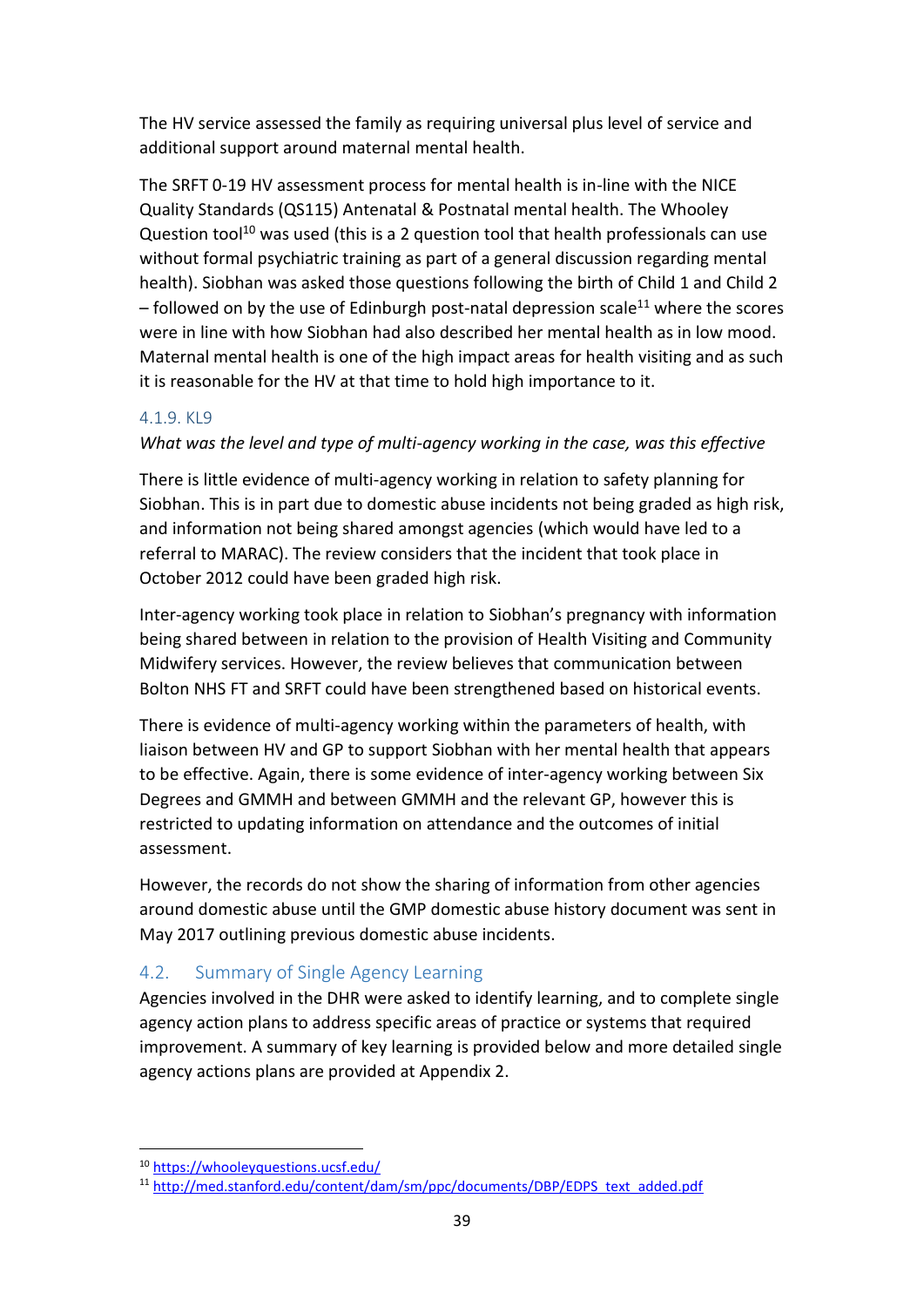In addition to the single agency plans, the panel made suggestions throughout the review where it was felt that practices could be reviewed that did not require inclusion in the single agency plan and these have been referred to in this report.

#### 4.2.1. Bolton NHSFT

Bolton NHS FT did not identify any actions for inclusion in a single agency action plan, however the following learning was noted.

The attendance at A&E on 14<sup>th</sup> October 2012 following the assault to Siobhan is significant, and it is the only identified episode of domestic abuse recorded in the hospital notes. The A&E records do not include the name of the perpetrator or specific actions taken in relation to domestic abuse during this attendance. This does not necessarily mean no action was taken but if it was it is not recorded. The review concludes that without recorded evidence it must be assumed that no enquiry or action was taken in relation to Siobhan's disclosure that George had assaulted her.

Clinical care and follow up was provided to the A&E attendance in 2012 related directly to an assault. Limited record keeping does not indicate signposting to support services or discussions about safety planning took place. As above, the review must assume that signposting and safety planning did not take place.

Contact with midwives during the pregnancy for Child 2 shows routine enquiry about domestic abuse, personal safety and support within relationships and wider family. There are no concerns identified and only one reference to a historical incident (presumed to be from 2012). The review has noted that there was inconsistency in relation to targeted enquiry based on the presence of George at visits and a single agency recommendation is made in this regard.

#### 4.2.2. CRC

CRC provided a single agency action plan which notes that the IDAP programme has now been replaced by the Building Better Relationships programme. CRC noted that although George was deemed to have successfully completed the programme, it is not possible to say that it influenced or changed his behaviour – indeed the indications are that it had little or no positive impact on him in the long term.

CRC identified an issue in relation to record keeping and have a made a single agency recommendation in this regard within the attached single agency action plan.

The review identified a potential safety risk to victims who are sent an 'information pack' through the post by the Women's Safety Service. This has been raised with the panel representative from CRC who will take it forward within the service.

The DHR panel has raised the question of whether a national review/evaluation of behaviour management programmes for domestic abuse offenders would be of value. A recommendation is made in this regard. (Recommendation 4).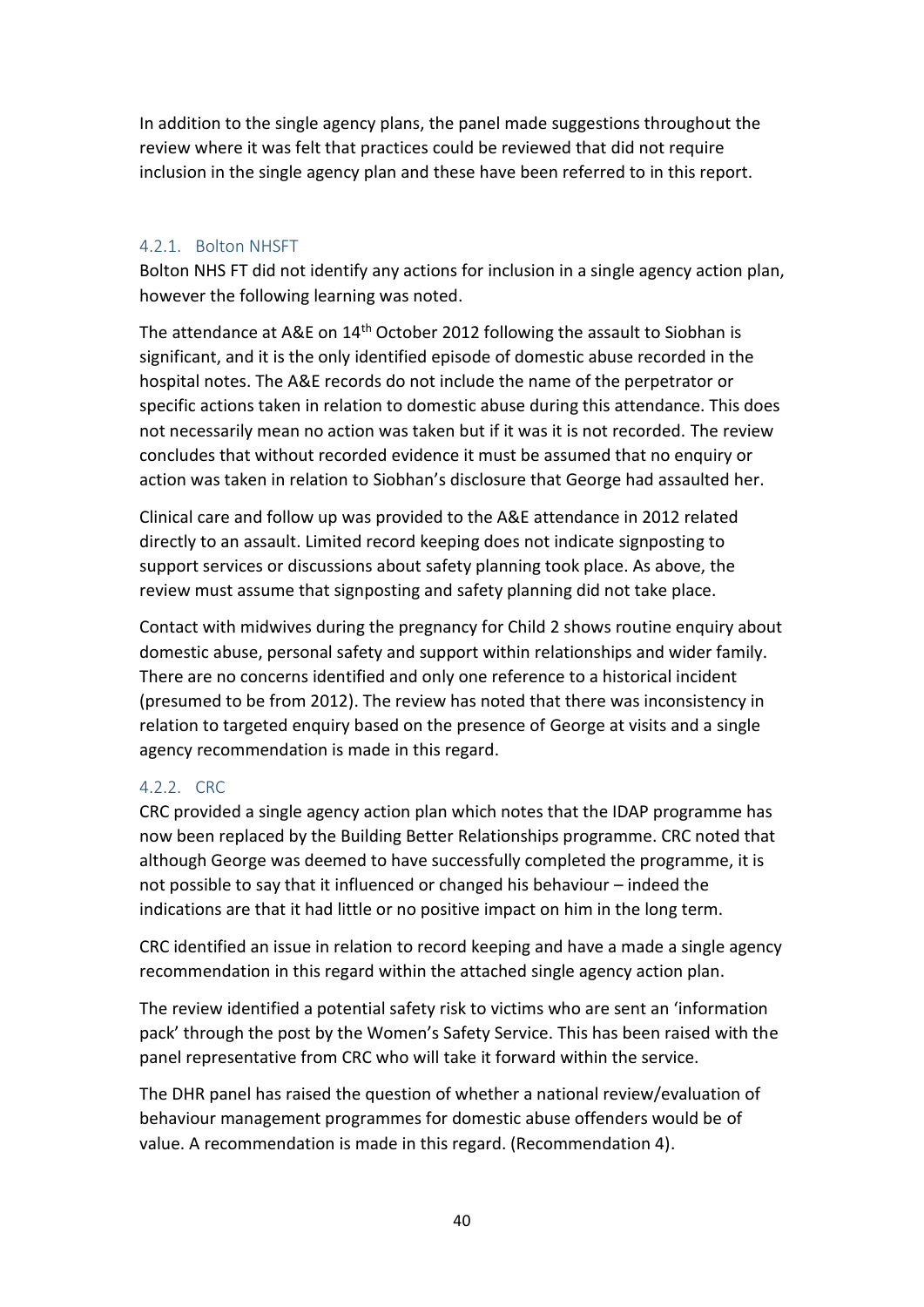#### 4.2.3. Salford CCG

The CCG has provided a detailed single agency action plan which is attached. The single agency action plan identifies learning in the following areas:

For those tertiary services who record directly onto GP electronic records, effective liaison with key personnel from the medical practice needs to be enhanced to improve information sharing and enable more effective and robust safeguarding processes within Primary Care. The Primary Care response to disclosures of both current and particularly historical domestic abuse requires greater emphasis in clinical practice.

The Primary Care response to consideration of compromised parenting capacity and the recording of professional curiosity needs a greater emphasis within clinical practice. It is acknowledged that it can create significant difficulties for Primary Care when family members are registered at different medical practices. GP practice 2 would have been unable to see any issues affecting the children or the victim that would have helped understand the family dynamics more clearly.

To manage risks effectively around domestic abuse consent from the victim and their understanding around actions being taken are essential so they are aware of the risks and support can be put in place around management of their safety. The challenge for Primary Care generally is that all patients have the ability to access their own electronic records so any disclosures from external agencies or directly from the victim or children cannot be stored on the perpetrator's records. This can be extremely problematic when victims and perpetrators are registered separately. Wider consideration of how organisations manage disclosures of domestic abuse by perpetrators should be factored into learning, including the challenge of when agencies have no contact with the victim.

#### 4.2.4. ForHousing and Salford Housing Options

ForHousing and Salford Housing Options did not identify any actions to include in a single agency action plan. However, the services will ensure that opportunities to identify domestic abuse (particularly in relation to debt management) are taken. The service will remind staff of the agency policies in relation to domestic abuse and refer them to the guidance from the Domestic Abuse Housing Alliance<sup>12</sup>.

#### 4.2.5. GMMH

GMMH have provided a detailed agency action plan which is shown at Appendix 2. Key learning identified by the agency is as follows:

A key focus for GMMH is to continue to promote awareness and understanding of the safeguards in relation to Domestic Violence and Abuse (DVA). GMMH recognises and acknowledges:

There were missed opportunities by practitioners in relation to robust safeguarding and the recognition of domestic abuse in all its forms:

<sup>12</sup> <https://www.dahalliance.org.uk/>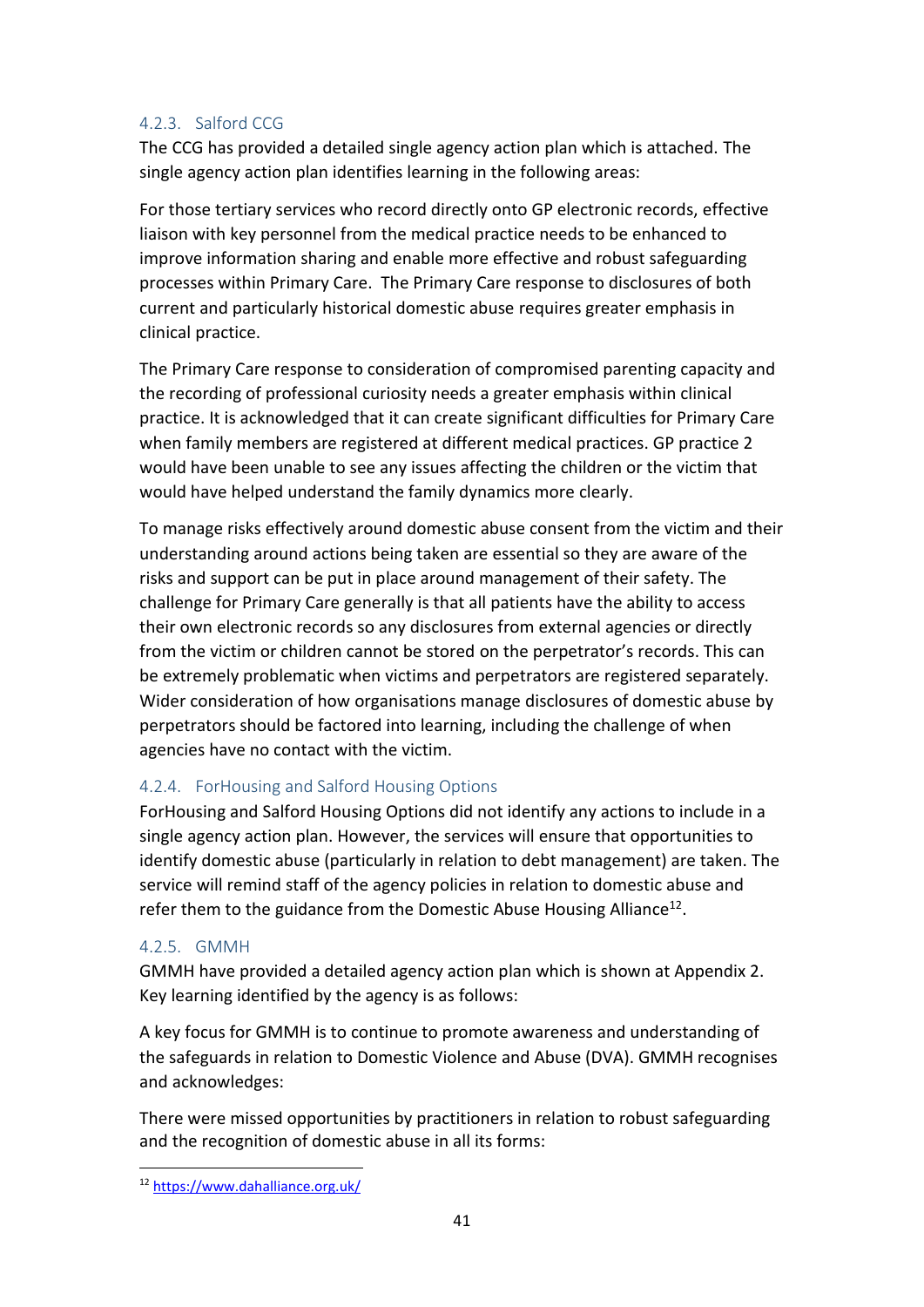- Emotional/ Psychological
- Physical
- Coercion & Control

As professionals we must practice:

- 'Professional Curiosity', which is the capacity and communication skill to explore and understand what is happening and why rather than making assumptions or accepting things at face value.
- 'Respectful Uncertainty' and apply critical evaluation to information and maintain an open mind. Develop and maintain a critical mind-set and work in a reflective way.
- 'Safe Uncertainty', focus on safety but consider changing information, different perspectives and acknowledge that certainty may not be achievable.

There was a need for improved communication and sharing of information between both internal partners within the Trust and external agencies.

There was a need for practitioners to follow GMMH Safeguarding Policies and Local Multi-agency Safeguarding policies and procedures at every opportunity provided, which includes a 'Think Family' approach.

There was a need for risk management plans to have included a focus on the escalation and sharing of risk when safeguarding concerns were identified. For example: Completion of RIC/ DASH tools and criteria for referrals to MARAC. Presentencing consultation with Criminal Justice Liaison Service.

With every DNA or cancellation staff must consider the implications on the safeguarding of children or adults and when there are such concerns, liaison needs to take place with Safeguarding Children and Safeguarding Adult Leads.

Safeguarding is a fundamental part of patient safety and safeguarding is an essential and integral component of good managerial and clinical supervision for all staff. GMMH needs to ensure supervision supports practitioners to reflect critically on the impact of their decisions on the child/ adult and/ or their family.

#### 4.2.6. GMP

GMP has provided a single agency action plan which is shown at Appendix 2. In addition to the action identified in the plan there is identified learning in these areas.

Following the attendance at the 25<sup>th</sup> May 2019 incident the officer completed a DASH risk assessment alongside a RARA risk assessment (Remove Avoid Reduce Accept). Voice of the Child was considered. Although the officer does not believe that the children were present when he attended, he did take details and make a referral via Operation Encompass. Clarification with the officer indicates that the process for Operation Encompass referrals involves emailing the individual school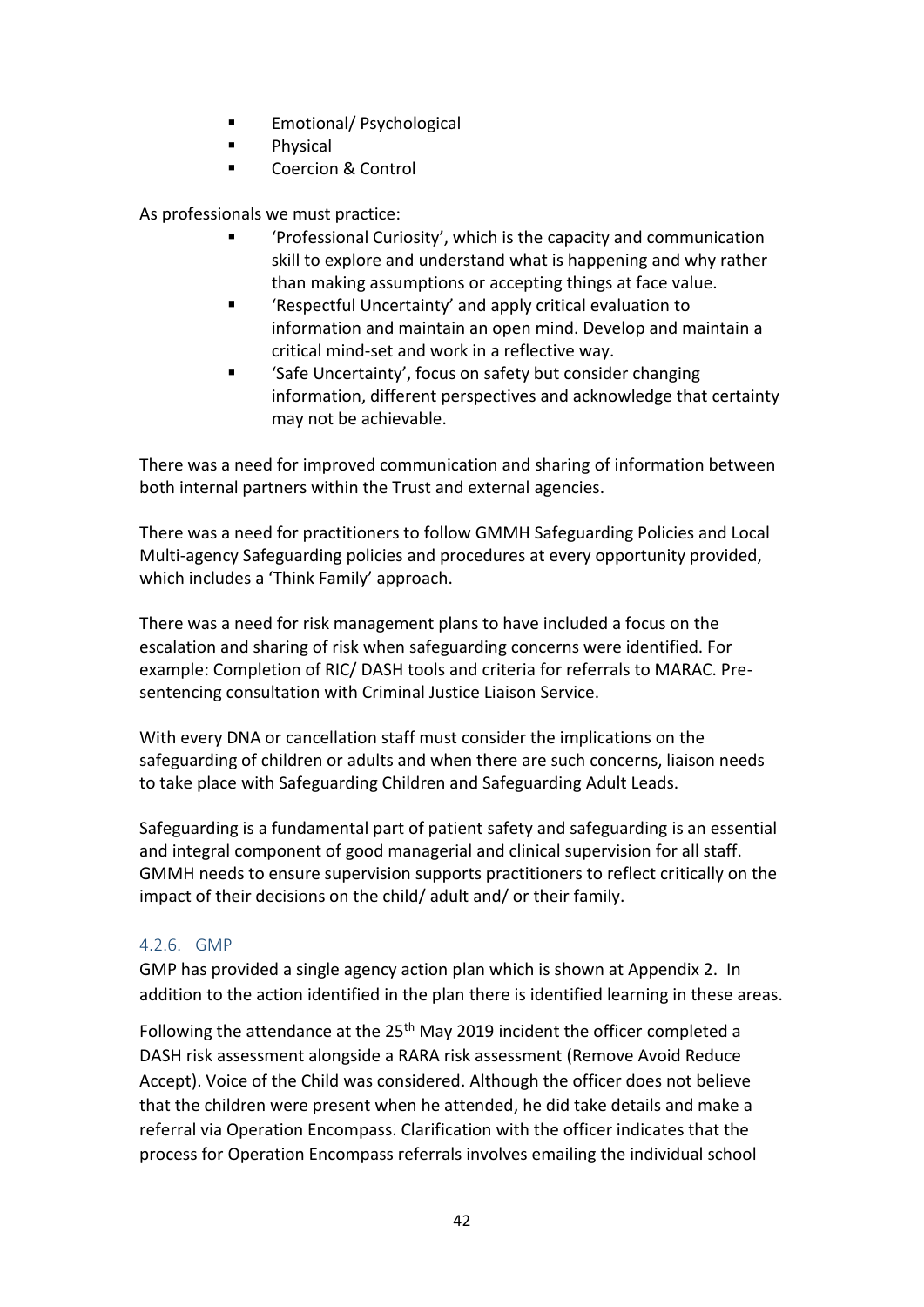along with Salford GMP Encompass Team and the relevant local authority area team. The emails are sent during weekends and school holidays.

The incident was graded as a standard risk, i.e. that there were no indicators of serious harm. This was based on the responses to DASH questions and the fact that Siobhan had stated that she had put measures in place to reduce contact between her and George.

There is no acknowledgement of any increased risk due to the recent separation, however this would not necessarily have been known by the Attending Officer who was not a Specialist Domestic Abuse Officer. As this incident was graded as Standard Risk this would not have been reviewed by a Specialist Officer and can be finalised by the Attending Officer or their Supervisor.

There has been little contact with Siobhan, George and their children within the Review Period. The final contact with Siobhan in May 2019 resulted in a risk assessed as Standard and a crime report being submitted. It is apparent from details on the FWIN that Siobhan's father had attempted to report his concerns however had been advised that Siobhan had to report the issues. This would be contrary to GMP Policy which permits third party reports of Domestic Abuse.

There is a possibility that had her father been spoken to and the details of his concerns recorded this may have influenced the risk assessment process.

Similarly had Police attendance not been delayed this too may have changed the way in which Siobhan reported her concerns – at the time of ringing she clearly felt that there was a genuine threat from George however after the passage of time the lack of contact from George may have influenced the way that Siobhan minimised the threat when she eventually spoke with an officer.

#### 4.2.7. NPS

During the supervision period in 2009, there is evidence of some good and pro-active practice. Case recording is of good quality and clear actions being taken and followed up. Multi-agency working was used well and to good effect to help to support George in securing housing and employment. There was a tendency to focus on compliance issues rather than to take a holistic view of George's presenting problems. Specifically, it is apparent there may have been a missed opportunity to explore and address potential mental health difficulties. Learning from the case, the NPS would benefit from ensuring offender managers have the skills and knowledge to identify mental health issues and understand how these link to both compliance and risk of reoffending. The NPS should ensure Offender Managers have access to specialist advice and that there are appropriate referral pathways in place to address individual needs in regard to mental health.

The review evidences there are appropriate processes in place to identify domestic abuse perpetrators at their earliest point of contact with the NPS. The Offender Manager identified the domestic abuse and flagged the case file appropriately. The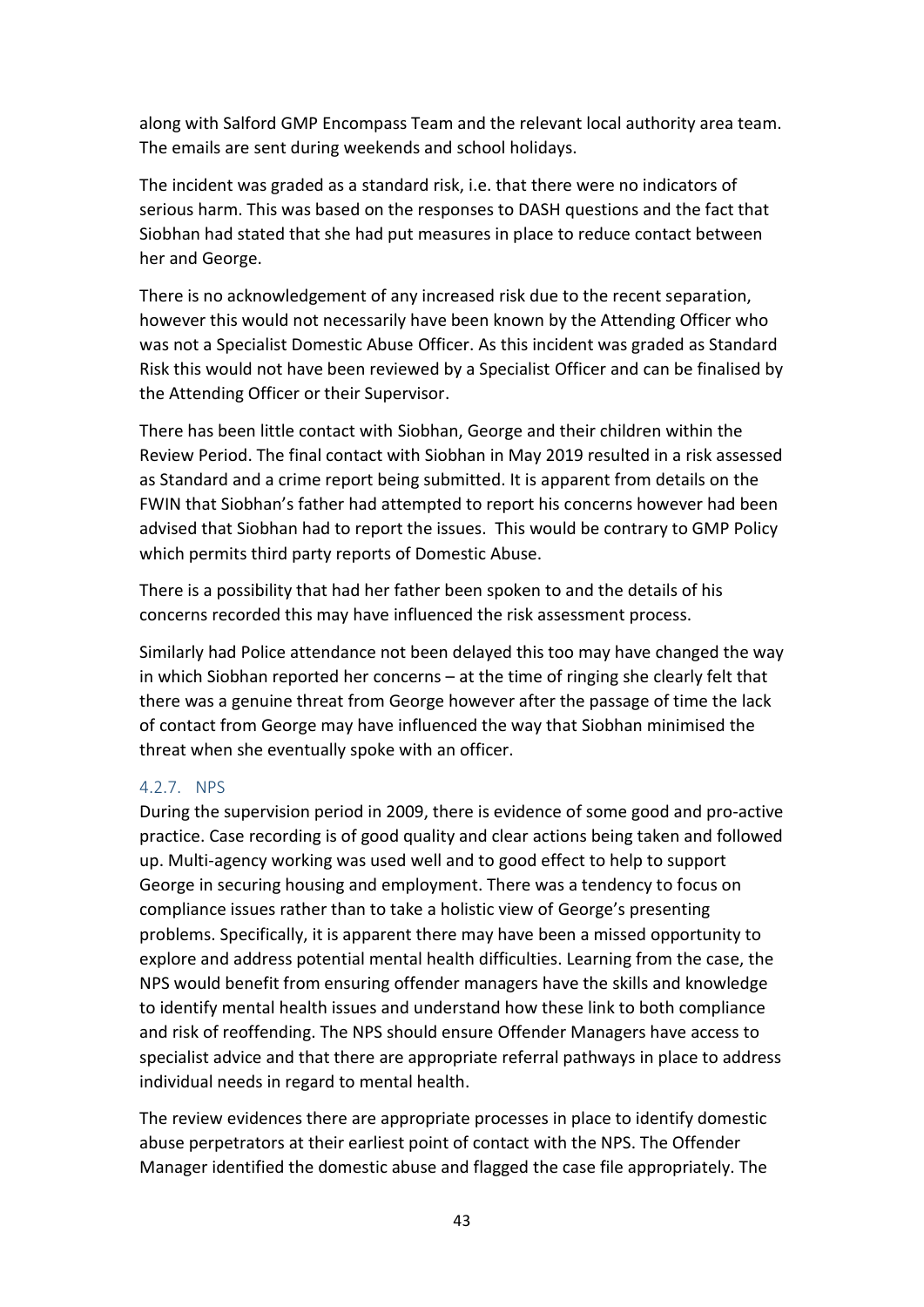Effective Practice Framework is utilised effectively in Court and appropriate sentences recommended.

On receiving the sentence, the initial case work was completed swiftly and appropriately. OM3 ensured George could commence the IDAP group at the earliest opportunity. The subsequent quality of case management however suggests that, following these initial stages, there is a risk of drifting during the period where an offender is engaged with a programme requirement. There are clear shortfalls in terms of the multi-agency information sharing and liaison resulting in the NPS having an incomplete understanding of the risks and protective factors within this case.

There is further learning in terms of the NPS response to child safeguarding in cases of domestic abuse. The review raises questions as to OMs understanding of relevant policy and legislation in respect to statutory duties around child safeguarding. The clear lack of consideration for the impact of the offending on Child 1, or the need to work in partnership with Children's Services is a key concern. The NPS should look at ways to increase OMs knowledge and skills in identifying, risk assessing and responding to child safeguarding issues. There should be effective procedures in place for management oversight of child safeguarding issues to support OMs.

The review has found that case recording is inadequate in this case. The NPS needs to ensure OMs are aware of the importance of accurate case recording and that relevant practice guidance is being utilised by all OMs.

#### 4.2.8. NWAS

NWAS has not identified any new learning from the case and did not provide a single agency action plan.

#### 4.2.9. Salford Children's Services

Salford Children's Services has provided a single agency action plan identifying the need for increased awareness and training in relation to domestic abuse.

It should be noted that the agency has recently been involved in a review of Operation Encompass and will implement practice recommendations from that review. The recommendations are attached at Appendix 3.

#### 4.2.10. Primary Care Psychology Service (Six Degrees)

The service has provided a detailed agency action plan which is shown at Appendix 2.

Much of the learning identified by the service relates to improvements in internal information gathering, including strengthening initial assessment around risk management and information sharing. Several of the actions identified have already been reviewed and implemented.

The agency also noted the need to strengthen awareness and assessment procedures in relation to safeguarding children.

#### 4.2.11. SRFT

SRFT has provided a detailed agency action plan which is shown at Appendix 2.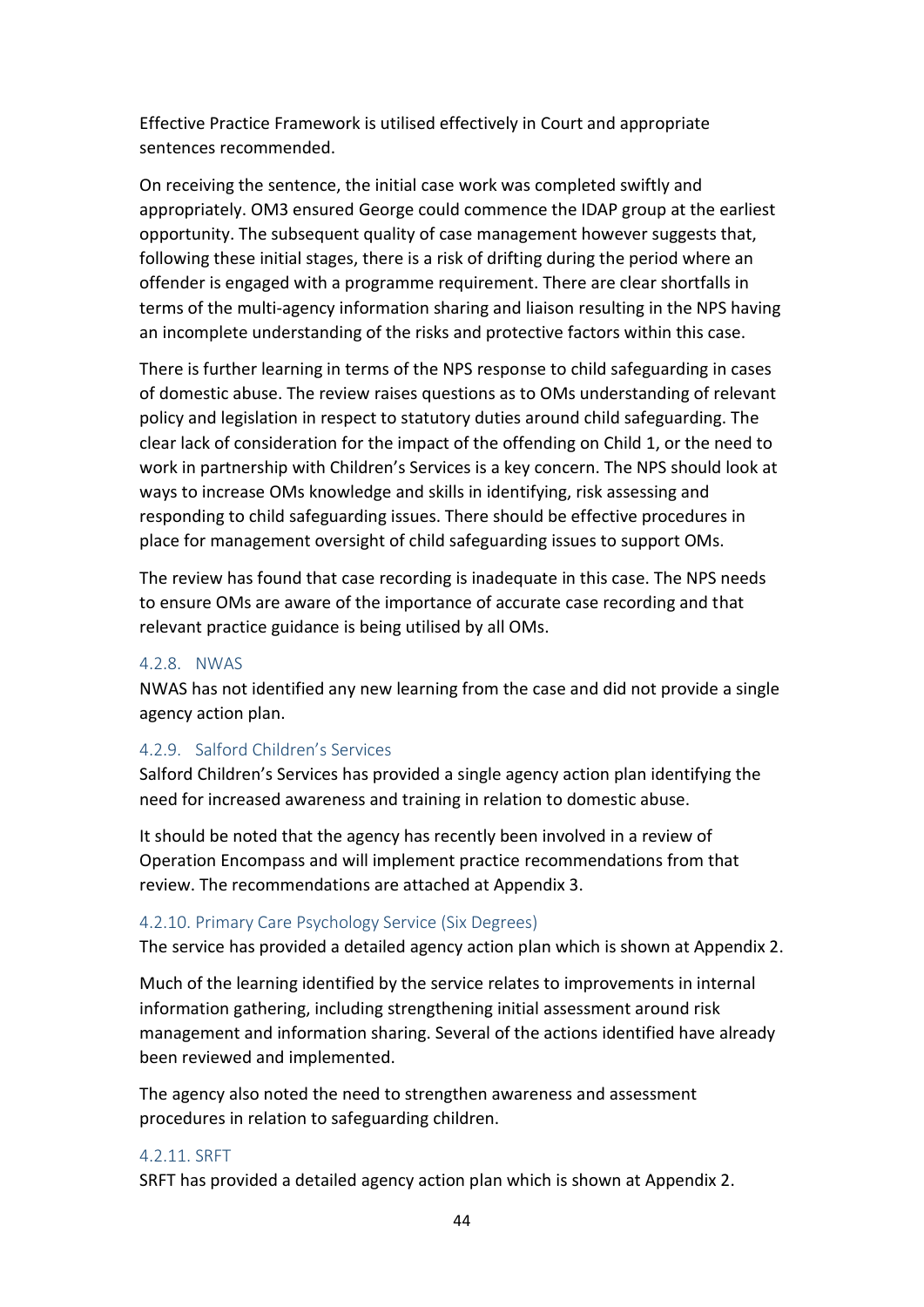What has been learned is that a review of DASH knowledge and completion by community paediatric staff and in particular 0-19 service is required as the numbers may not reflect the proportionality of those patients who are asked the domestic abuse routine enquiry questions.

Use of routine enquiry questions was not consistent (not applied when George was present). The perpetrator George was known to SRFT 0-19 team as a possible perpetrator of domestic abuse from when Siobhan made the disclosure at the 6-8 week follow up visit following the birth of Child  $1 - 13/12/11$ . George did not make a disclosure to SRFT staff.

SRFT has identified a deed to strengthen opportunities and actions in relation to disclosure. Use of the DASH/RIC may have resulted in further discussion with Siobhan and offers of support.

What has been learned is the importance of clear documentation that encompasses the wider nature of domestic related relationship issues. This is parallel to the skills and knowledge of staff in assessing risk at the time, taking into consideration previous history and making a conclusion based in the limited allocated contact time.

Furthermore, the focus on the strain of becoming new parents is acknowledged in terms of parenting capacity, family support and emotional health but does not appear to have been identified as a potential risk for domestic abuse. This identifies learning regarding whether staff have the skills and knowledge to complete DASH, to advice on safety planning and to identify the risks such as pregnancy and new parents.

What could have been done differently is the recognition of the links between emotional health and domestic abuse and in the identification of the 'trio of vulnerabilities' that increase safeguarding risk.

The combination of Siobhan's emotional health and a history of domestic abuse is likely to have been a barrier for Siobhan seeking further support from the 0-19 service, however SRFT records acknowledge that they are aware but the focus appears to be regarding Siobhan emotional health and not the wider potential implications of domestic abuse.

#### 4.2.12 Victim Support

Victim Support provided a single agency action plan.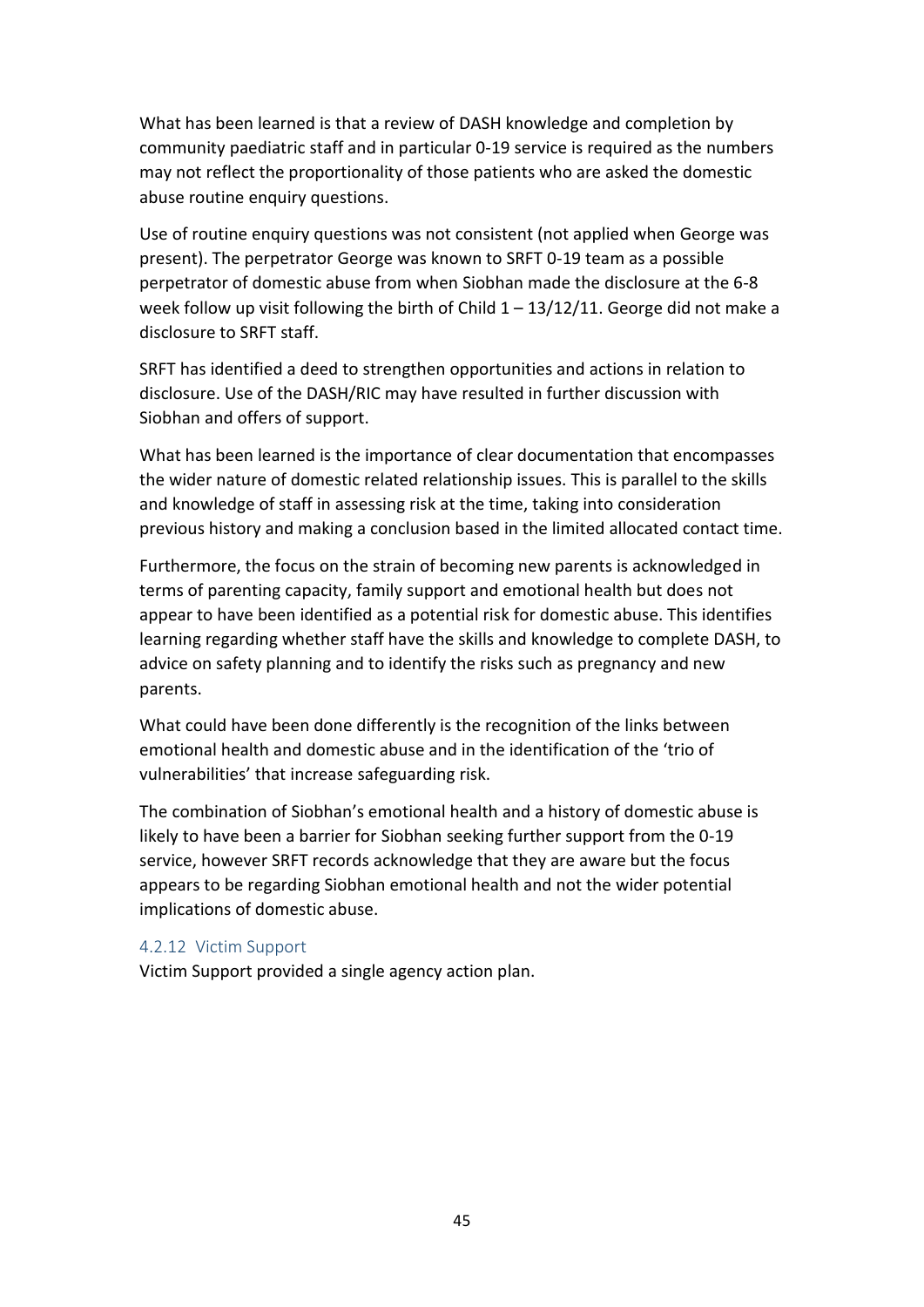# 5. Conclusions and Recommendations

Siobhan was a young woman with a number of vulnerabilities, particularly in relation to mental health. She had experienced mental health difficulties from adolescence into adulthood, and was frequently seen in primary care. She was also appropriately referred to specialist mental health services.

Siobhan experienced ongoing domestic abuse from George which was known to a number, but not all, of the agencies with whom Siobhan had contact. It appears that the abuse began early in their relationship and took the form of coercive and controlling behaviour, intimidation and verbal abuse, probable financial abuse, physical violence and threats, and a perceived threat to kill which was made shortly before Siobhan's murder.

As is the case for many victims of domestic abuse, Siobhan sometimes 'minimised' George's abusive behaviour. This may have been related to control, fear and worry about the impact of disclosure and coercion by the perpetrator.

It is clear from speaking to Siobhan's family that she wanted to protect her children, which may have been a factor in her decisions not to pursue complaints against George.

The review has identified several themes for learning which are set out below, some of which appear in other local and national DHRs. Their familiarity does not make these issues any less important.

Some of the learning from this review does not result in multi-agency recommendations as Salford CSP already have actions in place to address identified learning from other reviews. However, the review recommends that the Salford CSP Domestic Abuse Action plan is reviewed and updated with the learning from this review.

Key learning is set out below, alongside recommendations where these are proposed.

#### 5.1 Conclusions

#### 5.1.1 Conclusion 1

#### **Routine and Targeted Enquiry and Referral to Specialist Domestic Abuse Services for victims**

The review has highlighted that in the period under review, there were a number of missed opportunities to make routine and targeted enquiries about domestic abuse with Siobhan. (NB practice has now changed and routine and targeted enquiries are embedded into practice). These opportunities were missed in a range of settings including the GP practices, Bolton NHS FT services, GMMH, Six Degrees and SRFT.

The lack of referral to specialist domestic abuse services for Siobhan stands out as a significant gap in this review. The importance of providing opportunities for the range of support and interventions that specialist services can provide needs to be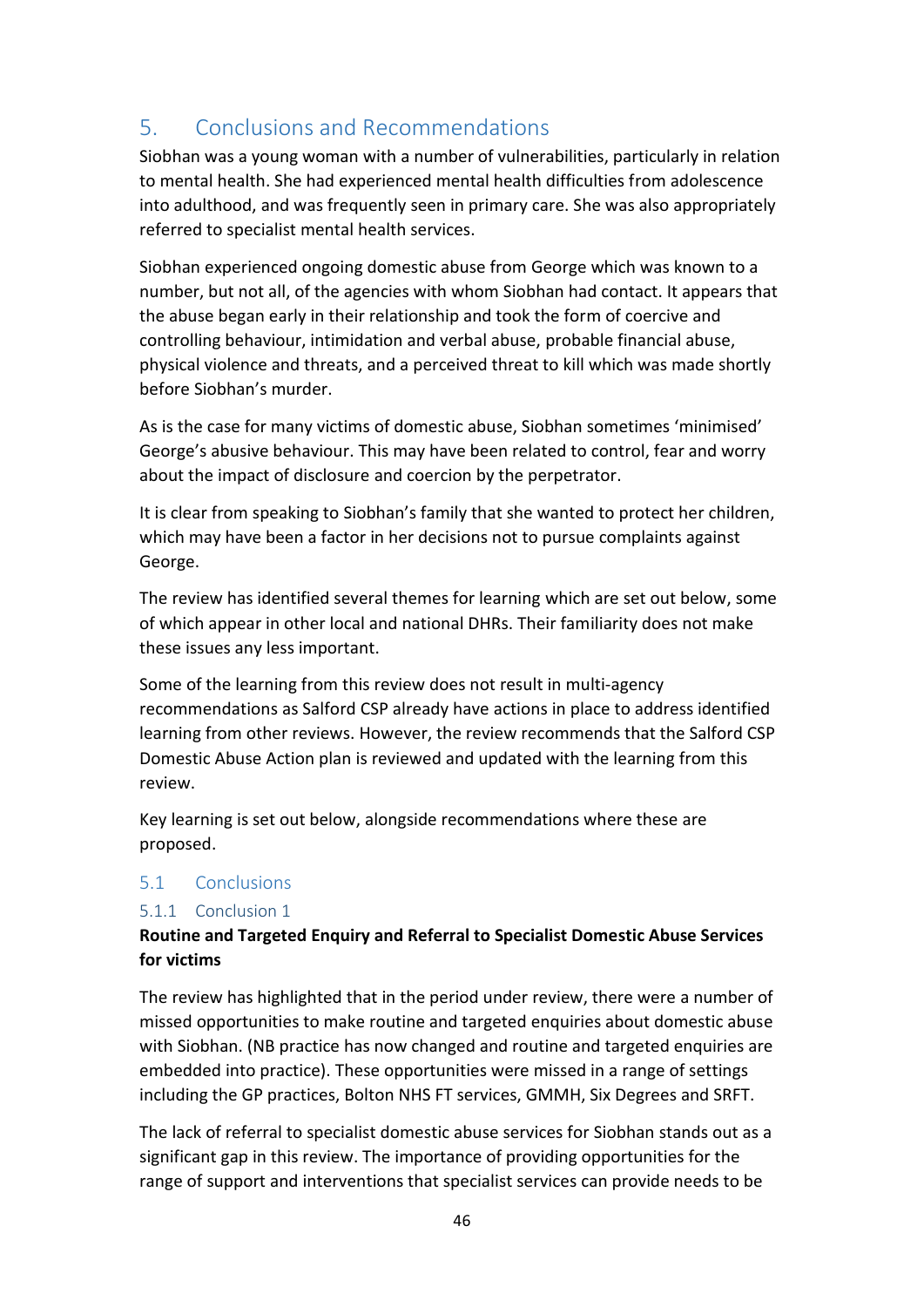highlighted to agencies across the CSP area and a recommendation (Recommendation 1) is made in this regard.

#### 5.1.2 Conclusion 2

#### **Recognising and Responding to indicators of risk**

Siobhan had frequent contacts with a number of services, most particularly her GP. Siobhan reported on numerous occasions that she was experiencing anxiety, depression, and panic, feelings of isolation, relationship difficulties and post-natal depression.

Throughout the period reviewed, Siobhan presented to General Practice on numerous occasions with risk indicators of domestic abuse including anxiety and depression (dating back to her adolescence), post-natal depression<sup>13</sup> and genitourinary issues<sup>14</sup> both within and outside pregnancy. The review could see no indication that Siobhan's general practice or other health agencies explored a potential connection between these presentations and the possibility that Siobhan was a victim of domestic abuse.

It is important that general practitioners, and other agencies, are able to make the connection between presenting conditions (e.g. mental health, health and sexual health issues) and domestic abuse, to enable them to implement targeted enquiry and appropriate referral. These points are linked to conclusion 1 and recommendation 1.

#### 5.1.3 Conclusion 3

#### **Understanding other key risk factors – coercion and control and increased risk at separation**

There were a number of occasions on which Siobhan disclosed coercive and controlling behaviour by George, and other indicators (Siobhan may have taken out a loan to pay George's debts and that Siobhan retracted reports of domestic abuse on more than one occasion).

The review indicates that practitioners across agencies did not give full consideration to the impact on Siobhan of coercive and controlling behaviour. Referral to specialist domestic abuse services would have provided Siobhan with a safe and supportive environment within which to disclose and discuss George's coercive and controlling behaviour.

There is learning regarding coercive and controlling behaviour by perpetrators and how this is balanced against victim retractions or what is sometimes referred to as 'minimising' behaviour. Agencies should focus on empowering victims to understand

<sup>13</sup> [http://www.safelives.org.uk/policy\\_blog/i-kept-hoping-someone-would-ask%E2%80%A6](http://www.safelives.org.uk/policy_blog/i-kept-hoping-someone-would-ask%E2%80%A6) 14

[https://assets.publishing.service.gov.uk/government/uploads/system/uploads/attachment\\_data/file/](https://assets.publishing.service.gov.uk/government/uploads/system/uploads/attachment_data/file/597435/DometicAbuseGuidance.pdf) [597435/DometicAbuseGuidance.pdf](https://assets.publishing.service.gov.uk/government/uploads/system/uploads/attachment_data/file/597435/DometicAbuseGuidance.pdf)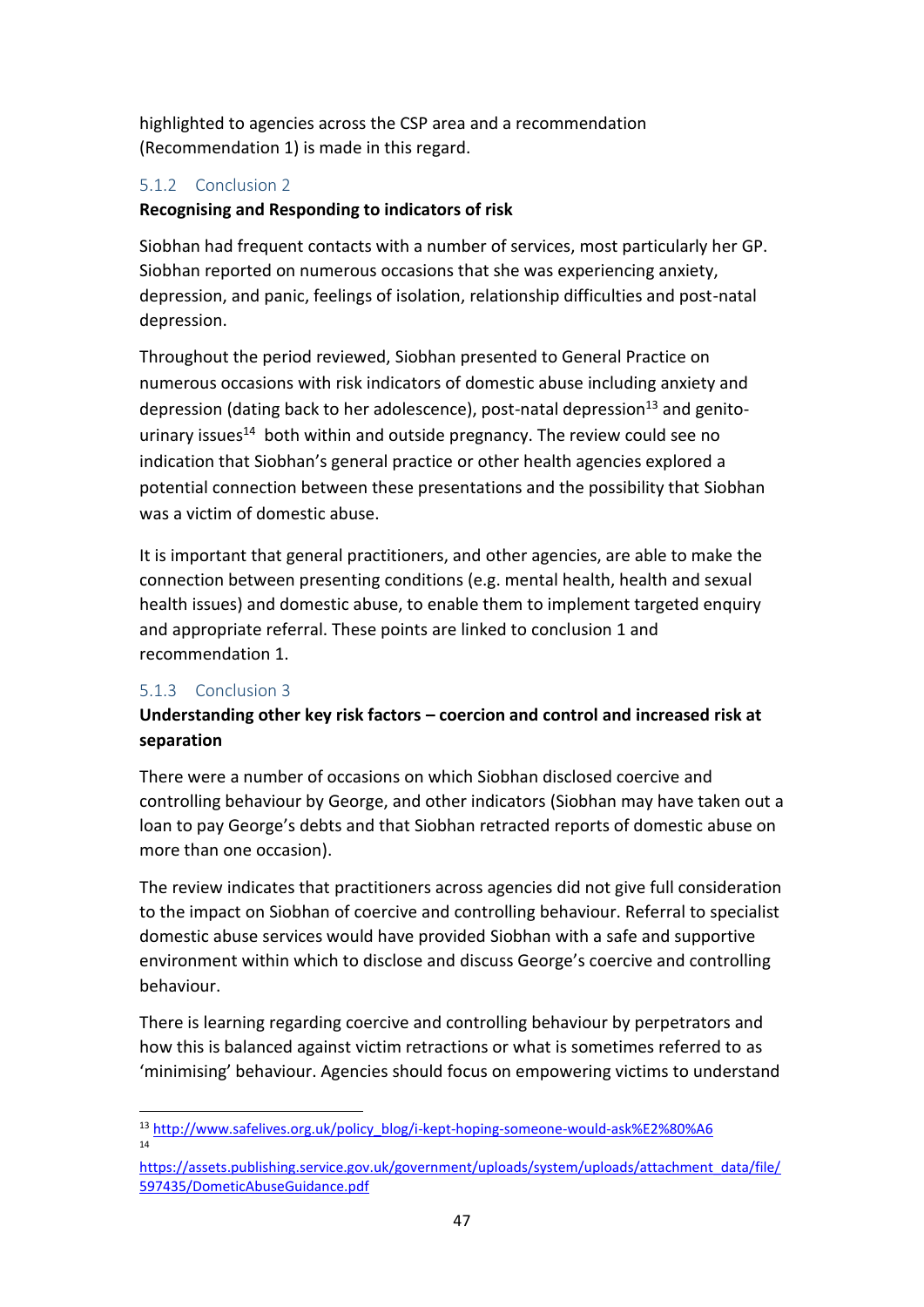the impact of abuse and assist them in building resilience. Siobhan's family highlighted that it must have taken enormous strength for Siobhan to try to break away from George and that she needed more support from agencies to help her to do this.

The majority of professionals involved in working with Siobhan were aware that her relationship with George was what she described as 'on/off'. Professional understanding in relation to the increased risk to victims of domestic abuse leading up to and at the point of separation is not evident throughout the period under review. It is unclear whether Siobhan recognised the risks associated with separation. Siobhan's family told the review that Siobhan would not have imagined that George could have 'done what he did'.

In summary, understanding key risk factors associated with perpetrator behaviour is not evident in the case and should be strengthened. A recommendation is made in this regard (Recommendation 2).

#### 5.1.4 Conclusion 4

#### **Risk Assessment**

The DHR has highlighted a number of issues in relation to the completion of DASH risk assessments, particularly in relation to the overall level of risk assigned to the incident. The current system of risk assessment relies heavily on the identification of significant risk factors to formulate the judgement about whether a case meets the threshold (high risk) for referral to MARAC.

It is the view of the panel that the domestic abuse incident in 2012 in which Siobhan was assaulted by George and her nose broken could have been graded high risk by the officer conducting the risk assessment due to the severity of the injury. The panel accepts that there is a degree of discretion associated with any risk assessment, and Siobhan's retraction was taken into consideration when grading the risk to her. However it is the view of the panel that Siobhan's retraction does not detract from the severity of the assault and the injury, and the role of coercion and control as a factor in the retraction should have been taken into consideration.

Paradoxically police went ahead with a prosecution of George without Siobhan supporting this. This indicates to the review that the severity of the incident was recognised, however the route for bringing George to account was geared to bringing him to justice, rather than safeguarding Siobhan. These outcomes should not be mutually exclusive.

Following the incident that took place at the end of May 2019 a crime was recorded for Malicious Communications due to texts and messages received by Siobhan from George. This has been reviewed by the Deputy Force Crime Registrar who agreed with the crime submission, however requested a further crime for Section 4 Aggravated Harassment be submitted to comply with National Crime Recording Standards.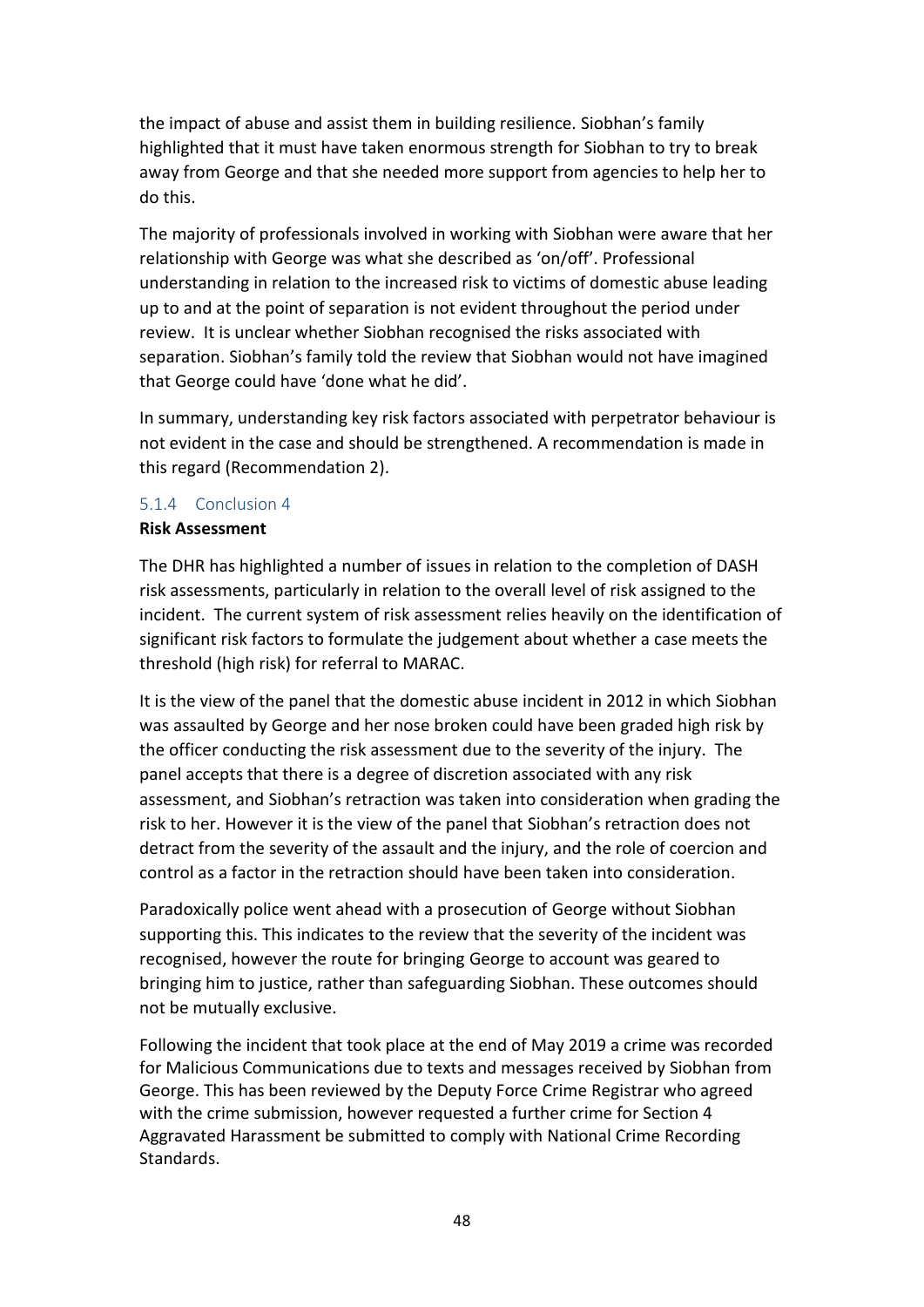It should be noted that the Salford Local Authority area is currently involved in piloting a new approach to DASH risk assessment. The review therefore makes a recommendation in this regard (Recommendation 3).

#### 5.1.5 Conclusion 5

#### **Accurate and Timely Recording and sharing of Information**

There are several examples in the review of practitioners not recording information, this took place in a number of agencies. The most significant example relates to George's contact with NPS during 2012-2014. NPS has provided assurance that practice has changed in relation to record keeping, and has also submitted a detailed single agency action plan to support changed practice in the service.

There are a number of examples of information not having been shared in a timely way or at a time when agencies may have been unable to receive it. The two most significant examples are the sharing of information regarding the assault on Siobhan in October 2012 not reaching her health records in a timely manner. Secondly, the notification via Operation Encompass in May 2019 took place during the first week of school holidays. As it happened the email was picked up by the Primary School Head Teacher, although it may easily have been 'stuck' in the system waiting for schools to return.

#### 5.1.6 Conclusion 6

#### **Links Between Mental Health, Substance Misuse and Domestic Abuse**

The toxic trio of substances, mental health and domestic abuse are present – because George did not make disclosures that he was a perpetrator of domestic abuse, links were not made by professionals in relation to his mental health and drug use. Routine and targeted enquiry with potential perpetrators and victims could have assisted with this, however, risk assessments were not such as to facilitate information sharing.

George's mental health was not explored within the context of his parenting i.e. safeguarding issues in relation to disclosures of suicidal ideation. Stronger links need to be made to establish whether children (or partners) may be at risk.

As referenced throughout this report Siobhan experienced ongoing mental health difficulties which were not linked by any agency to have a potential connection to domestic abuse.

#### 5.1.7 Conclusion 7

#### **Strengthening Focus on Safeguarding Children**

Although appropriate action was taken by GMP to refer and consult in relation to the safety of the children, other agencies did not take a proactive approach. This does not only relate to those agencies who were aware of domestic abuse, but also to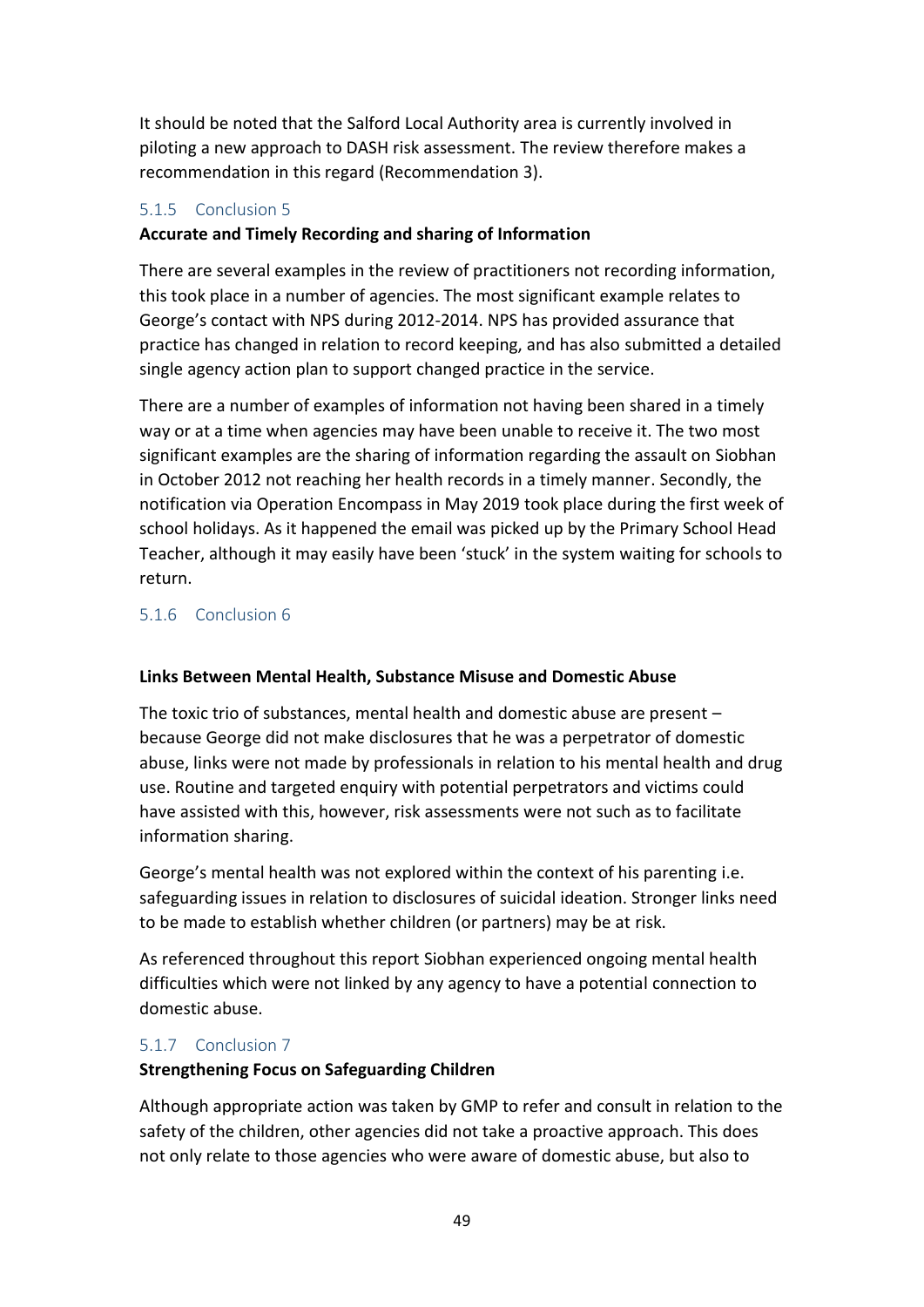those agencies who were aware of both Siobhan and George's mental health difficulties.

Despite the volatility and risk factors in their relationship, both Siobhan and George were actively involved in parenting their children, which inevitably brought them into contact with each other.

Recognition of potential safeguarding issues and preventative work in the context of 'Thinking Family' may be of benefit within the local partnership.

A number of single agency action plans focus on this aspect of learning.

The review supports the Recommendation in the recent Government Bill on Domestic Abuse and commends this to the local partnership.

*Children who have experienced domestic abuse risk suffering a range of long term negative consequences as a result of their experiences and must be able to access the necessary support and health services to help them recover. Children in refuge and other temporary accommodation, and those who have moved home repeatedly to flee domestic abuse, are particularly vulnerable and risk becoming invisible to professionals in the education, health and social care sectors. (Paragraph 84)*

#### 5.1.8 Conclusion 8

#### **Interagency Working and a proactive 'whole system' response to domestic abuse**

The DHR panel noted the similarity between this and other local and national reviews in relation to agencies working together in a proactive way to encourage safe disclosure, respond to the needs of victims, support families and children, and to develop a workforce that is proactive and responsive to domestic abuse. The panel also noted that the demand for a range of services is increasing, whilst capacity in services is reducing, placing pressure on individual agencies and the whole safeguarding system.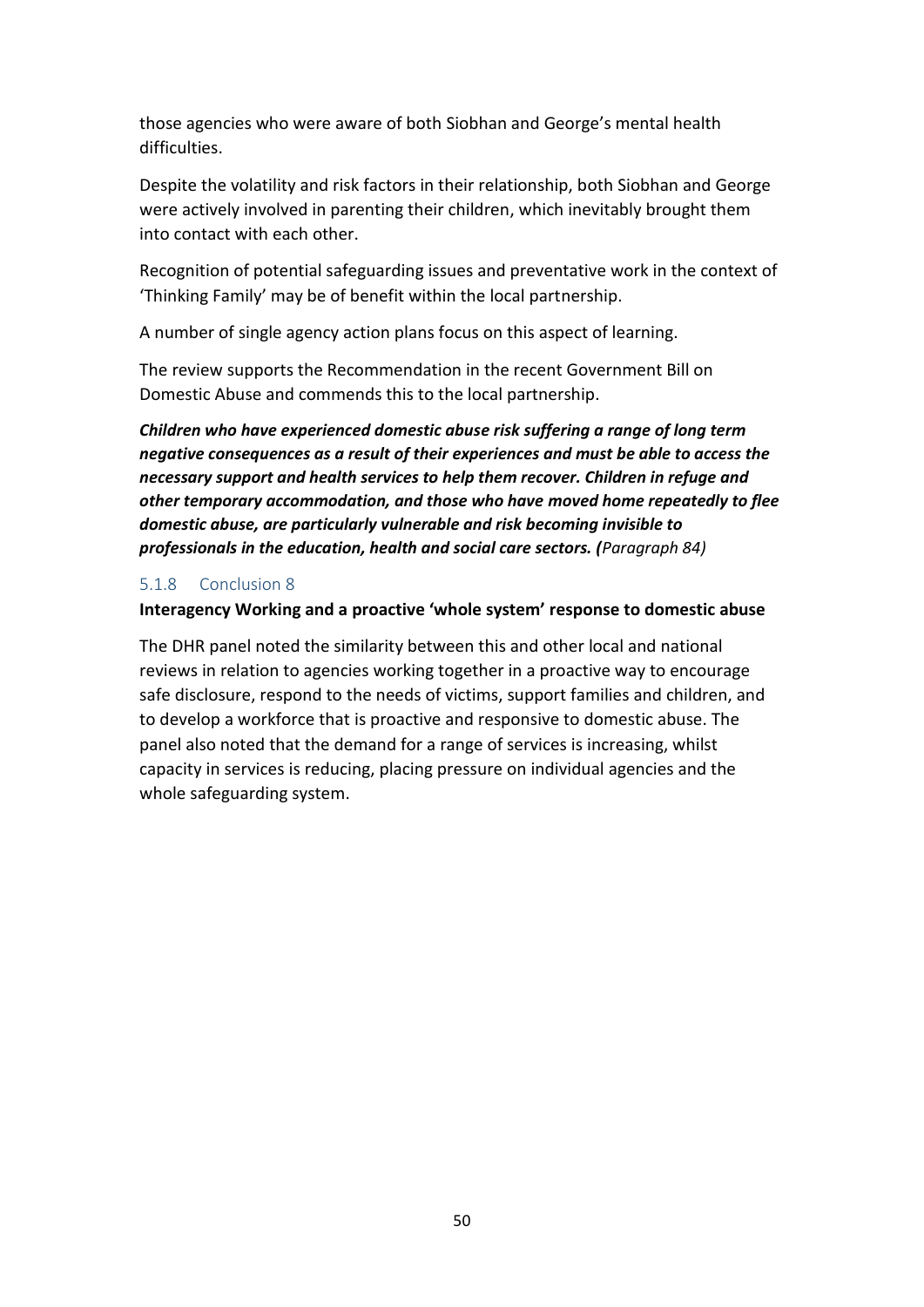#### 5.2 Recommendations

#### **Recommendation 1**

The CSP should ensure that agencies are (a) aware of the local specialist domestic abuse service, (b) know how to make referrals to the service and (c) provide comprehensive support and referral as necessary to victims of domestic abuse.

#### **Recommendation 2**

The CSP should undertake a programme of work, as part of the development of the local domestic abuse strategy, to raise awareness of perpetrator behaviour and its impact on victims.

#### **Recommendation 3**

The CSP should monitor and report learning from the current pilot in relation to DASH risk assessment and results should be fed into local practice.

#### **Recommendation 4**

The CSP should write to the Ministry of Justice to seek assurance that reviews into the effectiveness of domestic abuse offender behaviour programmes are in place to ensure that resources are effectively targeted and positive outcomes can be demonstrated.

#### **Recommendation 5**

The Safeguarding Children Partnership should ensure that understanding the impact of domestic abuse and parental mental ill health are given full consideration when practitioners engage with families at any stage of contact.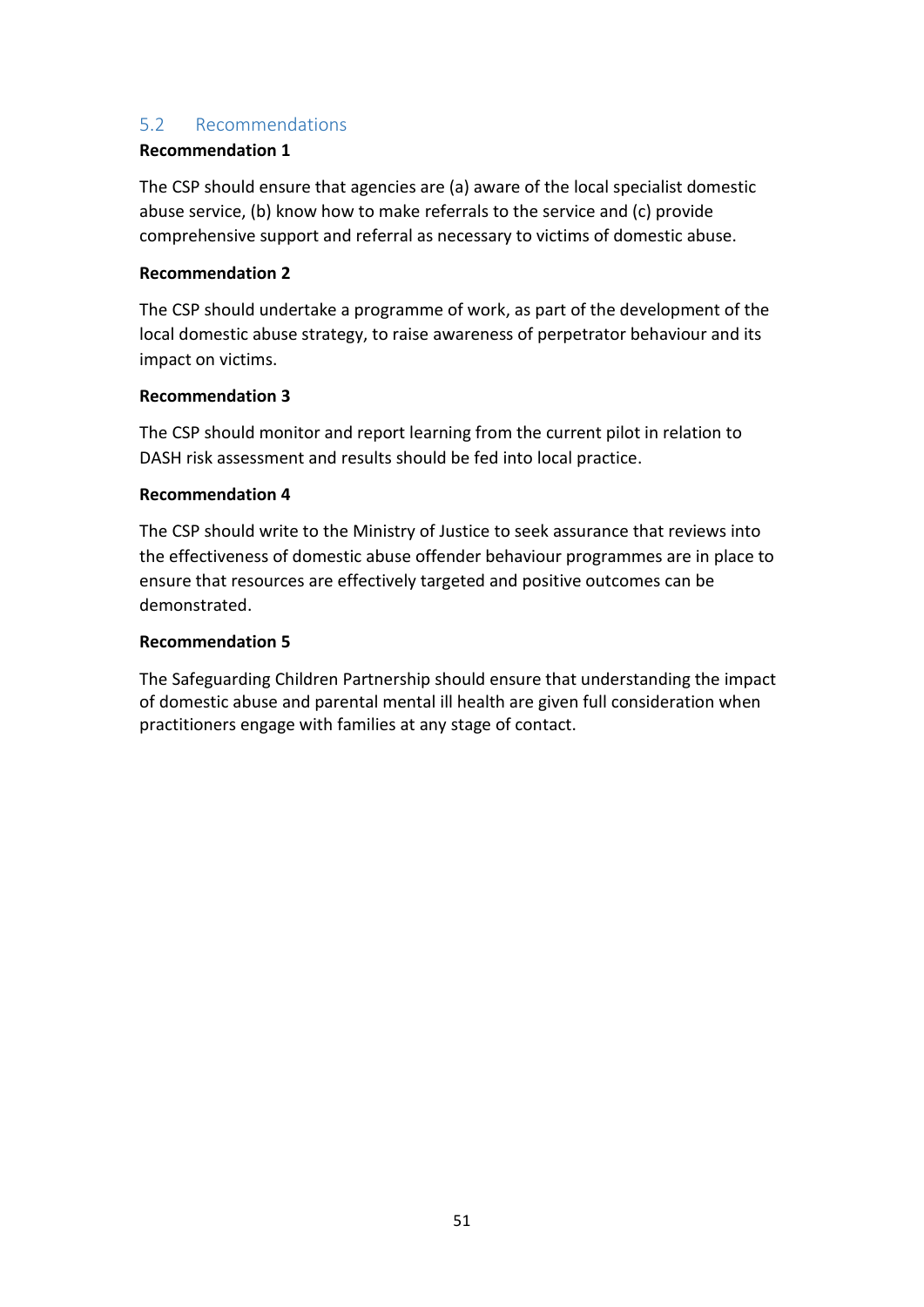# Appendix 1

#### Methodology by which DHR was completed

The DHR was conducted in accordance with the Multi-Agency Statutory Guidance for the Conduct of Domestic Homicide Reviews (December 2016).

Reports were provided by the agencies set out at 2.6 in the main report.

The authors of the IMRs had had no prior involvement in the case.

The DHR was overseen by an independently chaired Panel which ultimately approved the DHR overview report and submitted it to Salford Community Safety Partnership.

#### Dissemination

It is intended that a copy of the DHR overview report will be shared with all of the above agencies and to the following:

Salford Community Safety Partnership Salford Safeguarding Adults and Children's Partnerships Salford Women's Aid (SIDASS) The victim's family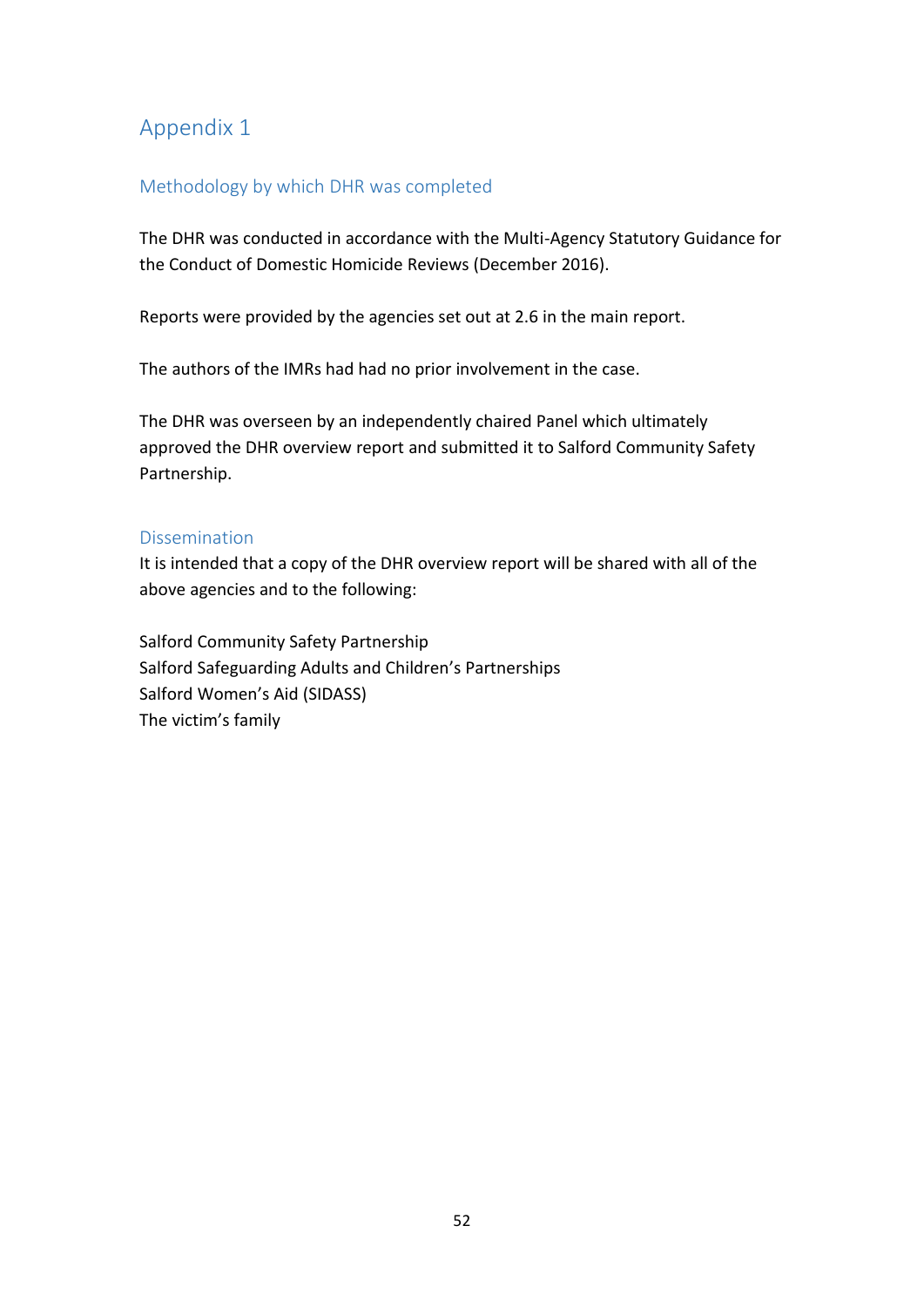# Appendix 2 Family Tributes

#### **From Siobhan's Dad**

I am not using my daughter's real name to protect her confidentiality, but this tribute is to her and everyone who knew her will recognise it?

The 24th December 1991 was one of the happiest days of my life when my first born child came into the world, my beautiful princess. She was absolutely perfect, a bundle of joy and happiness who lit up a room and always had a smile on her face. As she grew she always made everyone smile as she was just a happy, smiling, fun baby and toddler. She loved life, her mum and dad, nana's and grandad's, brother and sister, auntie's and uncles, nephews, nieces and cousins but she had a special bond with her sister Shannon and they were inseparable and like a little comedy duo.

As the years went by we had numerous family holidays which Siobhan loved, especially Turkey, and because she was blonde all the locals loved her, as did everyone as her personality was infectious.

Siobhan became interested in swimming at an early age and started training with Salford, eventually being picked for the squad. Her love of swimming had her training 5 days a week, even at 5am in a morning before school, but nothing fazed her and she was always up with a smile, trained then off to school. At school she was a very popular pupil and extremely academic. Her swimming never stopped her gaining good grades at school and her schooling never stopped her swimming. She would go on to win dozens of medals and compete in numerous galas around the North of England. She was on the brink of being picked for the Great Britain squad but pick up a bad knee injury which ended her swimming career. She was so upset but picked herself up and got on with her life.

She had a huge group of friends and was never without them, they were always there for her no matter what.

As Siobhan grew in to a beautiful young woman she had always wanted her own family as she loved children so when she was pregnant with her first child she was ecstatic and the mother in her came out and she doted on her daughter and did anything and everything for her. No child could have wished for a better mother. Along with being a mother Siobhan worked to support her family and was still the beautiful loving daughter i love and miss to this day and always will.

Siobhan then had her second child and she was just as ecstatic. It was her perfect family and she did anything and everything for him as well, nothing was too much for her.

She was just an amazing person, not only my daughter but best friend, along with my other children, a warm hearted, loving, caring, thoughtful, selfless person who would help anyone and give you her last penny. I never heard anyone say a bad word about